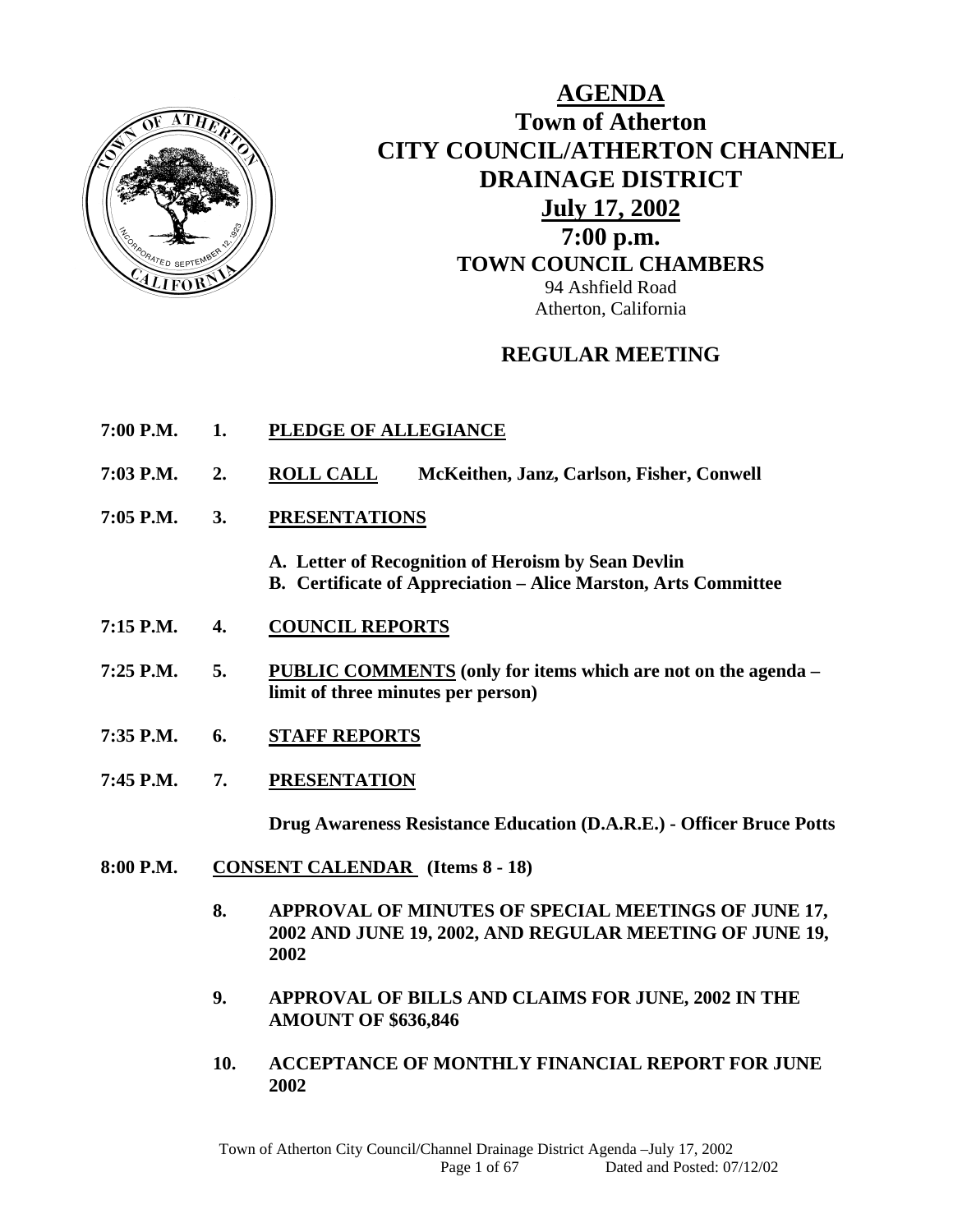**11. AUTHORIZATION TO ISSUE PURCHASE ORDER TO NORTH CENTRAL SERVICE COOPERATIVE FOR TWO SHARP BRAND PHOTOCOPY MACHINES AND ENTER INTO MAINTENANCE AGREEMENT WITH PINNACLE DOCUMENT SYSTEMS FOR SAID MACHINES** 

 **Recommendation: Authorize the issuance of a purchase order for two Sharp brand photocopy machines from the North Central Service Cooperative and authorize entering into a maintenance agreement for said machines with Pinnacle Document Systems. Funding is included in the adopted FY 2002-2003 Budget.** 

**12. APPROVAL OF SIDE LETTER TO THE MEMORANDUM OF UNDERSTANDING BETWEEN THE TOWN OF ATHERTON AND THE ATHERTON POLICE OFFICERS' ASSOCIATION FOR THE PERIOD JULY 1, 2000 THROUGH JUNE 30, 2005** 

 **Recommendation: Adopt a Side Letter to the Memorandum of Understanding between the Town of Atherton and the Atherton Police Officers' Association for the period of July 1, 2000 through June 30, 2005 regarding a holiday pay issue.** 

**13. ADOPTION OF A RESOLUTION AUTHORIZING HOURLY SALARY RANGES FOR PART-TIME AND TEMPORARY EMPLOYEES FOR FISCAL YEAR 2002-03** 

 **Recommendation: Adopt Resolution No. 02-\_\_\_ authorizing hourly salary ranges for part-time and temporary employees for Fiscal Year 2002-03, effective for the payroll period beginning July 7, 2002.** 

**14. ADOPTION OF A RESOLUTION AMENDING THE TOWN OF ATHERTON CONFLICT OF INTEREST CODE FOR DESIGNATED EMPLOYEES** 

 **Recommendation: Adopt Resolution No. 02-\_\_ amending the Town's Conflict of Interest Code to add additional positions as described in the resolution.** 

**15. ADOPTION OF A RESOLUTION RECOMMENDING THAT SAN MATEO COUNTY FLOOD CONTROL DISTRICT IMPOSE CHARGES FOR FUNDING THE 2002-03 COUNTY-WIDE NATIONAL POLLUTANT DISCHARGE AND ELIMINATION SYSTEM GENERAL PROGRAM** 

# **ADOPTION OF A RESOLUTION IMPOSING ADDITIONAL CHARGES**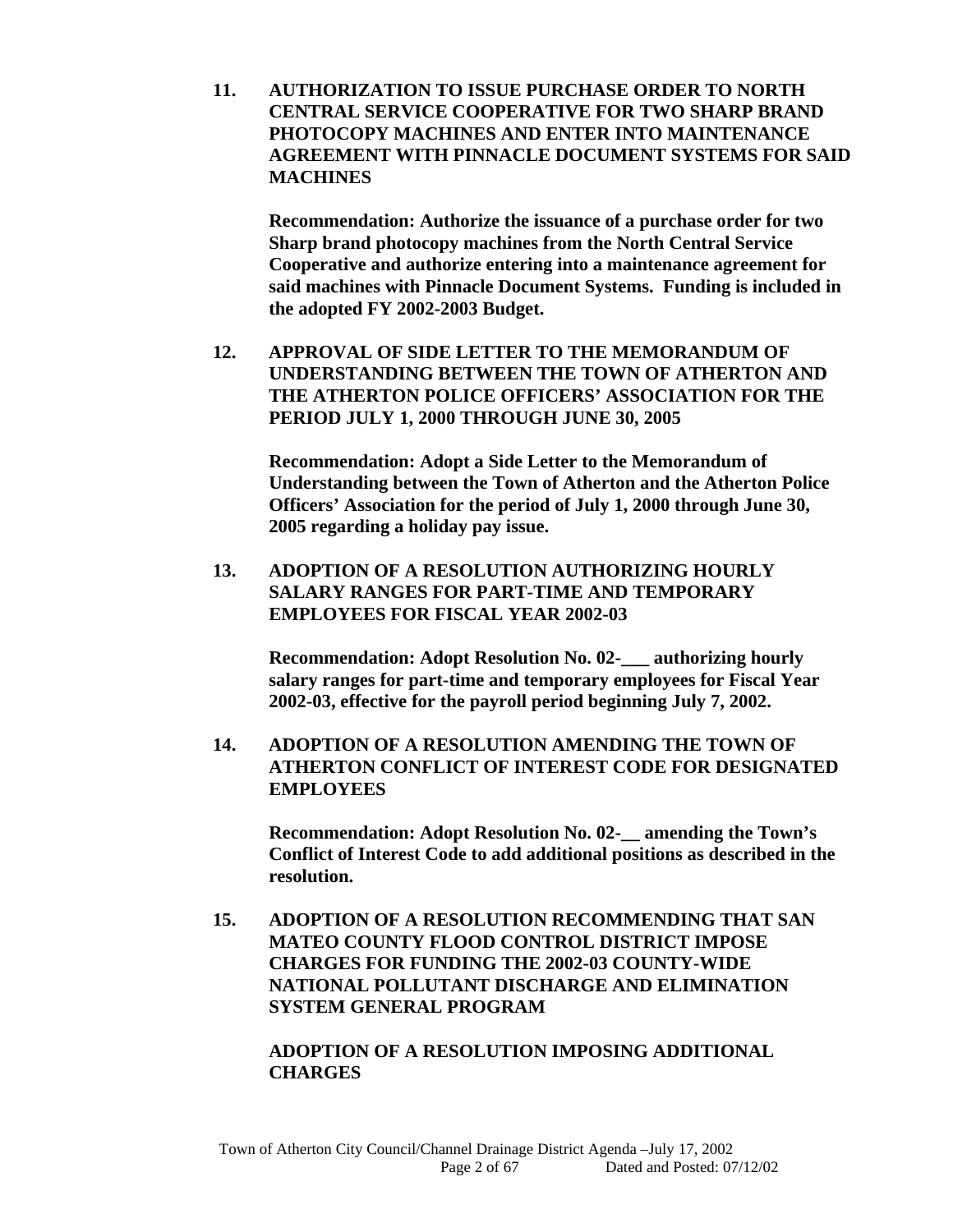### **APPROVAL OF AN AGREEMENT FOR SAID PROGRAM REGARDING CHARGES**

 **Recommendation: Adopt the two proposed resolutions and approve the agreement regarding charges for funding the National Pollutant Discharge and Elimination System Program for the County of San Mateo, and authorize the Mayor the sign the agreement.** 

**16. ACCEPTANCE OF WORK AND AUTHORIZATION TO RECORD NOTICE OF COMPLETION – MIDDLEFIELD ROAD PATCHING PROJECT NO. 02-001** 

 **Recommendation: Accept the work and authorize the recording of the notice of completion for Middlefield Road Patching Project No. 02-001.** 

**17. APPROVAL OF PLANS AND SPECIFICATIONS FOR WEST MIDDLEFIELD ROAD OVERLAY PROJECT NO. 02-003** 

 **Recommendation: Approve the plans and specifications for West Middlefield Road Overlay Project No. 02-003.** 

**18. APPROVAL OF PLANS AND SPECIFICATIONS FOR POLICE GARAGE STORAGE BUILDING AND FENCE– PROJECT NO. 02- 004** 

 **Recommendation: Approve the plans and specifications for the Police Garage Storage Building and Fence, Project No. 02-004.** 

**PUBLIC HEARING (Item No. 19)** 

**8:05 P.M. 19. PUBLIC HEARING –APPEAL OF BUILDING OFFICIAL DECISION REGARDING ISSUANCE OF BUILDING PERMIT FOR A RETAINING WALL AT 85 ORCHARD HILLS DRIVE** 

> **Recommendation: Open public hearing, hear testimony, close public hearing. Consider appeal of Building Official decision.**

 **REGULAR AGENDA (Items 20 - 24)** 

**8:25 P.M. 20. CONSIDERATION OF POSSIBLE ACTION OF A REQUEST FOR REIMBURSEMENT OF PERMIT FEE FOR DEAD OR DANGEROUS TREE** 

> **Recommendation: Consider the request of Douglas M. Heller for reimbursement of a \$250.00 tree removal permit, and give direction to staff.**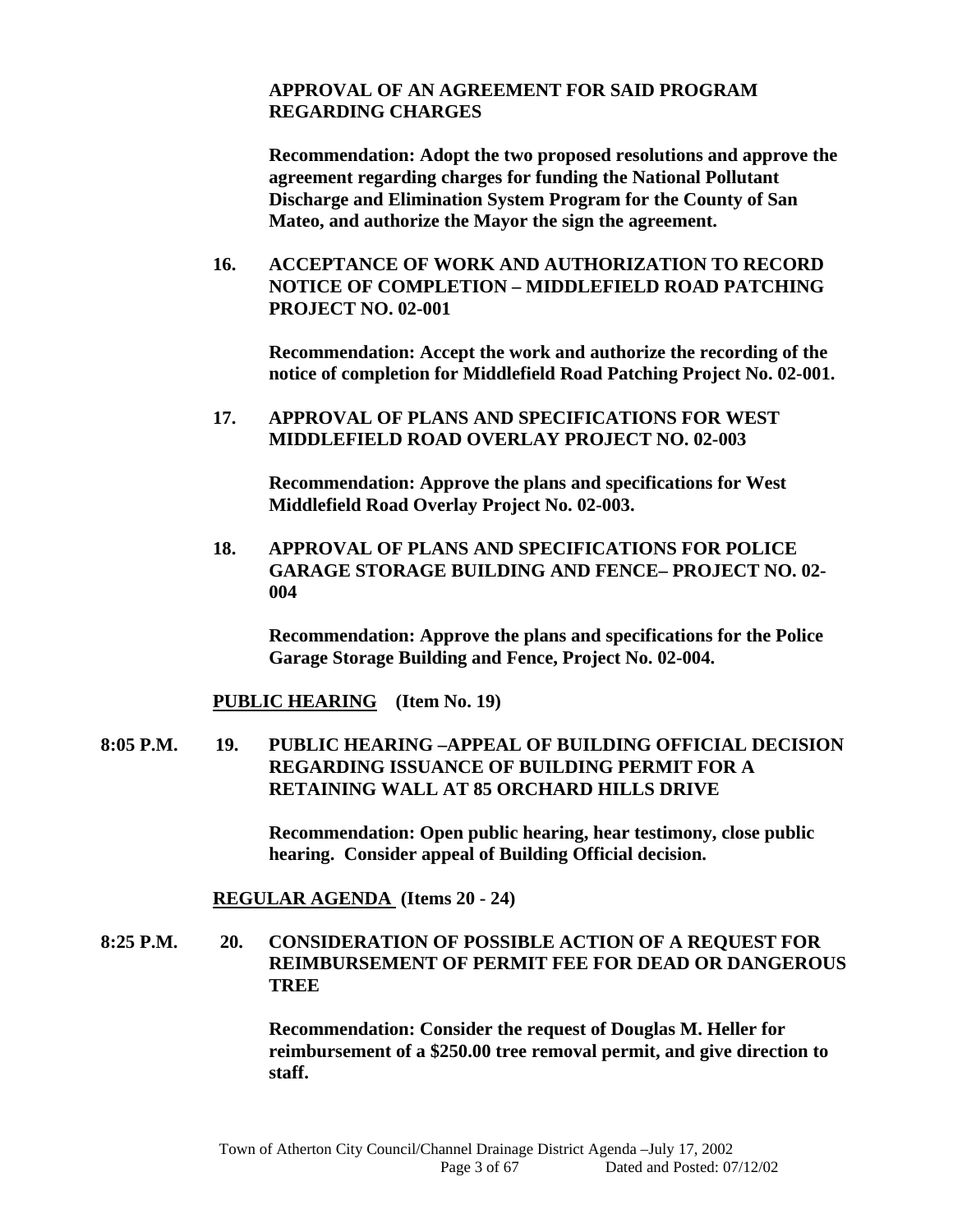**8:40 P.M. 21. DISCUSSION AND POSSIBLE ACTION RE: ATHERTON CHANNEL DRAINAGE DISTRICT – LIABILITY INSURANCE, WATER TESTING, EASEMENTS** 

> **Recommendation: Consider issues related to water testing (E.O.A. proposal), easements, liability insurance, and give direction to staff.**

**9:10 P.M. 22. INTRODUCTION AND FIRST READING OF AN ORDINANCE AMENDING CHAPTER 5.20 OF THE ATHERTON MUNICIPAL CODE – REVISIONS OF SECTION 5.20.010 REGARDING PERMITS** 

> **Recommendation: Consider an Ordinance amending regulations pertaining to soliciting activities and introduce the ordinance for first reading.**

**9:20 P.M. 23. INTRODUCTION AND FIRST READING OF AN ORDINANCE AMENDING CHAPTER 15.40 OF THE ATHERTON MUNICIPAL CODE – CONSTRUCTION REGULATIONS** 

> **Recommendation: Consider an Ordinance amending Chapter 15.40 regarding demolition sales, operations of vehicles and required signs and penalties for violation, and introduce the ordinance for first reading.**

**9:45 P.M. 24. ACCEPTANCE OF STATUS REPORT BY CITY MANAGER OF ANNUAL REVIEW OF LITTLE LEAGUE COMPLIANCE WITH PARK LICENSE AGREEMENT** 

> **Recommendation: Accept the status report from the City Manager regarding compliance by the Little League to the terms of the "License Agreement", receive input from the City Council regarding Little League's compliance with the agreement and mitigation measures, and direct the City Manager to meet with the President of Little League to ensure compliance with the agreement and conduct an annual review.**

**10:00 P.M. 25. PUBLIC COMMENTS**

#### **10:15 P.M. 26. ADJOURNMENT**

#### *Agendas and staff reports may be accessed on the Town website at: www.ci.atherton.ca.us Please contact the City Clerk's Office at 650.752.0529 with any questions*

Pursuant to the Americans with Disabilities Act, if you need special assistance in this meeting, please contact the City Clerk's Office at (650) 752-0529. Notification of 48 hours prior to the meeting will enable the City to make reasonable arrangements to ensure accessibility to this meeting. (29 CRF 35.104 ADA Title II)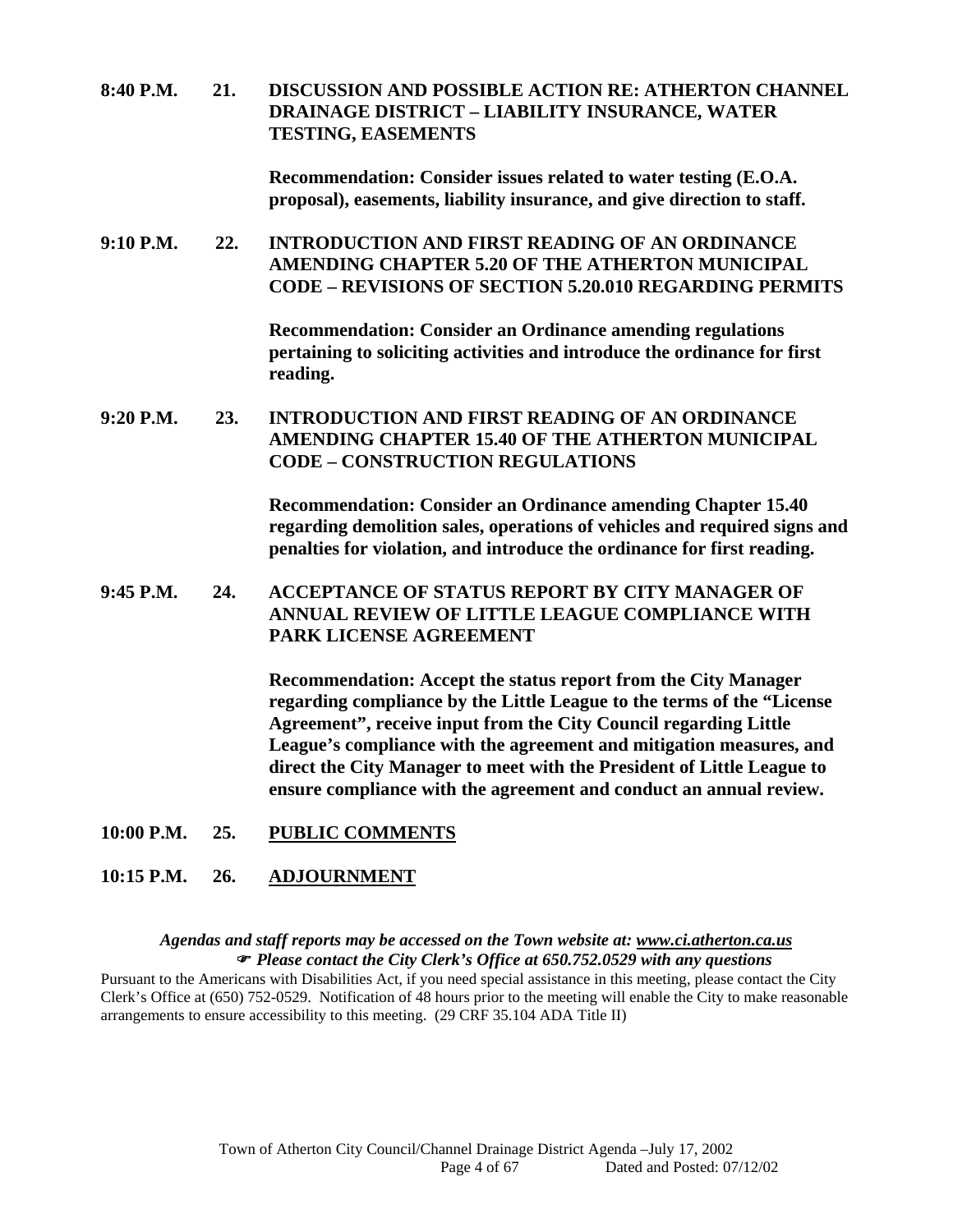

# **Draft Minutes Town of Atherton CITY COUNCIL/ATHERTON CHANNEL DRAINAGE DISTRICT June 17, 2002 5:00 P.M. Town Council Chambers 94 Ashfield Road, Atherton**

# **Special Meeting**

**Mayor Carlson called the meeting to order at 5:05 p.m.** 

- **1. ROLL CALL** 
	- **PRESENT: Kathy McKeithen James R. Janz Alan B. Carlson Dianne M. Fisher William R. Conwell**

 **City Manager Jim Robinson and City Attorney Marc Hynes were also present.** 

**2. PUBLIC COMMENTS** 

**There were no public comments.** 

# **3. PUBLIC HEARING - PROPOSED FISCAL YEAR 2002-03 INTEGRATED OPERATING/CAPITAL BUDGET**

 **Mayor Carlson opened the public hearing for discussion of the proposed Fiscal Year 2002-2003 Operating and Capital Budget.** 

**City Manager Jim Robinson presented the proposed Fiscal Year 2002-03 Budget, stating that the focus in developing the budget was on streets, drainage, and facilities. The Budget is balanced and is committed to funding capital improvements. Changes to the proposed budget since its printing were incorporated in a memo from the City Manager and presented at this meeting with amended resolutions. An expenditure and revenue summary and an overview of the proposed Capital Improvement Program were presented to the Council. The City Manager recommended not filling any vacancies that may occur in FY 2002-03 until he and the Finance Director are able to develop recommendations regarding how to bring revenues into balance with expenditures.**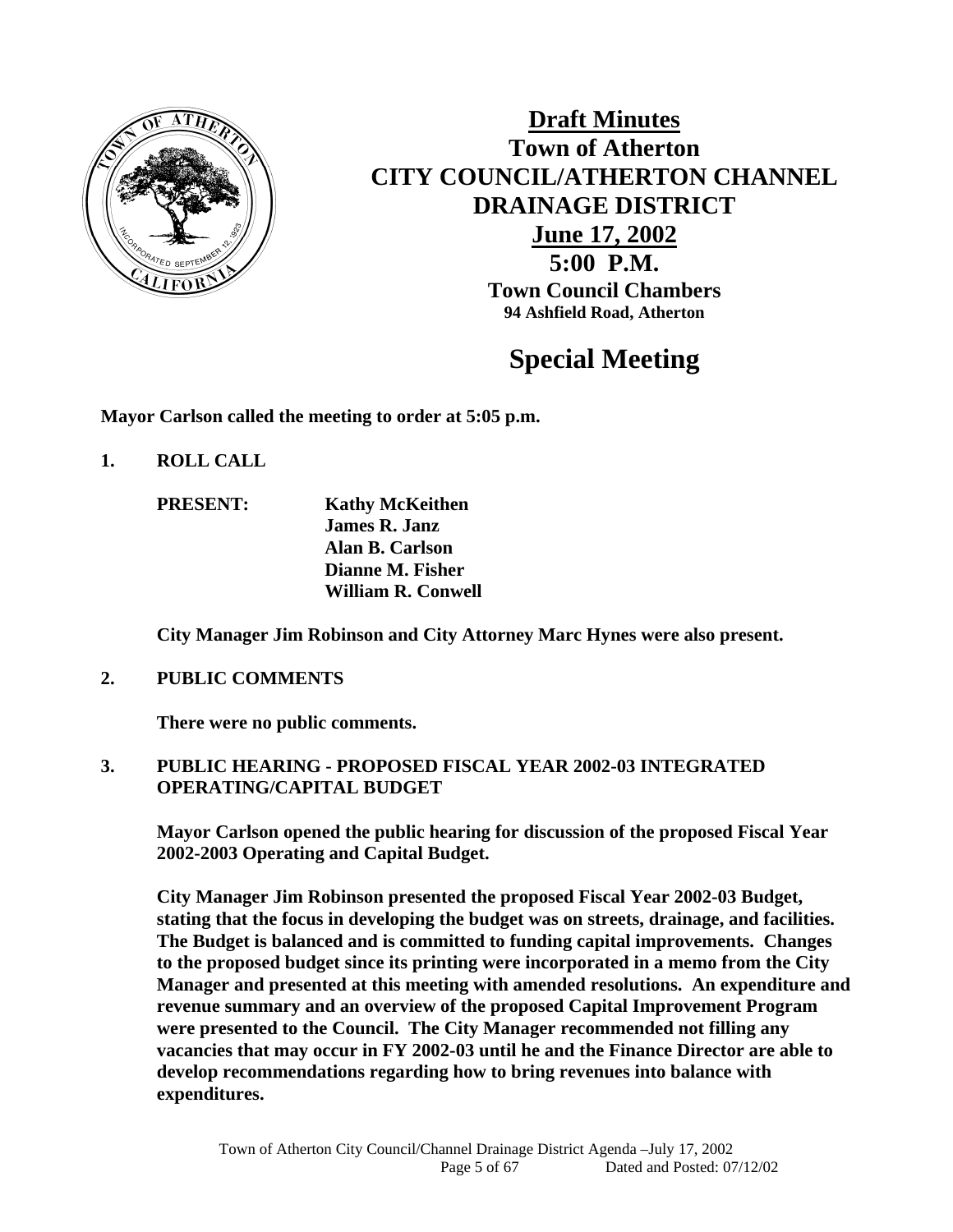**Mayor Carlson commented that a General Fund Revenue and Expenditure Analysis for Fiscal Years 2002 through 2005 is included in the proposed Fiscal Year 2002-03 Budget at the request of the Finance Committee.** 

**The Council directed specific questions regarding the budget to Finance Director John Johns. The Mayor called a recess at 7:24 p.m. The Council reconvened at 7:37 p.m.** 

**Public Works Director Cliff Temps presented the Capital Improvement Program projects for Fiscal Year 2002-03.** 

**Mayor Carlson called for public comments on the budget. None given, the public hearing was closed.** 

**MOTION – to adopt Resolution No. 02-14 adopting the FY 2002-03 Integrated Operating and Capital Budget, with an amendment to add Little League revenues and expenditures in the amount of \$3,500.** 

**M/S McKeithen/Fisher Ayes: 5 Noes: 0 Abstain: 0 Absent: 0** 

### **4. ADOPTION OF A RESOLUTION APPROVING THE FISCAL YEAR 2002-03 APPROPRIATIONS LIMIT AND CALCULATIONS**

**MOTION – to adopt Resolution No. 02-15 approving the Fiscal Year 2002-03 appropriations limit and calculations.** 

**M/S Fisher/McKeithen Ayes: 5 Noes: 0 Abstain: 0 Absent: 0** 

 **Staff will return to the Council to discuss possible adjustments to the fee resolution.** 

#### **5. ADJOURNMENT**

 **The meeting adjourned at 7:52 p.m.** 

**Respectfully submitted,** 

**Sharon Barker, City Clerk** 

**\_\_\_\_\_\_\_\_\_\_\_\_\_\_\_\_\_\_\_\_\_\_\_\_\_\_**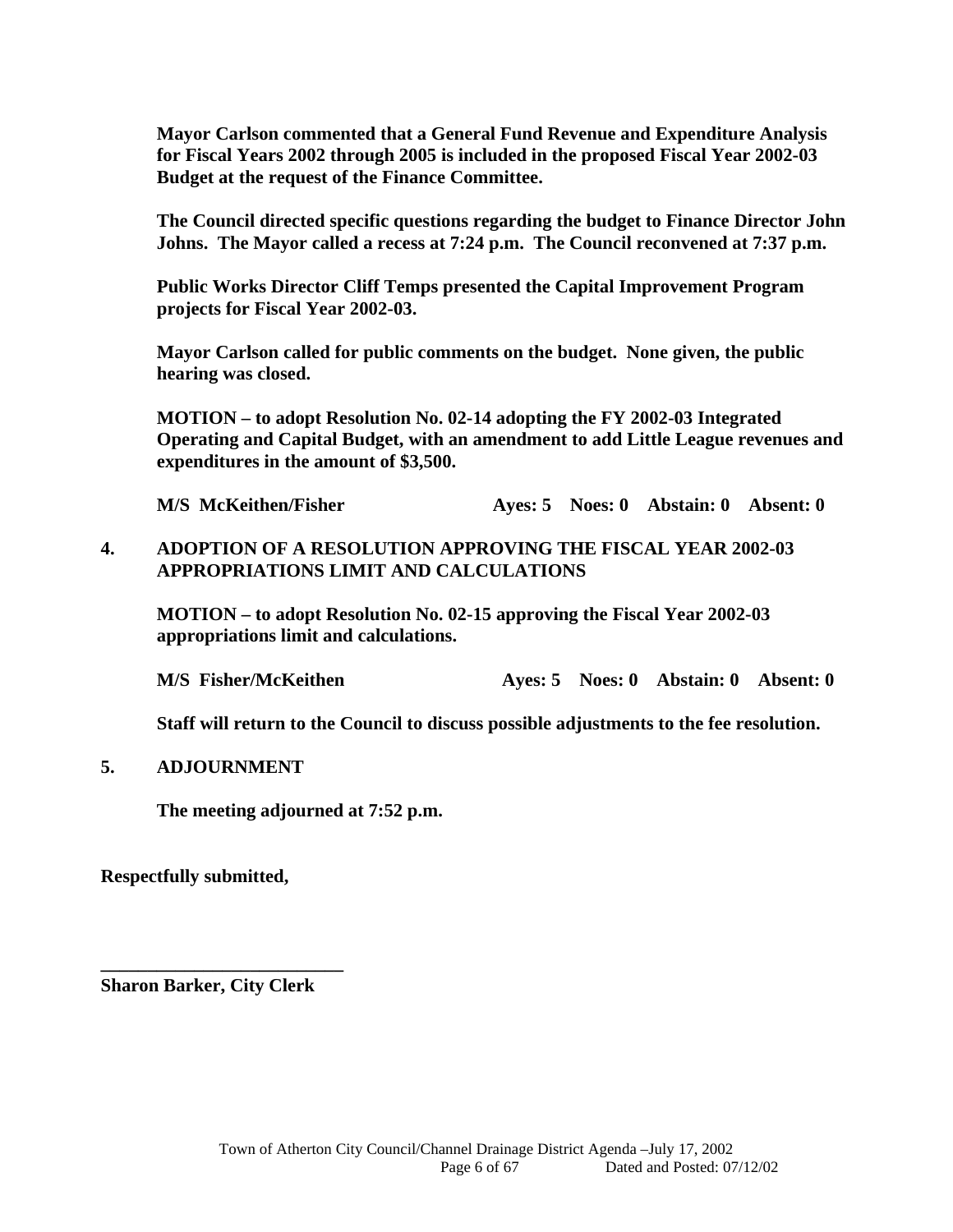

**Draft Minutes Town of Atherton CITY COUNCIL/ATHERTON CHANNEL DRAINAGE DISTRICT June 19, 2002 6:00 P.M. Meeting Room Town Administrative Offices 91 Ashfield Road, Atherton Special Meeting** 

**Mayor Carlson called the meeting to order at 6:00 p.m.** 

- **1. ROLL CALL** 
	- **PRESENT: Kathy McKeithen James R. Janz Alan B. Carlson Dianne M. Fisher William R. Conwell**
- **2. PUBLIC COMMENTS**

 **There were no public comments.** 

- **3. CLOSED SESSION The Council adjourned to closed session at 6:10 p.m.**
- **4. RECONVENE TO OPEN SESSION The Council reconvened to open session at 7:05 p.m. The following actions were taken:** 
	- **A. CONFERENCE WITH LABOR NEGOTIATOR pursuant to Government Code Section 94957.6. Agency Negotiator: James H. Robinson, City Manager Employee Organization: Management Employees**

**Instructions were given to the City Manager.** 

**B. CONFERENCE WITH LABOR NEGOTIATOR – pursuant to Government Code Section 94957.6. Agency Negotiator: James H. Robinson, City Manager Employee Organization: Part Time Employees** 

**Instructions were given to the City Manager.**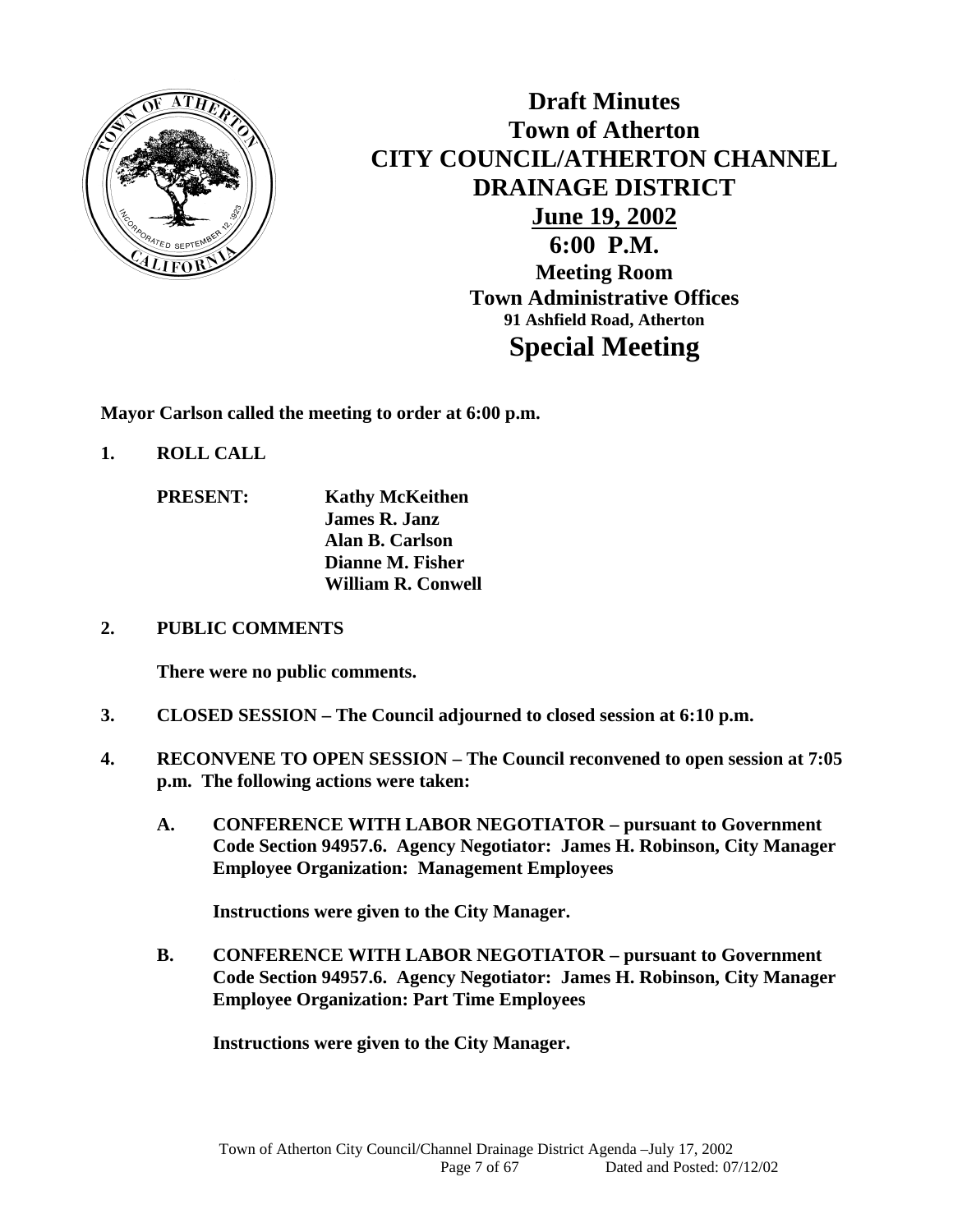**C. PUBLIC EMPLOYEE PERFORMANCE EVALUATION pursuant to Government Code Section 54957. Title: City Manager** 

**No action was taken.** 

**D. CONFERENCE WITH LEGAL COUNSEL – Existing Litigation pursuant to Government Code Section 54956.9 (a) Stephen Chaput v. Town of Atherton Patrick McTaggart v. Town of Atherton** 

**No action was taken.** 

**E. CONFERENCE WITH LEGAL COUNSEL – Anticipated Litigation pursuant to Government Code Section 54956.9(b). One potential case.** 

**No action was taken.** 

**F. LIABILITY CLAIM – pursuant to Government Code Section 54956.95 Claimant: Jodie Crossman Agency claimed against: Town of Atherton** 

 **The Council unanimously denied the claim.** 

#### **5. ADJOURN**

**The meeting adjourned at 7:05 p.m.** 

**Respectfully submitted,** 

*Alan B. Carlson* **Alan B. Carlson, Mayor**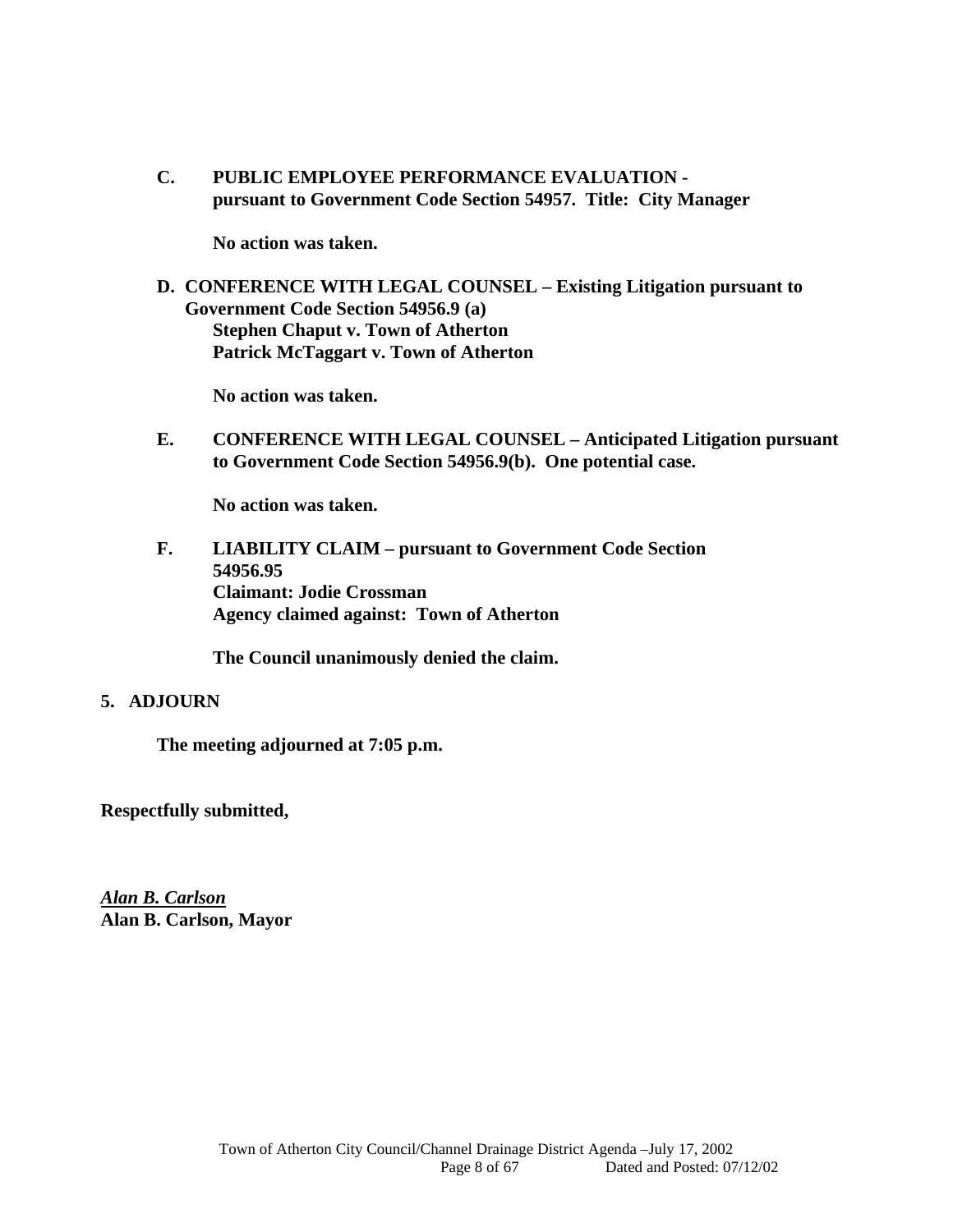

**Draft Minutes Town of Atherton CITY COUNCIL/ATHERTON CHANNEL DRAINAGE DISTRICT June 19, 2002 7:00 p.m. TOWN COUNCIL CHAMBERS** 94 Ashfield Road Atherton, California

# **REGULAR MEETING**

**Mayor Carlson called the meeting to order at 7:14 p.m.** 

- **1. PLEDGE OF ALLEGIANCE**
- **2. ROLL CALL**

 **PRESENT: Kathy McKeithen James R. Janz Alan B. Carlson Dianne M. Fisher William R. Conwell** 

 **City Manager Jim Robinson and City Attorney Marc Hynes were also present.** 

# **3. PRESENTATIONS**

 **A. Mayor Carlson presented a proclamation to Menlo College President James**  Waddell in recognition of the 75<sup>th</sup> anniversary of the College.

# **4. COUNCIL REPORTS**

- **Council Member Conwell reported on the San Francisco Airport Roundtable meeting he attended where the status of the proposed reconfiguration of runways was discussed. The Criminal Justice Council met today and elected a new chair and vice chair.**
- **Council Member Fisher reported that the Library JPA is continuing to work with the County on their agreement. The Library donor funds have been received by the Town. The Valparaiso Corridor Traffic Study will be discussed at the Transportation Commission meeting on July 9th.**
- **Vice Mayor Janz reported that an item is on tonight's agenda regarding SB 1243. The Council of Cities meeting was attended by Vice Mayor Janz and Council**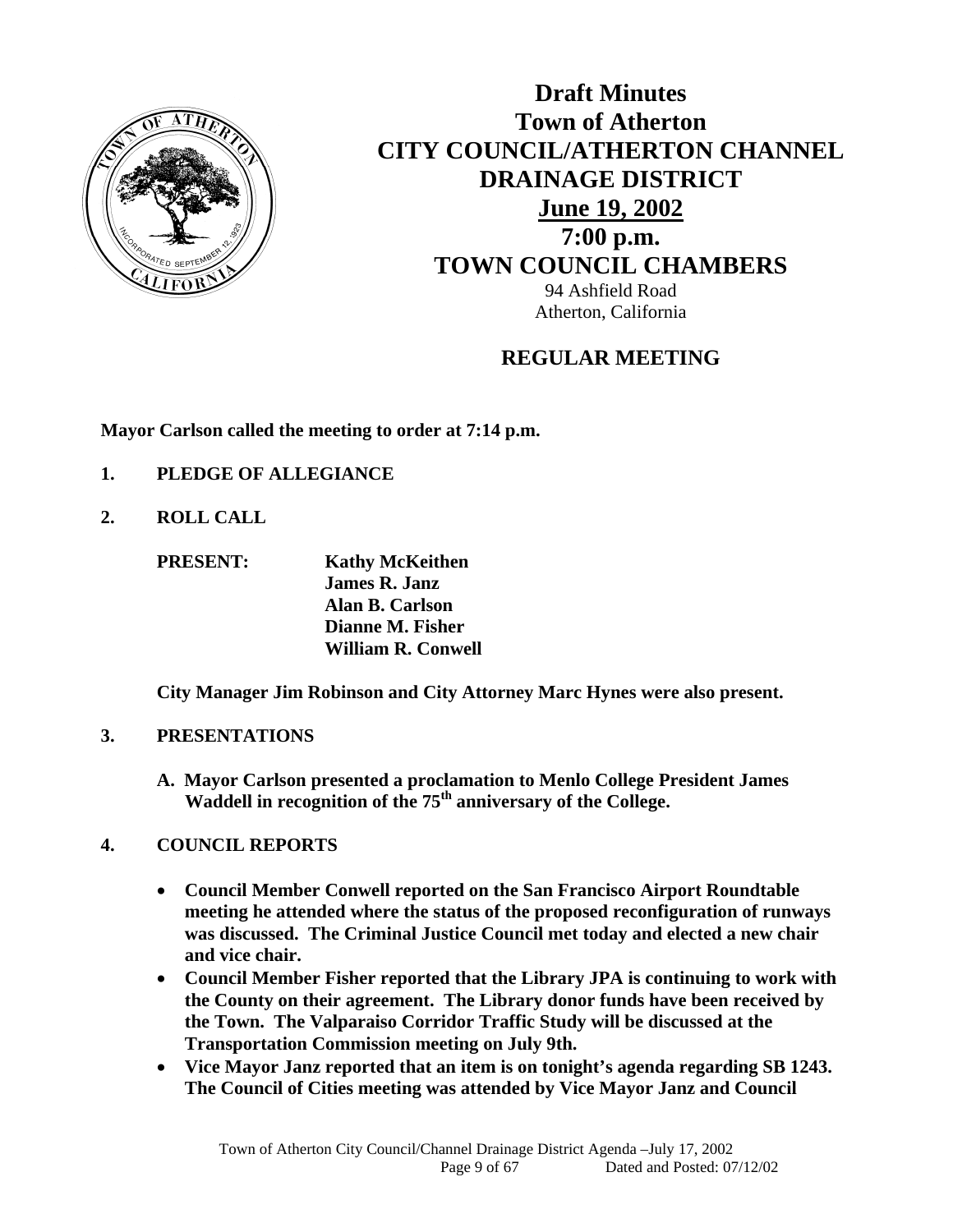**Member Conwell several weeks ago where the proposed San Francisco Airport expansion was addressed.** 

- **Council Member McKeithen reported on issues addressed at the last Atherton Channel Drainage District Committee meeting. She asked that an item be put on the next Council agenda to address Channel issues including water testing, easements, and insurance. The Emergency Services Council meets tomorrow at 5:30 p.m. in the Jury Room at County Center.**
- **Mayor Carlson reported that the Finance Committee met several times to discuss the budget prior to its adoption at the Special Council meeting on Monday, June 17th. He thanked the Finance Committee and staff for their work on the budget. Staff and residents who participated in producing the Resident Handbook were also commended. Mayor Carlson reported on the Community Youth awards given for projects which help the community. He attended two D.A.R.E. graduation ceremonies and commended Officer Bruce Potts who conducts the D.A.R.E. program. The City Manager and Chief of Police were asked to return to the next meeting with a report on the County Crime Lab which the county is proposing to build.**

# **5. PUBLIC COMMENTS**

 **Chun Lee from Falun Gong spoke.** 

# **6. STAFF REPORTS**

- **City Manager Jim Robinson reported that the Philips Brooks School item is being considered tonight by the Woodside Planning Commission. Staff has reviewed the staff report and will keep the Council apprised. Copies of the Fiscal Year 2002-03 Budget, adopted by the City Council on Monday, June 17, 2002, are available in the Town offices.**
- **Public Works Director Cliff Temps reported on a pavement conditions survey which is being done on a trial basis using software provided by a company for a nominal monthly fee.**
- **City Attorney Marc Hynes reported on a Supreme Court decision holding the permitting of door to door solicitation to be impermissible. He will return to the Council with an amendment to the Atherton Municipal Code to reflect the decision. As a result of another case which decided that the NPDES fee is a property user fee covered by Proposition 218, an emergency meeting is being called of all San Mateo County city attorneys on Friday. He recommended that the Council go ahead and take action on the NPDES item on tonight's agenda. He reported out of the closed session as follows:** 
	- **A. CONFERENCE WITH LABOR NEGOTIATOR pursuant to Government Code Section 94957.6 Agency Negotiator: James H. Robinson, City Manager Employee Organization: Management Employees Instructions were given to the City Manager.**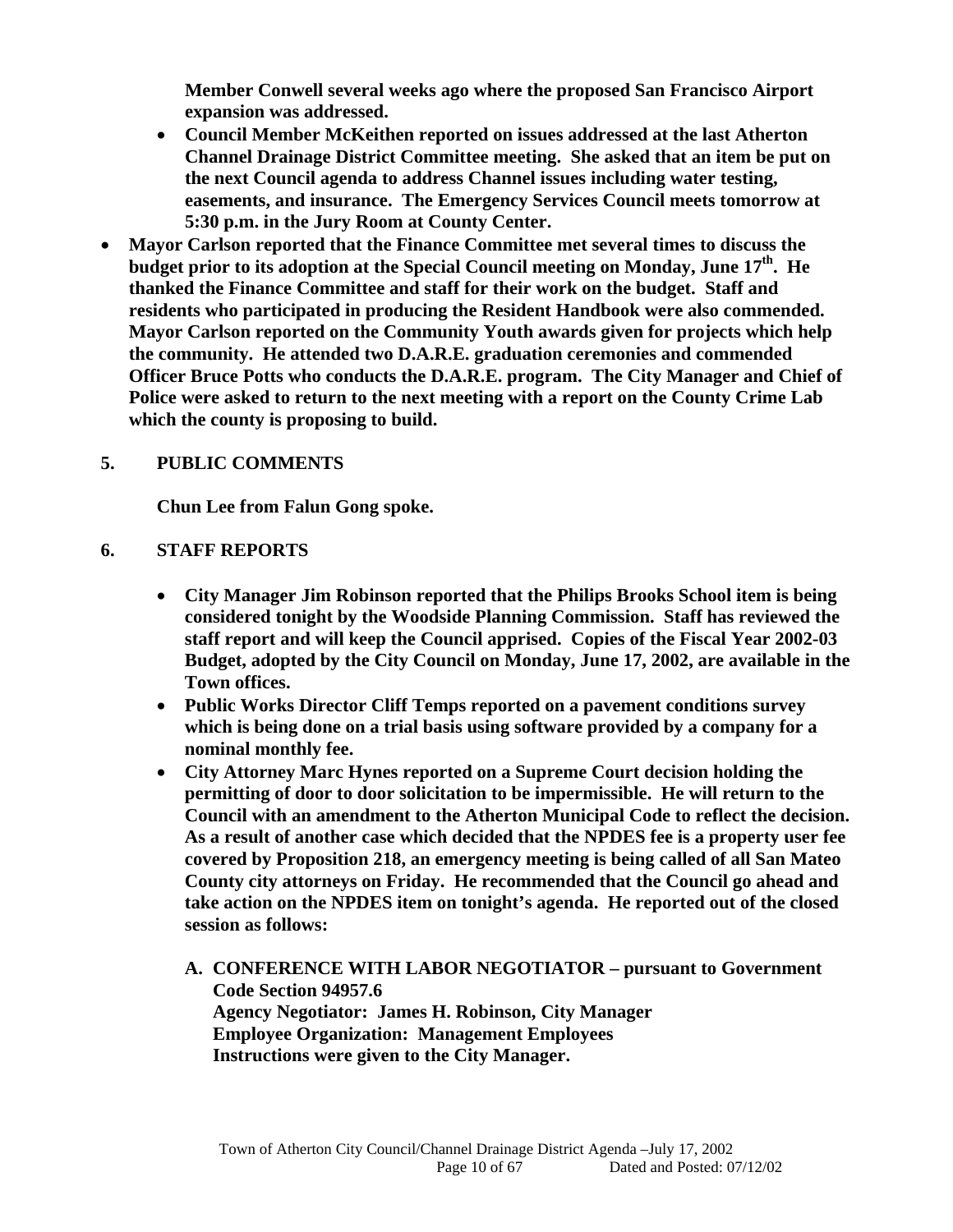**B. CONFERENCE WITH LABOR NEGOTIATOR – pursuant to Government Code Section 94957.6 Agency Negotiator: James H. Robinson, City Manager Employee Organization: Part Time Employees** 

**Instructions were given to the City Manager.** 

**C. PUBLIC EMPLOYEE PERFORMANCE EVALUATION pursuant to Government Code Section 54957 Title: City Manager** 

**No action taken.** 

 **D. CONFERENCE WITH LEGAL COUNSEL – Existing Litigation pursuant to Government Code Section 54956.9 (a)** 

**Stephen Chaput v. Town of Atherton Patrick McTaggart v. Town of Atherton** 

 **No action taken.** 

 **E. CONFERENCE WITH LEGAL COUNSEL – Anticipated Litigation pursuant to Government Code Section 54956.9(b). One potential case.** 

 **No action taken.** 

**F. LIABILITY CLAIM – pursuant to Government Code Section 54956.95 Claimant: Jodie Crossman Agency claimed against: Town of Atherton** 

 **Council unanimously denied the claim.** 

### **7. COMMUNITY ORGANIZATION ROUNDTABLE REPORT**

**Shirley Carlson gave a report from the Atherton Tree Committee.** 

#### **CONSENT CALENDAR**

 **MOTION – to approve the Consent Agenda as presented.** 

**M/S McKeithen/Fisher Ayes: 5 Noes: 0 Absent: 0 Abstain: 0** 

### **8. APPROVED MINUTES OF SPECIAL AND REGULAR MEETINGS OF MAY 15, 2002**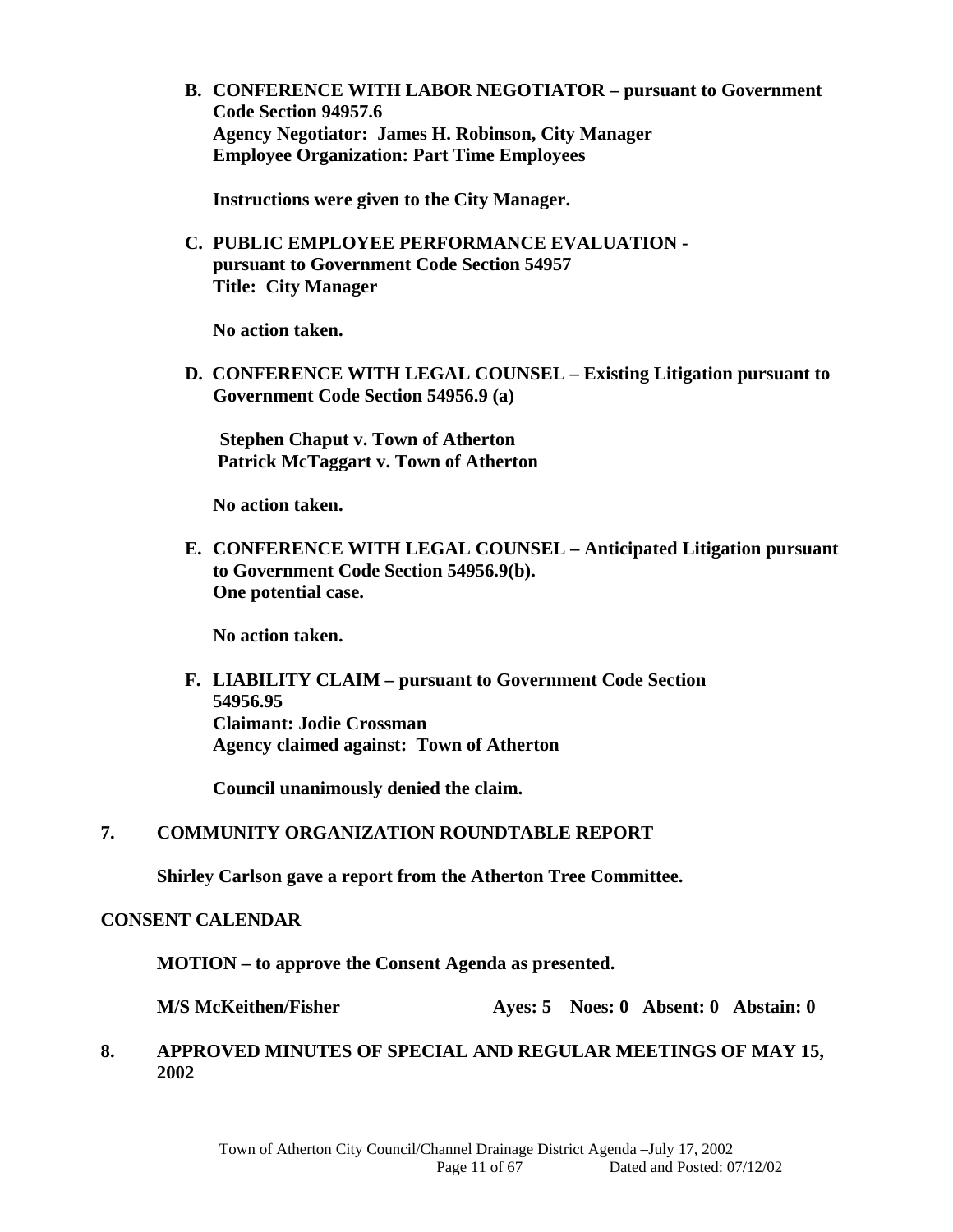- **9. APPROVED BILLS AND CLAIMS FOR MAY, 2002 IN THE AMOUNT OF \$787,381**
- **10. ACCEPTED MONTHLY FINANCIAL REPORT FOR MAY 2002**
- **11. ADOPTED ORDINANCE NO. 533 AMENDING ATHERTON MUNICIPAL CODE SECTION 8.10 REGARDING HERITAGE TREES AND SECTION 1.16, GENERAL PROVISIONS**
- **12. ACCEPTED THE WORK FOR HOLBROOK-PALMER PARK PLAY AREA RENOVATION, PROJECT 01-005**
- **13. ADOPTED RESOLUTION NO. 02-16 AUTHORIZING THE MAYOR TO EXECUTE AGREEMENTS WITH THE CALIFORNIA DEPARTMENT OF TRANSPORTATION APPLICABLE TO THE MIDDLEFIELD ROAD REHABILITATION PROJECT**
- **14. ADOPTED RESOLUTION NO. 02-17 RECOMMENDING THAT THE SAN MATEO COUNTY FLOOD CONTROL DISTRICT IMPOSE CHARGES FOR FUNDING THE 2002/03 COUNTYWIDE NATIONAL POLLUTION DISCHARGE ELIMINATION SYSTEM (NPDES) GENERAL PROGRAM**
- **15. ADOPTED RESOLUTION NO. 02-18 STATING INTENT TO CONSIDER THE VACATION OF A PUBLIC UTILITIES EASEMENT AT 57 BROAD ACRES ROAD AND SET A PUBLIC HEARING FOR AUGUST 21, 2002**
- **16. APPROVED A POLICE TOWING CONTRACT WITH SPECIALTY TOWING COMPANY**

#### **PUBLIC HEARING**

### **17. PUBLIC HEARING AND ADOPTION OF RESOLUTION NO. 02-19 ORDERING VACATION OF A PORTION OF MCCORMICK LANE RIGHT-OF-WAY**

 **This public hearing was set by the City Council at the May 15, 2002 regular meeting for the vacation of the section of McCormick Lane street right-of-way between Burns Avenue and the barricade across McCormick Lane that separates Villa Oaks and Mariana Park Subdivisions. Public Works Director Cliff Temps reported that the residents of 65 McCormick Lane who requested the vacation, have presented a petition to the Council from neighbors who are in support of the action.** 

 **Mayor Carlson opened the public hearing at 8:20 p.m. The following members of the audience spoke:** 

 **Regis Anderson, 65 McCormick Lane, in favor of the vacation. Richard Novak, 70 McCormick Lane Dr. Barrett Anderson, 65 McCormick Lane, in favor of the vacation.**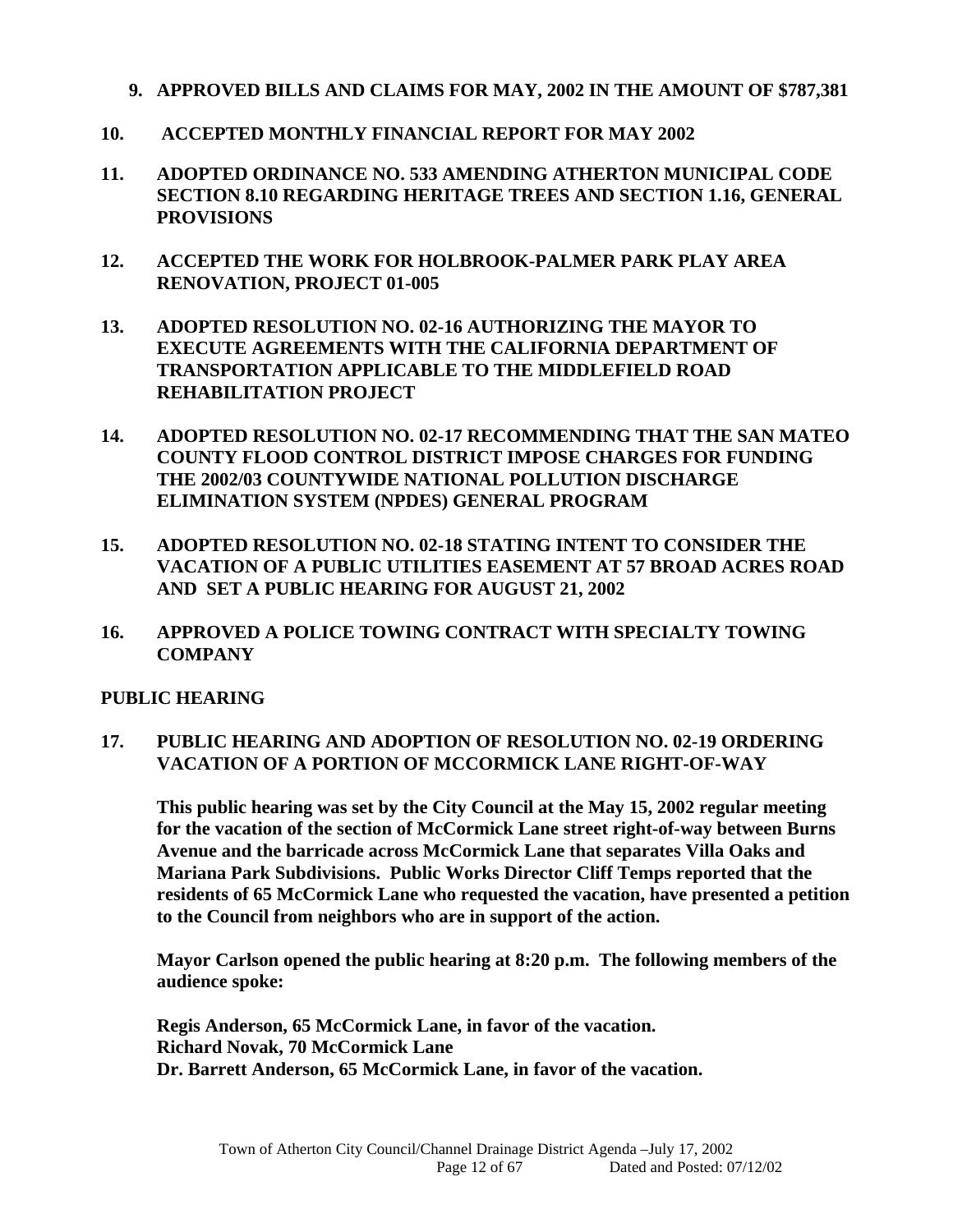**A letter was e-mailed from Gloria Darke, 49 McCormick Lane, who is supportive of the vacation, but has concerns about liability she may have relevant to a strip of property she owns that connects with the portion of land being vacated.** 

 **Mayor Carlson closed the public hearing at 8:35 p.m.** 

 **Liability issues were discussed. Vice Mayor Janz requested that several corrections be made to the resolution and that Paragraph 3 of the resolution be amended to read: "Said vacation is subject to the condition that** *improvements* **or landscaping of all or any portion of the area being vacated shall be constructed or installed in such a way as to permit reasonable access by bicyclists** *and* **pedestrians, and** *by* **utility workers…".** 

 **MOTION – to adopt Resolution No. 02-19 ordering the vacation of a portion of McCormick Lane right-of-way, with reservation of easements for bicycles, pedestrians, public utilities and sanitary sewers, said portion and easement reservations being more particularly described in Exhibits "A" and "B" attached hereto and made a part hereof, with minor corrections and with changes to Paragraph 3 as requested.** 

 **M/S Janz/Fisher Ayes: 5 Noes: 0 Absent: 0 Abstain: 0** 

**Vice Mayor Janz requested that staff pursue with the property owner the question of acquiring a public access easement across the Darke property.** 

# **REGULAR AGENDA**

# **18. APPROVAL OF AMENDMENT TO AGREEMENT FOR PROFESSIONAL SERVICES FOR FISCAL YEAR 2002/03 - NEAL MARTIN AND ASSOCIATES**

 **City Manager Jim Robinson stated that the only change proposed in the agreement for professional services from Neal Martin and Associates is recognition of the title of Deputy Town Planner with a \$10.00 per hour salary adjustment for Lisa Costa Sanders.** 

**MOTION - to approve the agreement with Neal Martin and Associates for the Fiscal Year 2002-03 and authorize the Mayor to execute the agreement.** 

 **M/S Fisher/Janz Ayes: 5 Noes: 0 Absent: 0 Abstain: 0** 

**The following item was taken out of order.** 

# **27. DISCUSSION AND DIRECTION TO STAFF – ENFORCEMENT OF CONSTRUCTION NOISE AND MATERIALS AND DELIVERY ORDINANCES**

 **Mayor Carlson asked that this item be put on the agenda. Police Chief Robert Brennan was asked to give a statistical overview of enforcement of the Ordinances related to construction noise and delivery, and retrieval of construction materials. He**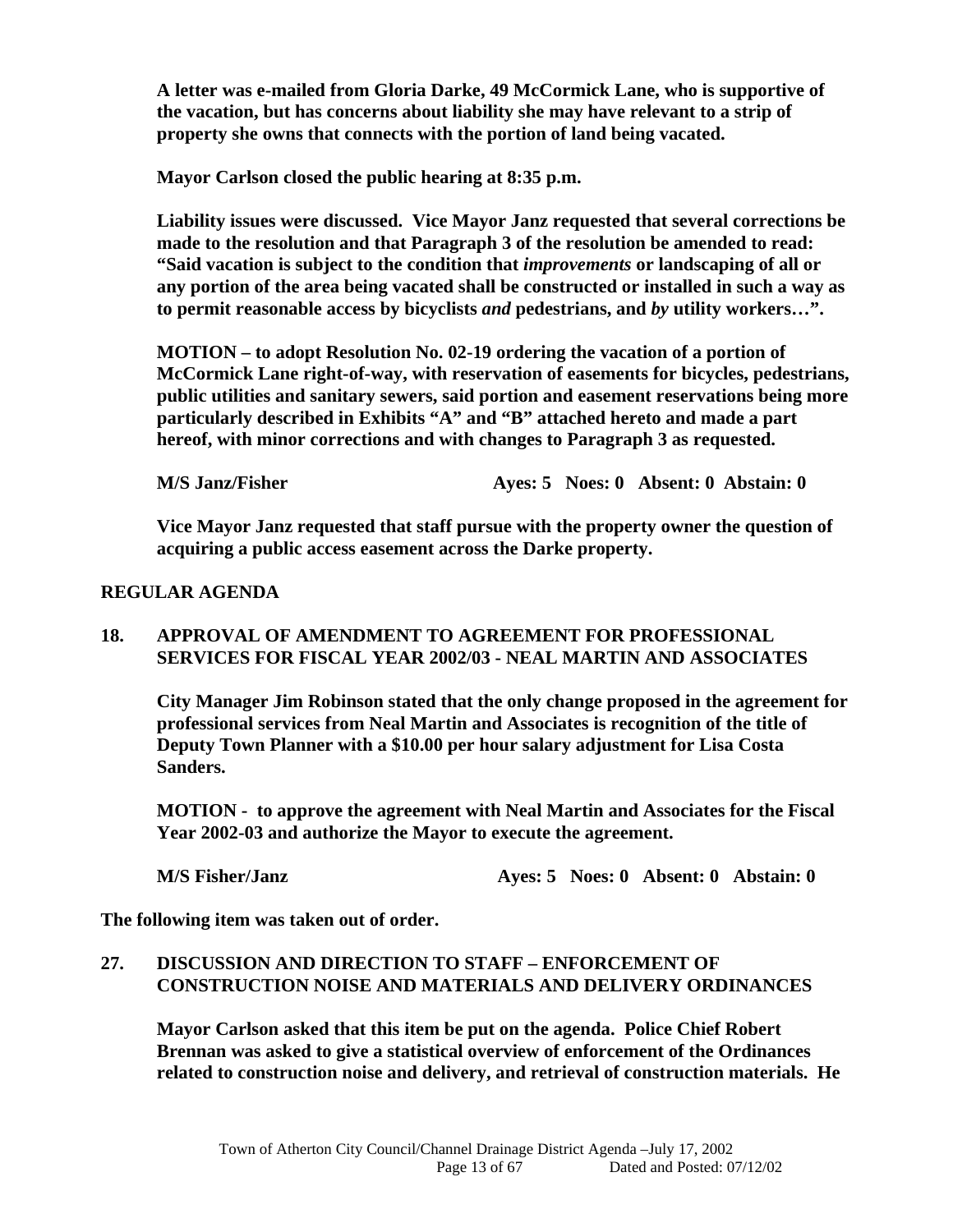**reported on the number of written citations given, filed and convicted for the last three months.** 

 **Discussion ensued on what enforcement strategy would be most effective. Both civil and criminal penalties were discussed. City Attorney Marc Hynes discussed the cost of taking these cases to court, and how the Town can recover the costs.** 

 **Building Official Mike Hood informed the Council of the process the Building Department uses to notify contractors of times that construction is allowed under the ordinance. The Council asked that the Building Department require signage at construction sites which would inform workers of legal construction times.** 

 **The following members of the audience spoke:** 

 **Bob Huber, One Frederick Avenue James Dobbie, 124 James Avenue Sandy Kaye, 88 Shearer Drive John Ruggeiro, Stockbridge Avenue** 

 **The Council gave direction to the City Attorney to return to the next meeting with a proposal for an ordinance amendment outlining changes as discussed. The Council also requested that the City Attorney meet with the police officers to educate them on enforcement of the ordinances.** 

#### **19. APPROVAL OF PLANS AND SPECIFICATIONS AND AWARD OF CONTRACT FOR 2002 STREET RECONSTRUCTION – PHASE I, PROJECT 2001-01**

 **Public Works Director Cliff Temps presented this item. Ten bids were received for reconstruction of three streets, Irving and James Avenue cul-de-sacs, and Magnolia Drive, between Irving and James, and including its cul-de-sac. He recommended the award of the contract go to low bidder, Bortolotto and Co., Inc.** 

 **MOTION – to approve the plans and specifications and award a contract for construction of the 2002 Street Reconstruction – Phase I, Project 02-002, to Bortolotto and Co., Inc. in an amount not to exceed \$187,592.57.** 

| <b>M/S McKeithen/Fisher</b> | Ayes: 5 Noes: 0 Absent: 0 Abstain: 0 |
|-----------------------------|--------------------------------------|
|-----------------------------|--------------------------------------|

 **(Item No. 19 was reconsidered later in the meeting after Item No. 26.)** 

# **20. DISCUSSION OF PROPOSED FISCAL YEAR 2002-03 INTEGRATED OPERATING/CAPITAL BUDGET**

 **This item was removed from the agenda since the budget was adopted at a special meeting on June 17, 2002.**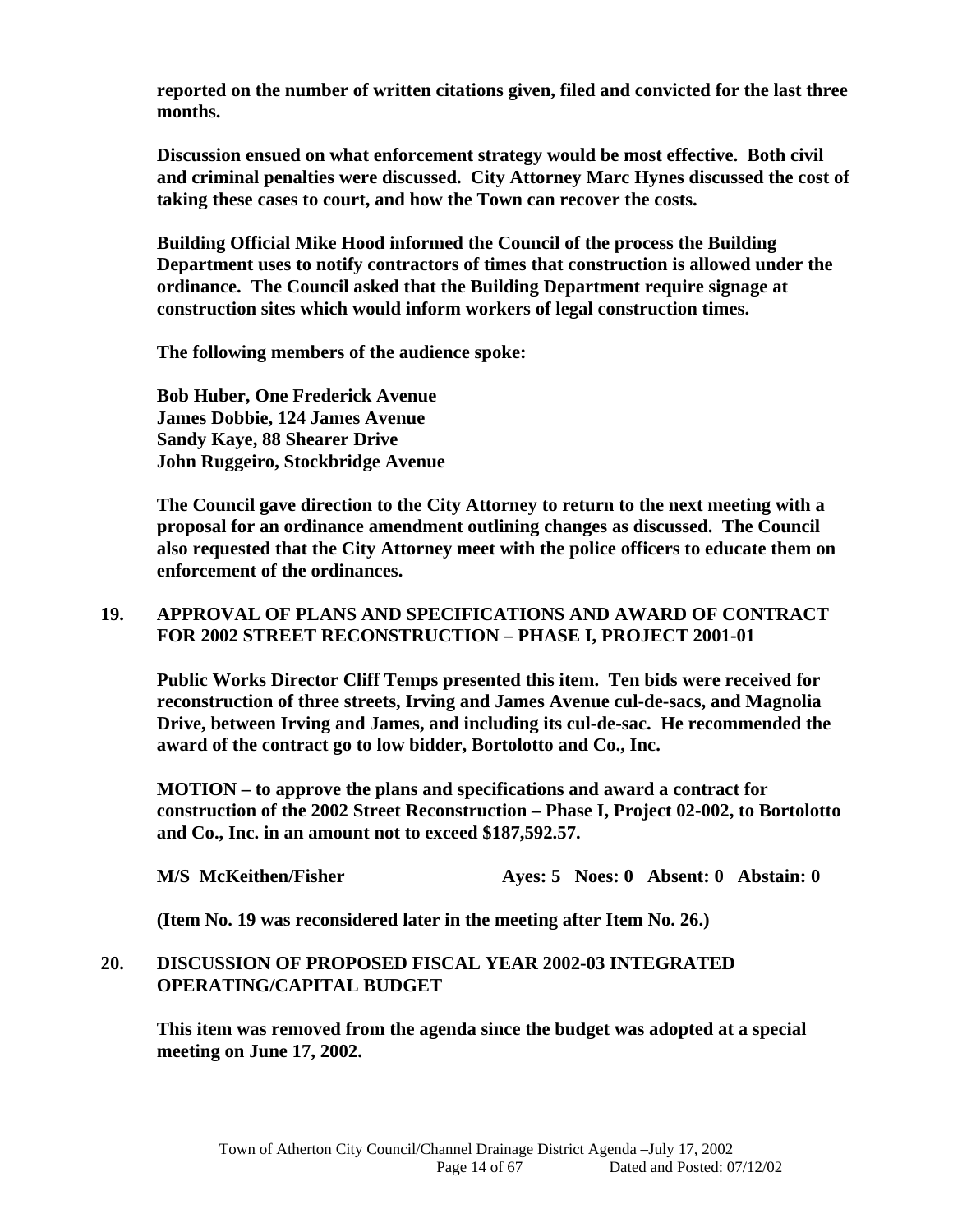### **21. CONSIDER SETTING A DATE FOR A PUBLIC HEARING TO ADOPT A RESOLUTION ESTABLISHING A SPECIAL TAX FOR MUNICIPAL SERVICES FOR THE FISCAL YEAR 2002/03**

 **Ordinance No. 520 requires that the Special Tax for Municipal Services be set by resolution following the adoption of the Town budget. Since the County's deadline for receiving the resolution is July 15, 2002, it is necessary to set a special meeting for consideration of the resolution.** 

 **MOTION – to set a date for a special meeting on July 9, 2002 at 8:00 a.m. to adopt a resolution establishing a Special Tax for Municipal Services.** 

 **M/S Fisher/Conwell Ayes: 5 Noes: 0 Absent: 0 Abstain: 0** 

**22. ADOPTION OF RESOLUTION CALLING FOR A GENERAL MUNICIPAL ELECTION TO BE HELD ON TUESDAY, NOVEMBER 5, 2002 FOR THE ELECTION OF THREE MEMBERS OF THE CITY COUNCIL, REQUESTING THE SERVICES OF THE REGISTRAR OF VOTERS, REQUESTING CONSOLIDATION OF ELECTIONS, AND REQUIRING PAYMENT OF PRORATED COSTS OF CANDIDATES' STATEMENTS** 

 **MOTION – to adopt Resolution No. 02-20 calling for a General Municipal Election to be held on Tuesday, November 5, 2002 for three members of the City Council, requesting the services of the Registrar of Voters, requesting consolidation of elections, and requiring payment of prorated costs of candidates' statements, and authorize the Mayor to sign the service agreement with the County Elections Officer.** 

**M/S Fisher/McKeithen Ayes: 5 Noes: 0 Absent: 0 Abstain: 0** 

**23. DISCUSSION AND POSSIBLE ACTION – REVIEW OF UPDATED CITY COUNCIL RULES OF PROCEDURE** 

 **City Attorney Marc Hynes provided the Council with an updated version of the City Council Rules of Procedure. Council Member McKeithen asked for changes to Section 12.3.1, on page 11, removing the words "to amend" in the second and third sentences. She also noted the need to correct several typographical errors.** 

 **MOTION – to approve the updated City Council Rules of Procedure as amended.** 

**M/S McKeithen/Fisher Ayes: 5 Noes: 0 Absent: 0 Abstain: 0** 

# **24. UPDATE ON CITY COUNCIL GOALS AND OBJECTIVES**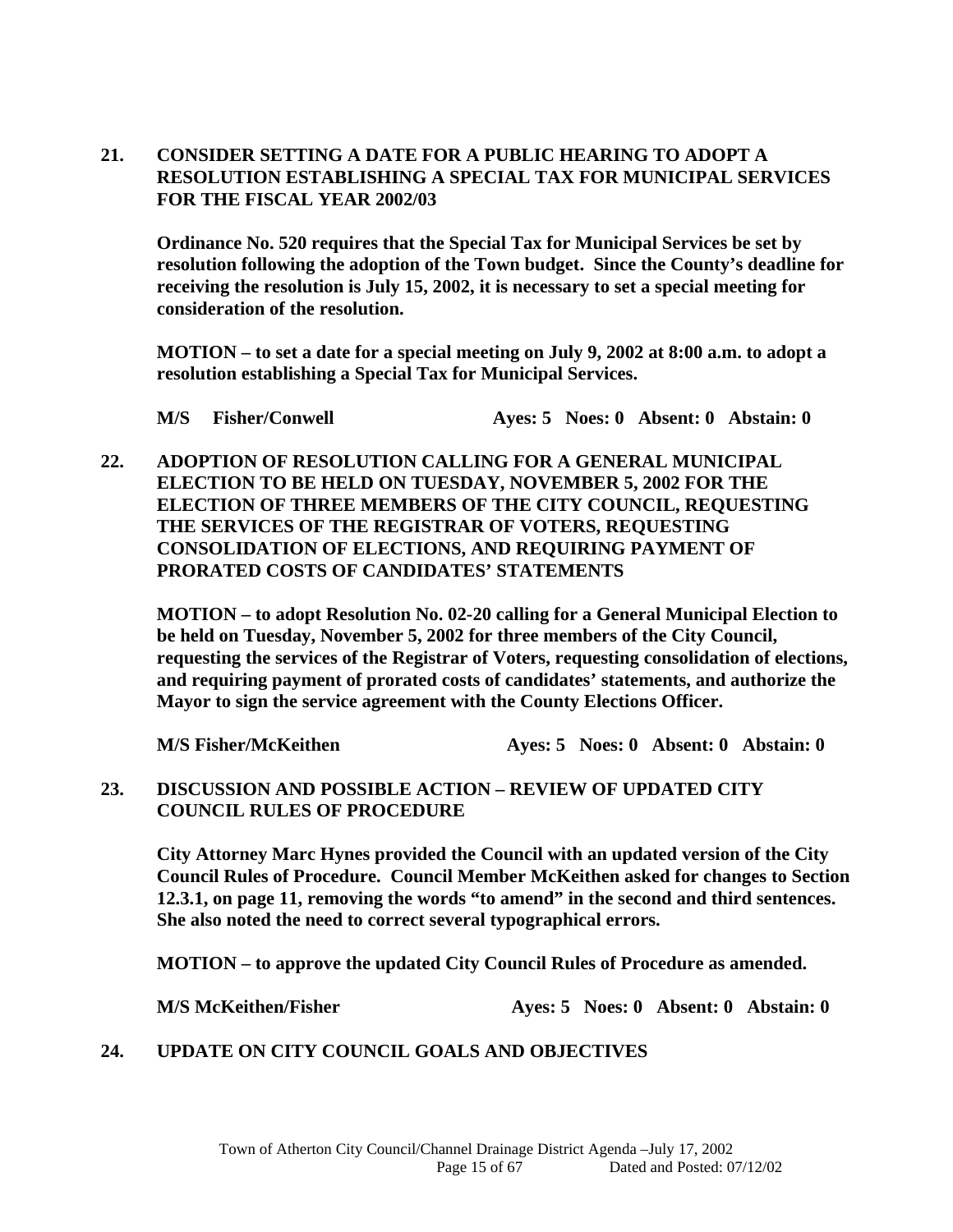**City Manager Jim Robinson gave a status report on the progress to date of the goals and objectives established by the Council.** 

 **MOTION – to accept the report on the goals and objectives as presented in the staff report.** 

**M/S McKeithen/Fisher Ayes: 5 Noes: 0 Absent: 0 Abstain: 0** 

# **25. APPROVAL OF LETTER REGARDING PROPOSED SKATE PARK IN FLOOD PARK, CITY OF MENLO PARK**

 **As requested by the Council at the last regular meeting, City Manager Jim Robinson presented a draft letter to be sent to the City of Menlo Park regarding the Council's concerns with the proposal to build a skate park in Flood Park. He recommended that staff check with Menlo Park to see if they are going to proceed with the project. The Council asked for a minor change in the draft letter and directed staff to send the letter only if the City of Menlo Park is going to proceed with the project.15. ADOPTION OF RESOLUTION NO. 01-\_\_\_, INTENT TO ABANDON** 

**PORTION OF McCORMICK LANE**

### **16. ADOPTION OF RESOLUTION NO. 01-\_\_\_, INTENT TO ABANDON PORTION OF FAXON ROAD**

 **MOTION – authorize the Mayor to sign a letter to the City of Menlo Park as amended if Menlo Park is going to proceed with the Skate Park project in Flood Park.** 

**M/S Fisher/Conwell Ayes: 5 Noes: 0 Absent: 0 Abstain: 0** 

**26. CONSIDER RESPONSE TO LETTER FROM ASSOCIATION OF BAY AREA GOVERNMENTS (ABAG) – COUNCIL POSITION ON SB 1243** 

 **A letter has been received from the Association of Bay Area Governments (ABAG) asking cities to send a letter to the Assembly Local Government Committee opposing SB 1243. SB 1243 proposes to merge ABAG with the Metropolitan Transportation Commission.** 

 **MOTION – to authorize the Mayor to sign a letter in opposition to SB 1243, and send it to the Assembly Local Government Committee.** 

 **M/S Fisher/Janz Ayes: 5 Noes: 0 Absent: 0 Abstain: 0** 

**19. Mayor Carlson asked to reconsider Item No. 19 on the agenda: Approval of plans and specifications and award of contract for 2002 Street Reconstruction – Phase I, Project 02-002. The project includes reconstruction of the street on which Mayor Carlson resides.** 

**MOTION - to reconsider Item No. 19 on the agenda.**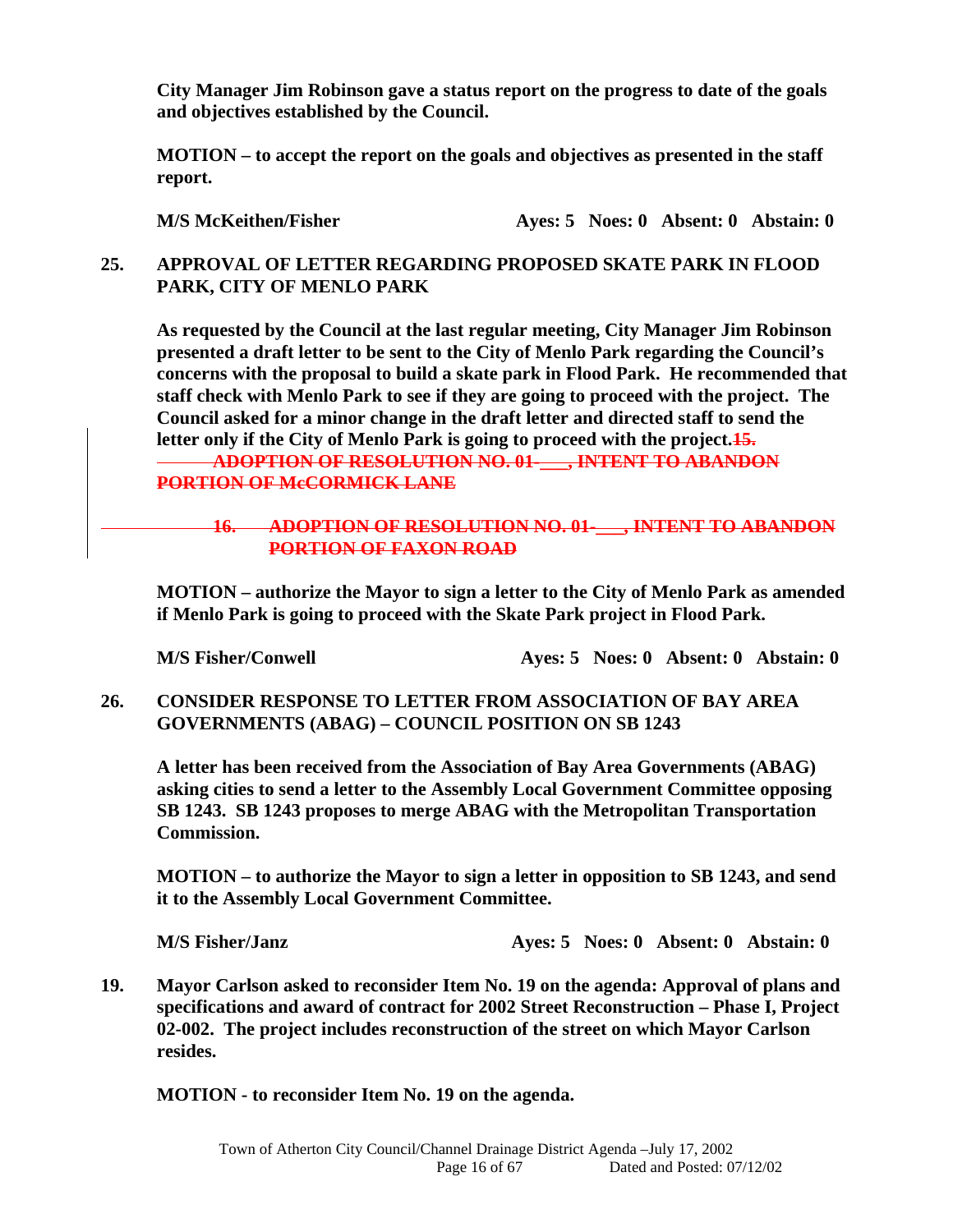**M/S Carlson/Fisher Ayes: 5 Noes: 0 Absent: 0 Abstain: 0** 

 **MOTION – to approve the plans and specifications and award a contract for construction of the 2002 Street Reconstruction – Phase I, Project 02-002, to Bortolotto and Co., Inc. in an amount not to exceed \$187,592.57.** 

**M/S Fisher/McKeithen 4yes: 4 Noes: 0 Absent: 0 Abstain:1 (Carlson)** 

### **28. PUBLIC COMMENTS**

 **The City Manager will report at the next meeting on the sound barrier wall and the safety of the cell phone tower. He will also report on the Cal Train electrification project.** 

 **The City Manager stated he will keep the Council apprised of the status of the Menlo Park grade separation study.** 

### **29. ADJOURNMENT**

 **The meeting adjourned at 10:45 p.m.** 

**Respectfully submitted,** 

**Sharon Barker, City Clerk** 

**\_\_\_\_\_\_\_\_\_\_\_\_\_\_\_\_\_\_\_\_\_\_\_\_\_\_\_\_\_**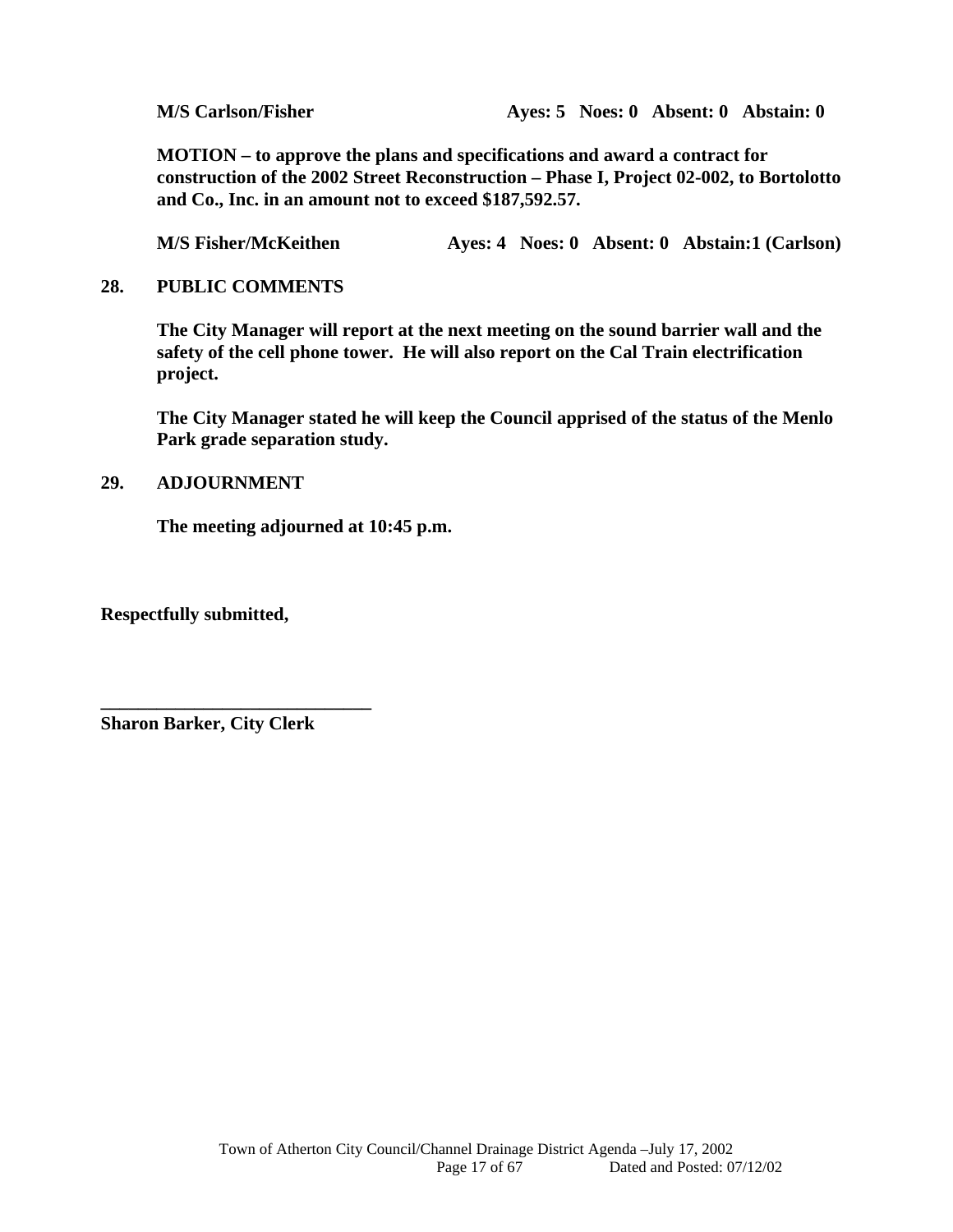#### **TOWN OF ATHERTON**

# CLAIMS LIST

June, 2002

| Payroll Checks       | 827 - 919     |              | \$52,887  |
|----------------------|---------------|--------------|-----------|
| Electronic Transfers |               |              | 248.725   |
| A/P Checks           | 12952 - 17897 |              | 335.234   |
|                      |               | <b>TOTAL</b> | \$636,846 |

I, James H. Robinson, City Manager of the Town of Atherton, do hereby certify under penalty of perjury that the demands listed above, check numbers 827 through 919 (Payroll) and 12952 through 17897 (Accounts Payable), and Electronic Transfers for Employees Federal Payroll Taxes and fees, inclusive, amount to \$636,846 are true and correct, and that there are funds for payment.

> James H. Robinson City Manager

\_\_\_\_\_\_\_\_\_\_\_\_\_\_\_\_\_\_\_\_\_\_\_\_\_\_\_\_\_\_\_

The above claims, Payroll check numbers 827 through 919, Accounts Payable check numbers 12952 through 17897 and Electronic Transfers for employees federal payroll taxes and fees, amount to \$636,846; and are hereby approved for payment.

> Alan Carlson Mayor, Town of Atherton

\_\_\_\_\_\_\_\_\_\_\_\_\_\_\_\_\_\_\_\_\_\_\_\_\_\_\_\_\_\_\_

SOURCE OF FUNDS

| 101 | General Fund                          |       | \$549,247 |
|-----|---------------------------------------|-------|-----------|
| 105 | Tennis Fund                           |       | 111       |
| 201 | Special Parcel Tax                    |       |           |
| 202 | Transportation                        |       | 28,310    |
| 203 | Gas Tax Fund                          |       |           |
| 210 | <b>Road Construction Impact Fees</b>  |       | 125       |
| 401 | <b>General Capital Projects</b>       |       |           |
| 402 | <b>Storm Drainage</b>                 |       | 14,229    |
| 403 | <b>Atherton Channel District</b>      |       |           |
| 404 | Park Playground Improvement           |       | 27,825    |
| 610 | Vehicle Replacement                   |       |           |
| 611 | Computer Maint. & Replacement         |       | 6,075     |
| 612 | <b>Administrative Services</b>        |       | 2,157     |
| 614 | <b>Workers Compensation Insurance</b> |       |           |
| 715 | Evans Estate                          |       | 8,768     |
| 730 | H-P Park Improvement                  |       |           |
| 740 | <b>Tree Committee</b>                 |       |           |
|     |                                       | TOTAL | \$636,846 |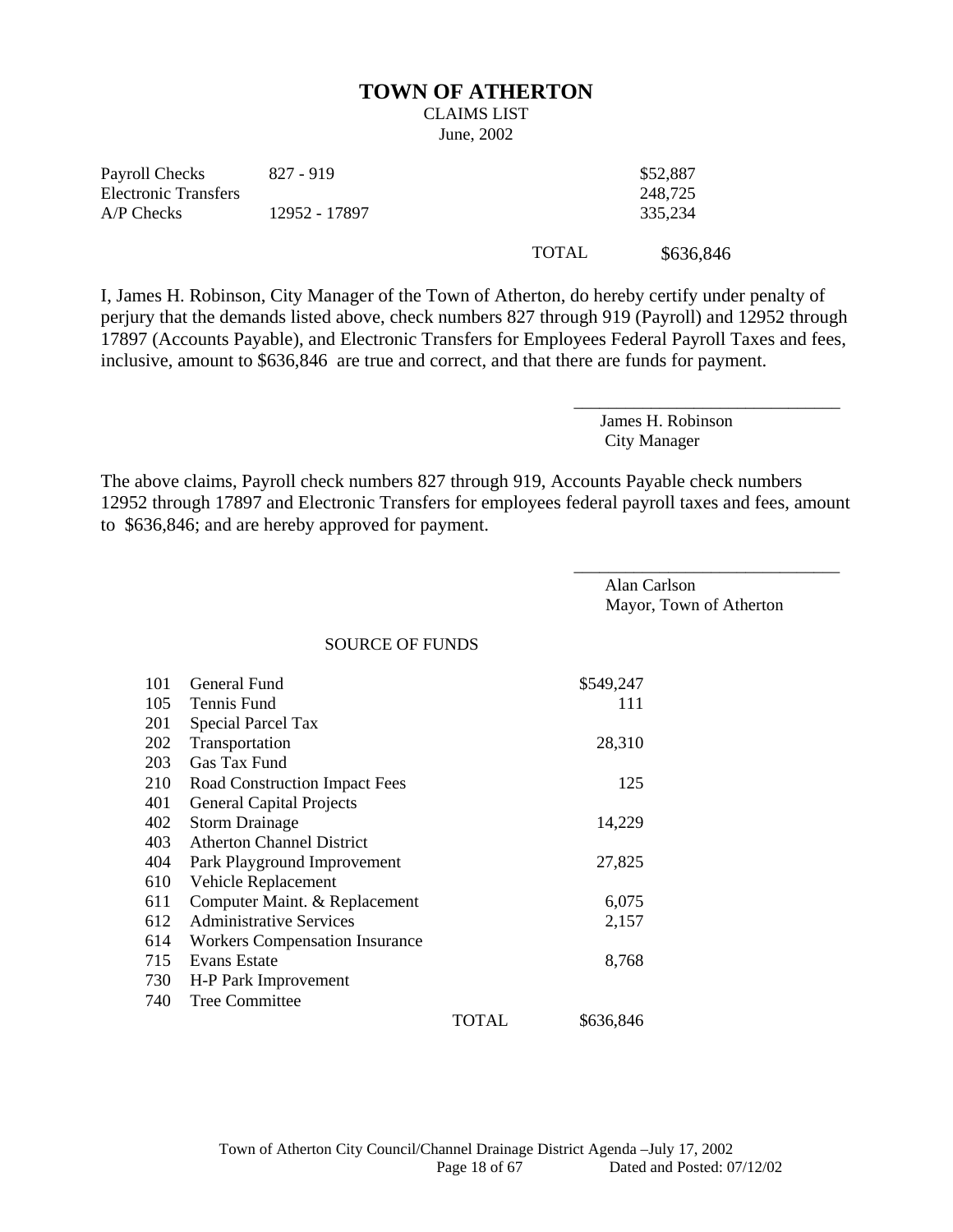**Item No. 10** 



# **Town of Atherton**

# **CITY COUNCIL STAFF REPORT**

# **TO: HONORABLE MAYOR AND CITY COUNCIL**

- **FROM: JOHN P. JOHNS, FINANCE DIRECTOR**
- **DATE: FOR THE MEETING OF WEDNESDAY JULY 17, 2002**
- **SUBJECT: MONTHLY FINANCIAL REPORT, JUNE, 2002**

# **RECOMMENDATION:**

Receive and file Monthly Financial Report for June, 2002.

# **INTRODUCTION:**

The attached schedules show revenues and expenditures and fund balance for all funds as of June 30, 2002.

# **HIGHLIGHTS**

To date General Fund revenues and other sources of funds have exceeded expenditures and other uses of funds by \$71,000. Accordingly the General Fund balance has increased from \$5,070,783 to \$5,141,505. This represents a favorable variance of \$145,833 from the year-end fund balance projection prepared as part of the FY 2002-03 budget.

It should be noted that the tabulation of expenditures do not include year-accruals and adjusting entries, nor have been they been subject to the review of the Town's independent auditors.

# **FISCAL IMPACT:**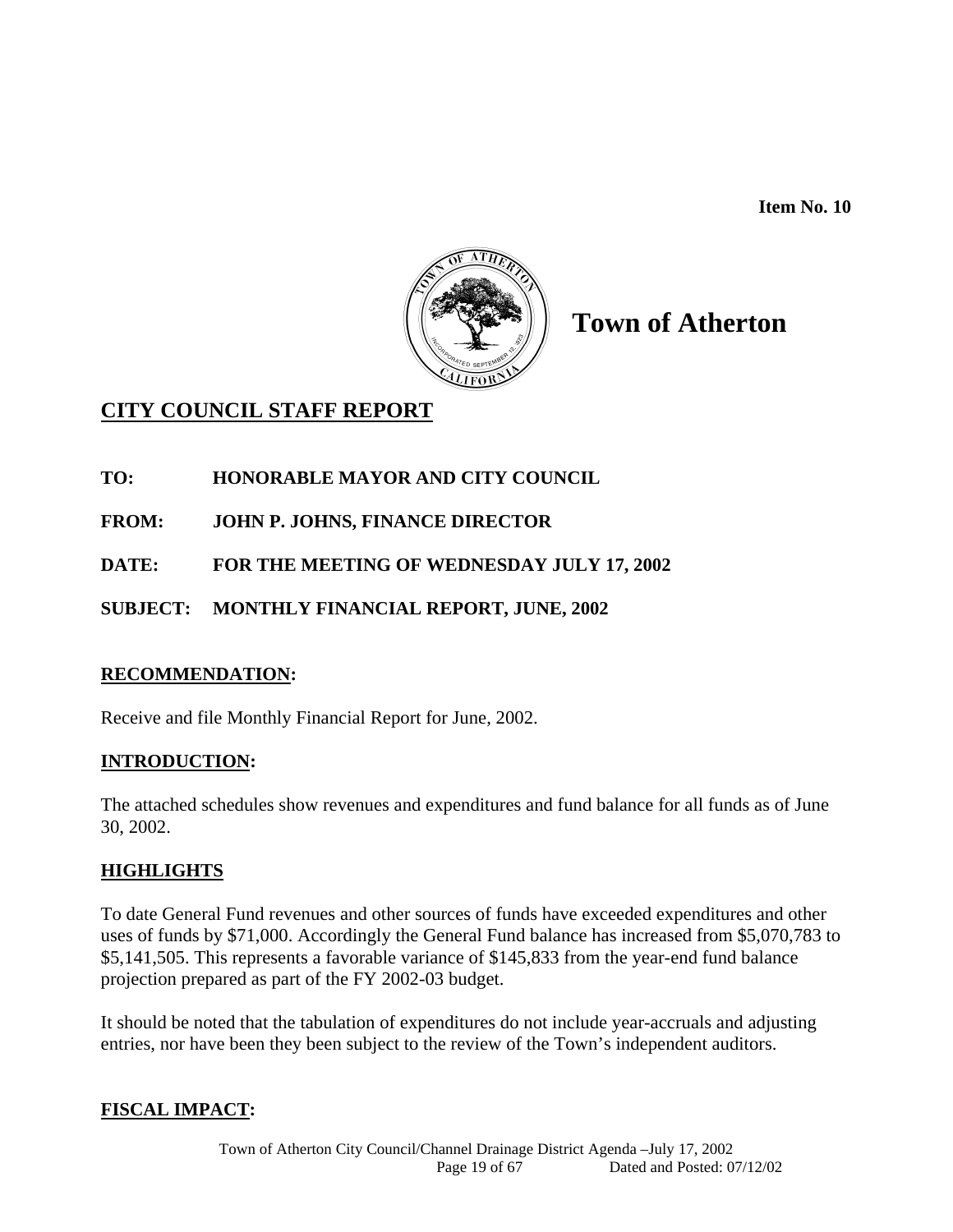Informational only. Prepared by: Approved by:

\_\_\_\_\_\_\_\_\_\_\_\_\_\_\_\_\_\_\_\_\_\_\_\_ \_\_\_\_\_\_\_\_\_\_\_\_\_\_\_\_\_\_\_\_\_\_\_\_\_

John P. Johns James H. Robinson<br>Finance Director City Manager **City Manager**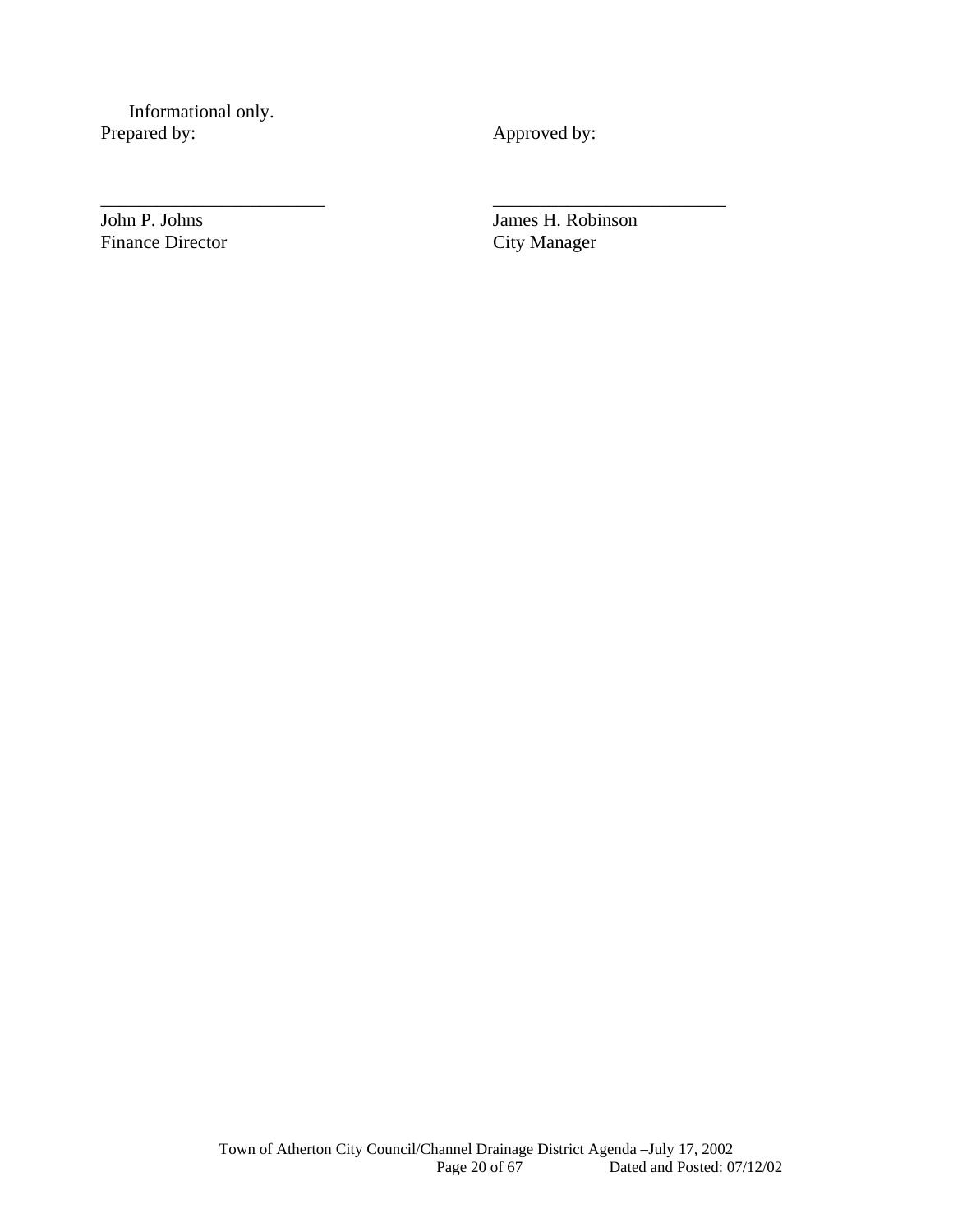# **TOWN OF ATHERTON Revenue Summary For the Twelve Months ended June 30th, 2002**

| Fund | <b>Revenue Source</b>                                          | 2001-02<br><b>Estimate</b> | <b>Current Period</b><br><b>Revenues</b> | <b>Year to Date</b><br><b>Revenues</b> | $\frac{0}{0}$<br><b>Received</b> |
|------|----------------------------------------------------------------|----------------------------|------------------------------------------|----------------------------------------|----------------------------------|
|      | Property Tax                                                   | \$<br>2,624,563            | 95,972                                   | \$<br>3,064,699                        | 117%                             |
|      | Sales and Use Tax                                              | 306,000                    | 18,256                                   | 147,072                                | 48%                              |
|      | Other Taxes                                                    | 481,133                    | 28,704                                   | 518,134                                | 108%                             |
|      | Licenses & Permits                                             | 1,316,200                  | 196,884                                  | 1,506,074                              | 114%                             |
|      | Fines & Forfeitures                                            | 110,000                    | 10,007                                   | 101,834                                | 93%                              |
|      | Investment & Rental Income                                     | 358,200                    | (23,714)                                 | 304,372                                | 85%                              |
|      | Revenue from Other Agencies                                    | 484,124                    | 47,833                                   | 385,955                                | 80%                              |
|      | Charges for Services                                           | 502,700                    | 21,534                                   | 440,229                                | 88%                              |
|      | <b>Other Revenues</b>                                          | 12,150                     | 5,213                                    | 7,480                                  | 62%                              |
|      | <b>Total General Fund Revenues</b>                             | 6,195,070                  | 400,689                                  | 6,475,849                              | 105%                             |
|      | Interfund (Operating) Transfers In                             | 450,000                    | 454,940                                  | 454,940                                | 101%                             |
|      | 101 General Fund Total                                         | 6,645,070                  | 855,629                                  | 6,930,789                              | 104%                             |
|      | <b>Special Revenue Funds:</b>                                  |                            |                                          |                                        |                                  |
| 105  | Tennis                                                         | 9,000                      | 1,400                                    | 11,874                                 | 132%                             |
| 201  | Special Parcel Tax                                             | 1,600,000                  | 59,643                                   | 1,530,446                              | 96%                              |
| 202  | Transportation                                                 | 270,000                    | 23,227                                   | 209,445                                | 78%                              |
| 203  | Street Improvement (Gas Tax)                                   | 200,000                    | 15,128                                   | 154,203                                | 77%                              |
| 208  | Police on the Street                                           |                            | 1,254                                    | 24,754                                 | 100%                             |
| 209  | Law Enforcement                                                | 100,000                    | 4,751                                    | 104,751                                | 105%                             |
| 210  | Road Construction Impact Fees                                  | 450,000                    | 126,967                                  | 521,234                                | 116%                             |
| 211  | <b>State Park Grants Fund</b>                                  | 89,910                     |                                          |                                        | 0%                               |
| 213  | Library                                                        |                            | 400,000                                  | 400,000                                |                                  |
|      | Sub Total                                                      | 2,718,910                  | 632,370                                  | 2,956,707                              | 109%                             |
|      |                                                                |                            |                                          |                                        |                                  |
| 401  | <b>Capital Project Funds:</b><br>Capital Improvement           | 10,000                     |                                          |                                        | 181%                             |
| 402  |                                                                |                            | 18,119<br>5,047                          | 18,119<br>5,277                        | 53%                              |
| 403  | <b>Storm Drainage</b><br>Channel Drainage District             | 10,000<br>38,000           | 20,260                                   | 59,237                                 | 156%                             |
| 404  | Park Playground Improvement                                    | 325,000                    | 12,473                                   | 42,015                                 | 13%                              |
| 405  | Middlefield Road Grants                                        | 600,000                    |                                          |                                        | 0%                               |
| 406  | <b>Facilities Construction</b>                                 | 220,000                    | 229,269                                  | 229,269                                | 104%                             |
|      |                                                                |                            |                                          |                                        |                                  |
|      | Sub Total                                                      | 1,203,000                  | 285,168                                  | 353,917                                | 29%                              |
|      | <b>Internal Service Funds:</b>                                 |                            |                                          |                                        |                                  |
| 610  | Vehicle Replacement                                            | 243,020                    | 106,693                                  | 249,713                                | 103%                             |
| 611  | <b>Information Technology</b>                                  | 77,610                     | 1,479                                    | 79,316                                 | 102%                             |
| 612  | <b>Administrative Services</b>                                 | 213,300                    | (4,363)                                  | 208,734                                | 98%                              |
| 614  | Workers Compensation Insurance                                 | 170,000                    | ÷,                                       | 35,056                                 | 21%                              |
|      | Sub Total                                                      | 703,930                    | 103,809                                  | 572,819                                | 81%                              |
|      |                                                                | 11,270,910                 | 1,876,976                                | 10,814,232                             | 96%                              |
|      |                                                                |                            |                                          |                                        |                                  |
|      | <b>Trust and Agency Funds:</b><br><b>Evans Creative Design</b> | 53,040                     | 16,594                                   | 97,808                                 | 184%                             |
| 715  |                                                                |                            |                                          |                                        |                                  |
| 720  | Library Extension                                              |                            |                                          |                                        | 0%                               |
| 727  | Colley Trust Fund                                              |                            |                                          | 1,000                                  | 100%                             |
| 730  | H-P Park Improvement                                           |                            |                                          |                                        | 0%                               |
| 731  | MA Little League<br><b>Tree Committee</b>                      |                            |                                          |                                        | 0%                               |
| 740  |                                                                |                            |                                          |                                        | 0%                               |
|      | Sub Total                                                      | 53,040                     | 16,594                                   | 98,808                                 | 186%                             |
|      | <b>Total Revenues</b>                                          | 11,323,950                 | 1,893,570                                | 10,913,040                             | 96%                              |
|      |                                                                |                            |                                          |                                        |                                  |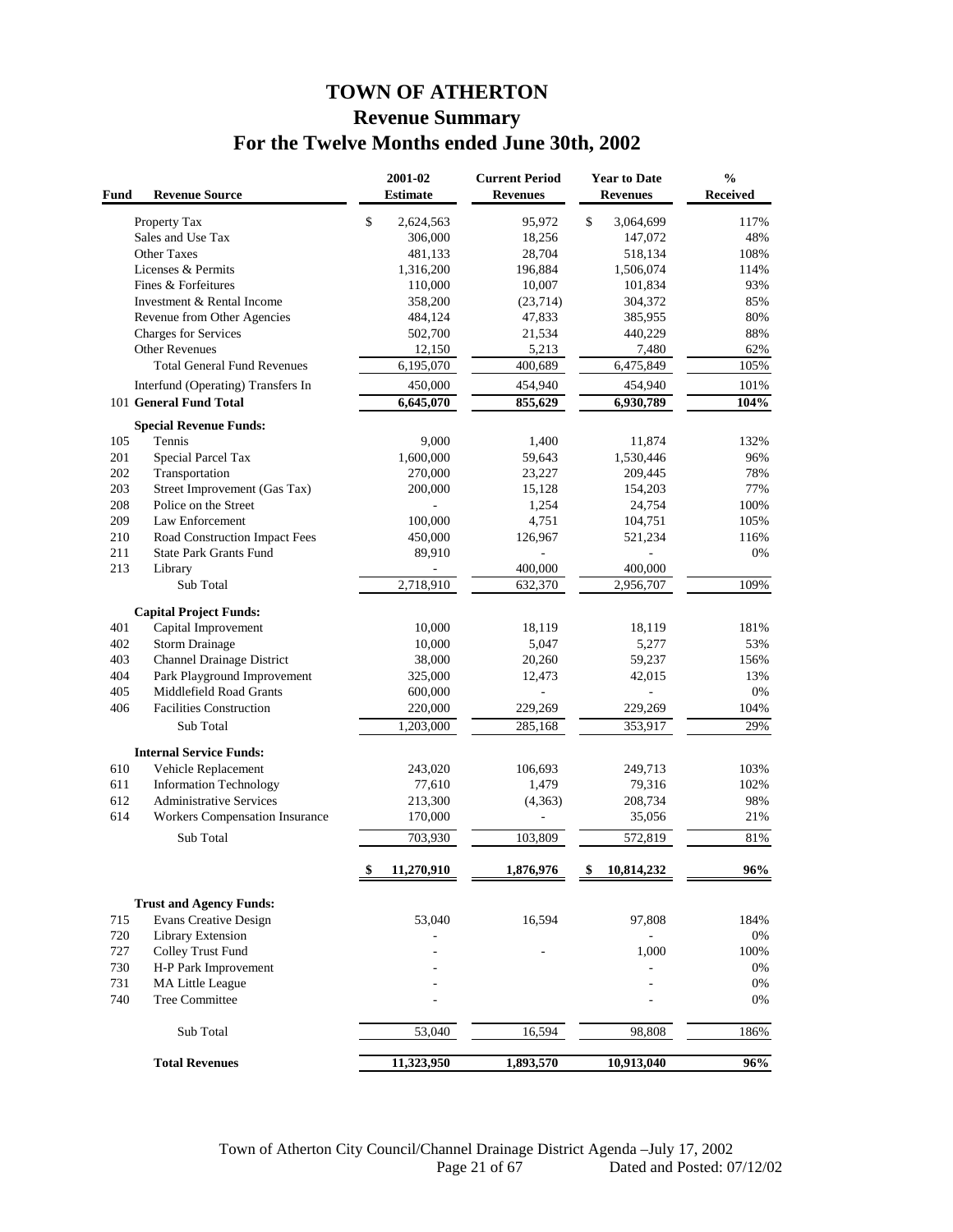# **TOWN OF ATHERTON Expenditure Summary For the Twelve Months Ended June 30th, 2002**

| Fund | <b>Description</b><br><b>Department</b> | 2001-02<br><b>Budget</b> |                 | <b>Current Period</b><br><b>Expenditures</b> | <b>Year to Date</b><br><b>Expenditures</b> | $\frac{0}{0}$<br><b>Spent</b> |
|------|-----------------------------------------|--------------------------|-----------------|----------------------------------------------|--------------------------------------------|-------------------------------|
| 101  | General Fund                            |                          |                 |                                              |                                            |                               |
|      | 11 City Council                         | \$<br>21,739             | \$              | (934)                                        | 20,589                                     | 95%                           |
|      | 12 City Manager                         | 442,708                  |                 | 29,374                                       | 419,653                                    | 95%                           |
|      | 16 City Attorney                        | 196,199                  |                 | 9,438                                        | 150,244                                    | 77%                           |
|      | 18 Finance                              | 362,598                  |                 | 26,625                                       | 342,910                                    | 95%                           |
|      | 25 Building                             | 713,814                  |                 | 66,577                                       | 812,717                                    | 114%                          |
|      | 40 Police                               | 3,371,582                |                 | 251,339                                      | 3,252,783                                  | 96%                           |
|      | 50 Public Works                         | 1,632,102                |                 | 128,148                                      | 1,541,171                                  | 94%                           |
|      | Contingency                             | 100,000                  |                 |                                              |                                            | 0%                            |
|      | <b>Total General Fund Expenditures</b>  | 6,840,742                |                 | 510,567                                      | 6,540,067                                  | 96%                           |
|      | Interfund (Operating) Transfers Out     | 320,000                  |                 | 320,000                                      | 320,000                                    | 100%                          |
|      | 101 General Fund Total                  | 7,160,742                | $\overline{\$}$ | 830,567                                      | \$<br>6,860,067                            | 96%                           |
|      | <b>Special Revenue Funds:</b>           |                          |                 |                                              |                                            |                               |
| 105  | Tennis                                  | 7,500                    |                 | 111                                          | 9,065                                      | 121%                          |
| 201  | <b>Special Parcel Tax</b>               | 1,600,000                |                 | 350,000                                      | 636,231                                    | 40%                           |
| 202  | Transportation                          | 267,950                  |                 | 28,310                                       | 257,330                                    | 96%                           |
| 203  | Street Improvement (Gas Tax)            | 330,700                  |                 | 100,000                                      | 333,997                                    | 101%                          |
| 208  | Police on the Street                    |                          |                 |                                              |                                            |                               |
| 209  | Law Enforcement                         | 199,424                  |                 | 33,797                                       | 188,438                                    | 94%                           |
| 210  | Road Impact Fees                        | 450,000                  |                 |                                              | 2,845                                      | 1%                            |
| 211  | <b>State Park Grants</b>                | 89,910                   |                 |                                              |                                            | 0%                            |
|      | Total                                   | 2,945,484                |                 | 512,218                                      | 1,427,906                                  | 48%                           |
|      | <b>Capital Project Funds:</b>           |                          |                 |                                              |                                            |                               |
| 401  | Capital Improvement                     |                          |                 |                                              | 472                                        |                               |
| 402  | <b>Storm Drainage</b>                   | 162,409                  |                 | 5,049                                        | 70,189                                     | 43%                           |
| 403  | <b>Channel Drainage District</b>        | 251,000                  |                 |                                              | 32                                         | 0%                            |
| 404  | Park Playground Fund                    | 325,000                  |                 | 27,825                                       | 215,288                                    | 66%                           |
| 405  | Middlefield Road Grants                 | 600,000                  |                 |                                              | 173                                        | 0%                            |
|      | Total                                   | 1,338,409                |                 | 32,874                                       | 286,154                                    | 21%                           |
|      | <b>Internal Service Funds:</b>          |                          |                 |                                              |                                            |                               |
| 610  | Vehicle Replacement                     | 106,041                  |                 |                                              | 133,697                                    | 126%                          |
| 611  | <b>Information Technology</b>           | 90,166                   |                 | 9,538                                        | 63,942                                     | 71%                           |
| 612  | <b>Administrative Services</b>          | 233,756                  |                 | (60, 501)                                    | 209,335                                    | 90%                           |
| 614  | <b>Workers Compensation Insurance</b>   | 135,000                  |                 | 56,800                                       | 118,491                                    | 88%                           |
|      |                                         | 564,963                  |                 | 5,837                                        | 525,465                                    | 93%                           |
|      | Total                                   | \$12,009,598             | SS.             | 1,381,496                                    | \$9,099,592                                | 76%                           |
|      |                                         |                          |                 |                                              |                                            |                               |
|      | <b>Trust and Agency Funds:</b>          |                          |                 |                                              |                                            |                               |
| 715  | <b>Evans Creative Design</b>            | 54,010                   |                 | 13,443                                       | 107,738                                    | 199%                          |
| 727  | Colley Reward Fund                      |                          |                 | 67,582                                       | 67,852                                     |                               |
| 730  | H-P Park Improvement                    |                          |                 |                                              | 583                                        |                               |
| 731  | <b>MA Little League</b>                 |                          |                 |                                              | 480                                        |                               |
| 740  | Tree Committee                          |                          |                 |                                              | 1,376                                      |                               |
|      | Total                                   | 54,010                   |                 | 81,025                                       | 178,029                                    |                               |
|      | <b>Total Expenditures</b>               | 12,063,608               |                 | 1,462,521                                    | 9,277,621                                  | 77%                           |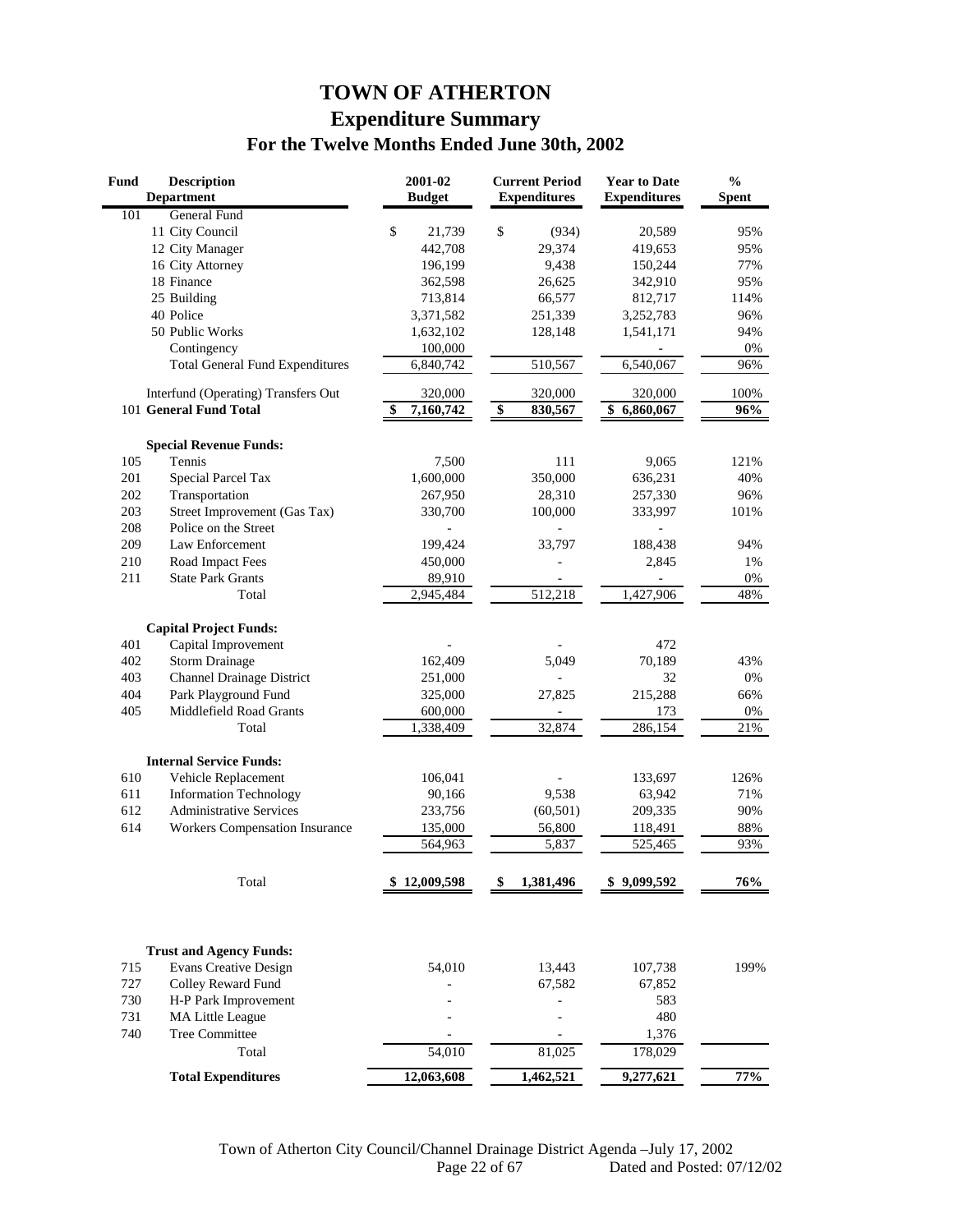#### **As of June 30th, 2002 Fiscal Year 2001-02 Budget Summary TOWN OF ATHERTON**

−

| Fund | <b>Description</b>               | <b>Beginning</b><br><b>Fund Balance</b><br><b>July 1, 2001</b> | <b>Revenues</b><br>to Date | <b>Transfers</b><br>to Date | <b>Expenditures</b><br><b>To Date</b> | <b>Ending</b><br><b>Fund Balance</b><br>to Date |
|------|----------------------------------|----------------------------------------------------------------|----------------------------|-----------------------------|---------------------------------------|-------------------------------------------------|
|      | 101 General Fund                 | 5,070,783                                                      | 6,475,849                  | 134,940                     | 6,540,067                             | 5,141,505                                       |
|      | <b>Special Revenue Funds:</b>    |                                                                |                            |                             |                                       |                                                 |
| 105  | Tennis                           | 19,496                                                         | 11,874                     |                             | 9.065                                 | 22,305                                          |
| 201  | Special Municipal Tax            |                                                                | 1,530,446                  |                             | 636,231                               | 894,215                                         |
| 202  | Transportation                   | 235,556                                                        | 209,445                    |                             | 257,330                               | 187,671                                         |
| 203  | Street Improvement (Gas Tax)     | 257,225                                                        | 154,203                    |                             | 333,997                               | 77,431                                          |
| 208  | Police on the Street             | 20,235                                                         | 24,754                     |                             | ä,                                    | 44,989                                          |
| 209  | Law Enforcement                  | 105,350                                                        | 104,751                    |                             | 188,438                               | 21,663                                          |
| 210  | Road Construction Impact Fees    | 378,028                                                        | 521,234                    |                             | 2,845                                 | 896,417                                         |
| 211  | <b>State Park Grants Fund</b>    |                                                                | ÷,                         |                             | ä,                                    |                                                 |
|      | Sub Total                        | 1,015,890                                                      | 2,556,707                  | $\sim$                      | 1,427,906                             | 2,144,691                                       |
|      | <b>Capital Projects Funds:</b>   |                                                                |                            |                             |                                       |                                                 |
| 401  | Capital Improvement              | 432,662                                                        | 18,119                     |                             | 472                                   | 450,309                                         |
| 402  | <b>Storm Drainage</b>            | 120,286                                                        | 5,277                      |                             | 70.189                                | 55,374                                          |
| 403  | <b>Channel Drainage District</b> | 377,396                                                        | 59,237                     |                             | 32                                    | 436,601                                         |
| 404  | Park Playground Improvement      | 305,774                                                        | 42,015                     |                             | 215,288                               | 132.501                                         |
| 405  | Middlefield Road Grants          |                                                                |                            |                             | 173                                   | (173)                                           |
| 406  | <b>Facilities Construction</b>   | 220,000                                                        | 229,269                    |                             | L,                                    | 449,269                                         |
|      | Sub Total                        | 1,456,118                                                      | 353,917                    | $\blacksquare$              | 286.154                               | 1,523,881                                       |
|      | <b>Internal Service Fund</b>     |                                                                |                            |                             |                                       |                                                 |
| 610  | Vehicle Replacement              | 147,415                                                        | 249,713                    |                             | 133,697                               | 263,431                                         |
| 611  | <b>Information Technology</b>    | 19,890                                                         | 79,316                     |                             | 63,942                                | 35,264                                          |
| 612  | <b>Administrative Services</b>   | 9,125                                                          | 208,734                    |                             | 209,335                               | 8,524                                           |
| 614  | Workers Compensation Insurance   | (31,794)                                                       | 35,056                     |                             | 118,491                               | (115, 229)                                      |
|      | Sub Total                        | 144,636                                                        | 572,819                    | $\sim$                      | 525,465                               |                                                 |
|      |                                  |                                                                |                            |                             |                                       | 191,990                                         |
|      | <b>Trust and Agency Funds</b>    |                                                                |                            |                             |                                       |                                                 |
| 715  | <b>Evans Creative Design</b>     | 110,464                                                        | 97,808                     |                             | 107,738                               | 100,534                                         |
| 727  | Colley Reward Fund               | 66,931                                                         |                            |                             |                                       | 66.931                                          |
| 730  | H-P Park Improvement             | 6,339                                                          |                            |                             |                                       | 6,339                                           |
| 731  | <b>MA Little League</b>          | (1,571)                                                        |                            |                             |                                       | (1,571)                                         |
| 740  | <b>Tree Committee</b>            | 1,137                                                          |                            |                             |                                       | 1,137                                           |
|      | Sub Total                        | 183,300                                                        | 97,808                     |                             | 107,738                               | 173,370                                         |
|      | <b>Grand Total</b>               | 7,870,727<br>\$                                                | \$10,057,100               | \$<br>134,940               | 8,887,330<br>\$                       | 9,175,437<br>\$                                 |
|      |                                  |                                                                |                            |                             |                                       |                                                 |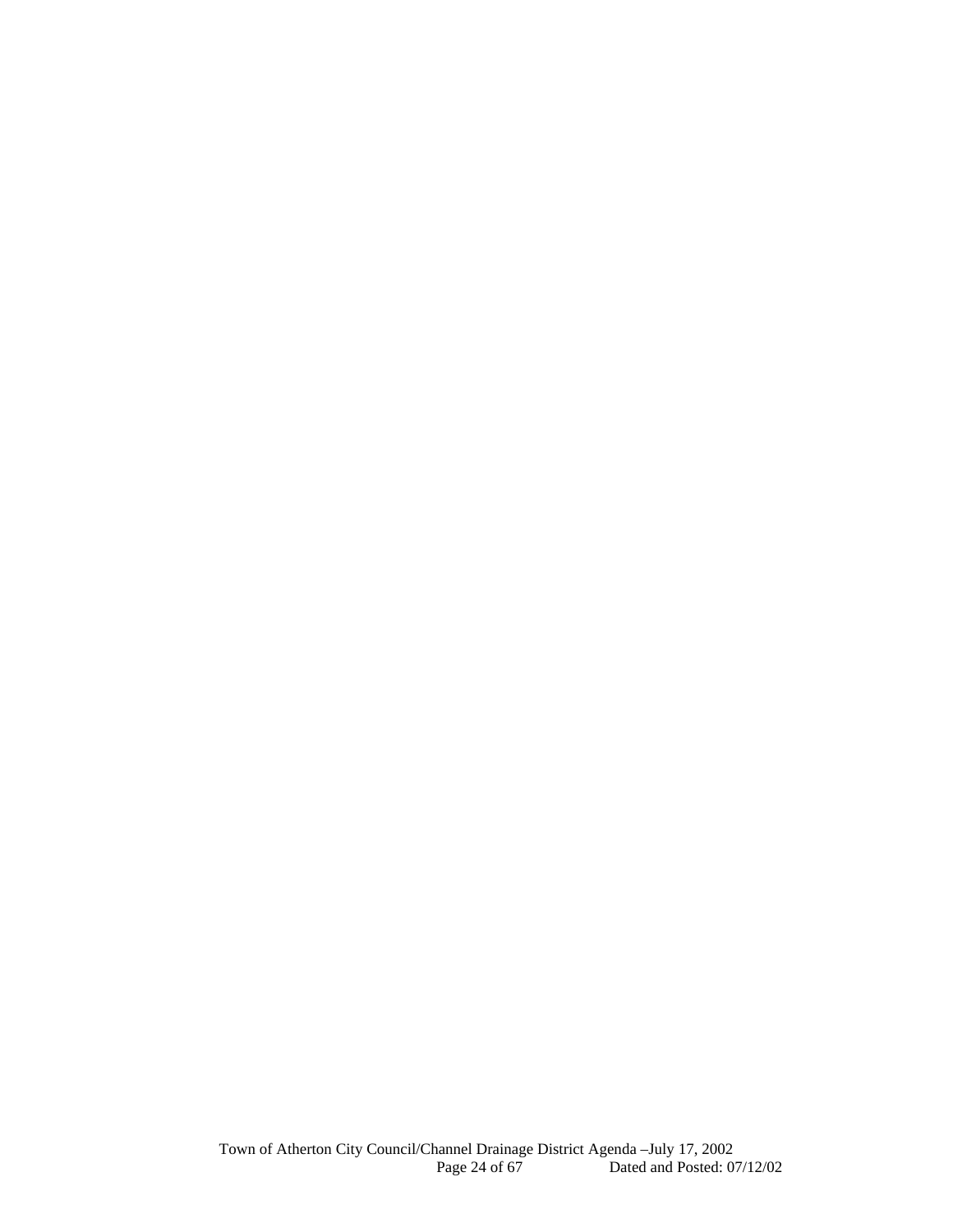

# **CITY COUNCIL STAFF REPORT**

- **TO: HONORABLE MAYOR AND CITY COUNCIL JAMES H. ROBINSON, CITY MANAGER**
- **FROM: LINDA KELLY, ASSISTANT TO THE CITY MANAGER**
- **DATE: FOR THE MEETING OF JULY 17, 2002**
- **SUBJECT: AUTHORIZATION TO ISSUE PURCHASE ORDER TO NORTH CENTRAL SERVICE COOPERATIVE FOR TWO SHARP BRAND PHOTOCOPY MACHINES AND ENTER INTO MAINTENANCE AGREEMENT WITH PINNACLE DOCUMENT SYSTEMS FOR SAID MACHINES**

# **RECOMMENDATION**

It is recommended that the City Council authorize the issuance of a purchase order for two Sharp brand photocopy machines from the North Central Service Cooperative and authorize entering into a maintenance agreement for said machines with Pinnacle Document Systems.

# **BACKGROUND**

The 2002-03 Fiscal Year Budget which was adopted by the City Council on July 17, 2002 included an appropriation of \$34,500 for the purchase of two new photocopy machines. One machine is to be located in the Town Administrative Offices, and is a replacement machine for the Administration photocopy machine which has come to the end of its five-year lease. The other machine is a new photocopier to be utilized by the Public Works and Building Departments (Permit Center Modular Building). One small table top copier is currently located in the Permit Center, but it is meant for small jobs and is not a high-volume piece of equipment. By locating this new 45-page per minute machine on-site at the Public Works and Building Departments, staff in those departments will realize greater efficiency in not having to take photocopy jobs to the Administration Building. Customers to the Permit Center also will not experience "downtime" waiting for large copy jobs to be completed at the Administrative Offices building.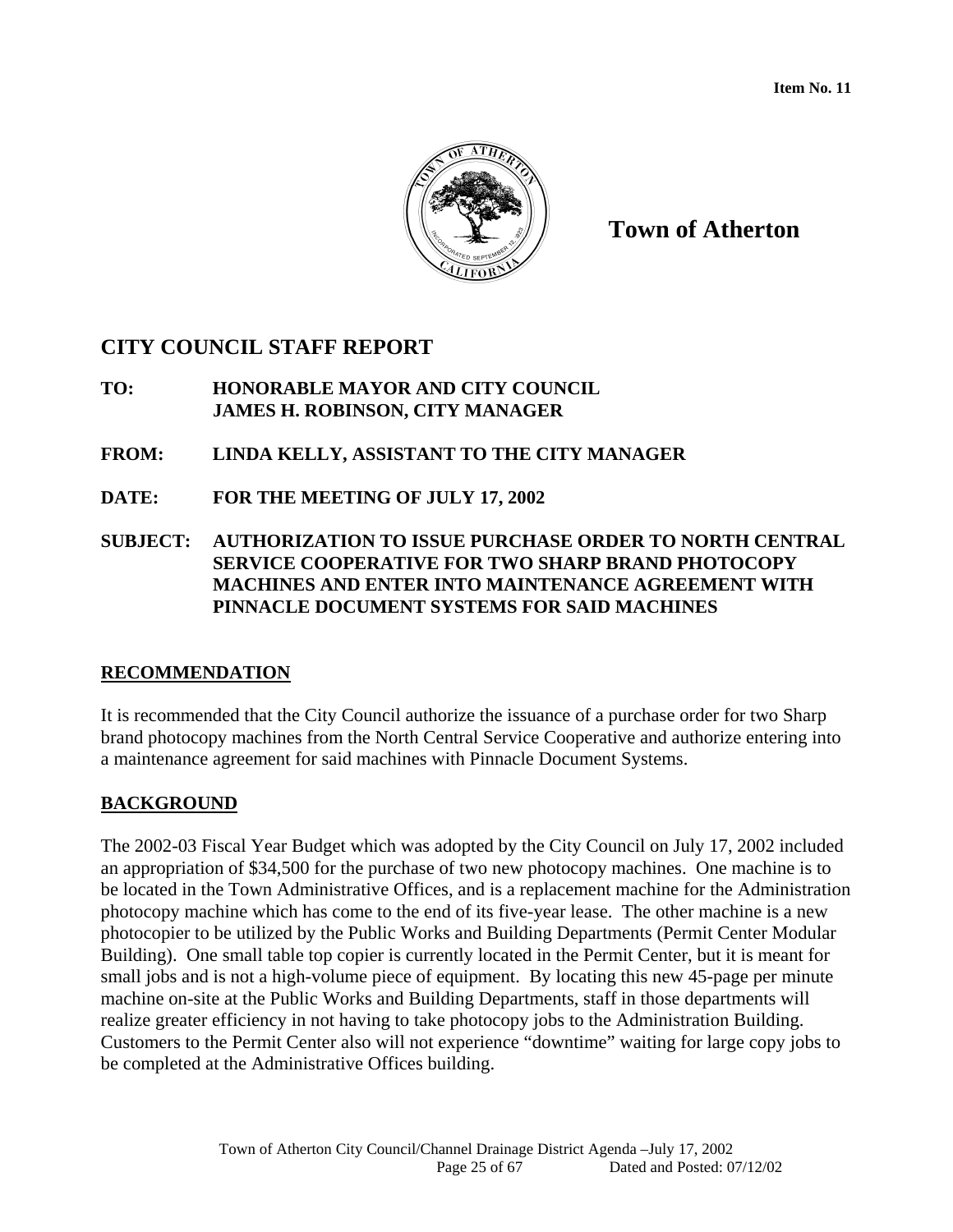Among the new features of these digital photocopy machines is the ability to "network" them, or connect to the Town's existing computer network. This connection will enable staff to utilize the machines as computer printers as well as traditional photocopiers, increasing the flexibility and value of the machines to everyday Town staff needs. Furthermore, the large machine (65 pages per minute) to be located in the Administrative Offices will have a built-in hole-punch feature which will eliminate the need for staff to order 3-hole punch paper for City Council packets. This will result in a savings over time since 3-hole punch paper is more costly than regular copy paper. In addition, the 45-page per minute machine can also be used as a scanner, which will increase the usage of the machine for other office functions in the Public Works and Building Departments.

In order to streamline the purchasing process and take advantage of other governmental agencies' cooperative bidding agreements, staff utilized Section 3.16.110 of the Atherton Municipal Code, which exempts purchases from the formal bidding process when "participating in state and county" cooperative contracts or utilizing other municipal government's competitive bids."

Staff contacted vendors who had existing cooperative government pricing contracts. Staff received responses from three vendors, met with these vendors, and visited the showrooms to evaluate the demonstration models. The pricing received was as follows:

|                                                                   |                    |             | <b>Annual Maintenance</b> |
|-------------------------------------------------------------------|--------------------|-------------|---------------------------|
| Vendor                                                            | Model              | Price       | Agreement Cost*           |
| <b>Minolta Business Solutions</b><br>(Minolta Brand Photocopiers) | 45 page per minute | \$11,627.00 | \$1,045.56                |
|                                                                   | 65 page per minute | \$22,191.00 | \$2,782.56                |
| Konica Business Technologies<br>(Konica Brand Photocopiers)       | 35 page per minute | \$11,011.00 | \$792.00                  |
|                                                                   | 65 page per minute | \$19,668.00 | \$2,412.00                |
| <b>Pinnacle Document Systems</b><br>(Sharp Brand Photocopiers)    | 45 page per minute | \$8,495.00  | \$750.00                  |
|                                                                   | 65 page per minute | \$17,217.00 | \$2,064.00                |

\*Based on 5,000 copies per month for the 45 page per minute model and 20,000 copies per month for the 65 page per minute model.

Since Pinnacle Document Systems submitted the lowest price, staff contacted several references for this vendor, and all were very favorable regarding equipment and service. Therefore, staff is recommending that the Town purchase the two budgeted photocopiers and annual maintenance agreement through Pinnacle Document Systems.

Pinnacle Document Systems is offering the government and non-profit agency pricing through the North Central Service Cooperative (NCSC). The NCSC is a Joint Powers Authority (JPA) formed in the State of Minnesota for the purposes of establishing a purchasing mechanism for cities, counties, school districts, and other political subdivisions of any State in the United States to benefit from volume discounts. The Town of Atherton is not required to join the JPA in order to take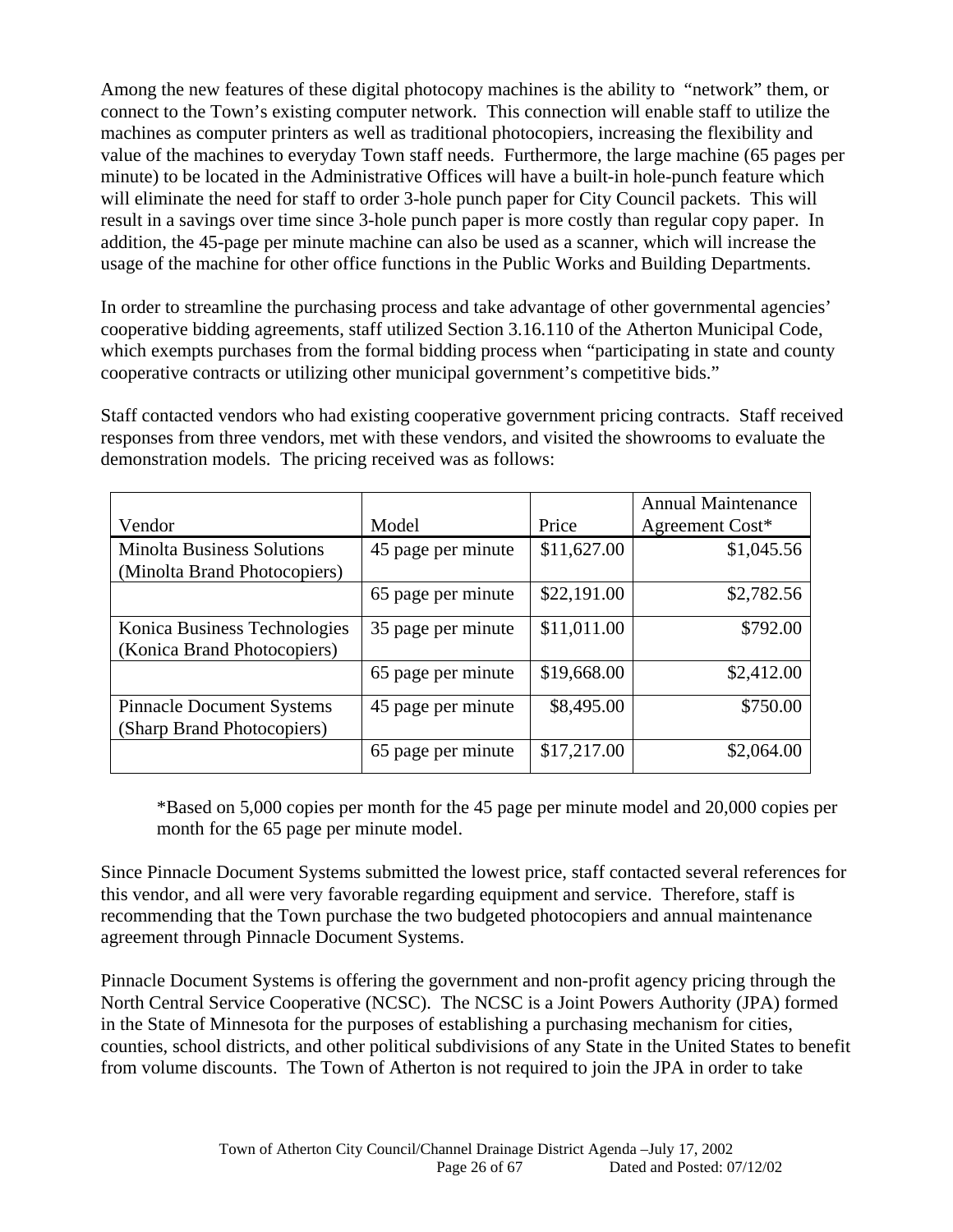advantage of this special pricing. The City of Daly City recently purchased equipment through the NCSC and reported a positive experience with no problems.

As the attached letter from the NCSC states, NCSC has entered into an exclusive national agreement with Sharp Electronics Corporation (SEC) as a result of a national competitive bidding process. As the bid-awarded exclusive national vendor, SEC has established a program that offers some of the lowest prices in the country. The NCSC handles the purchase of equipment; Pinnacle Document Systems is the local SEC vendor and will deliver the equipment and handle the maintenance agreement.

City Attorney Marc Hynes has reviewed and approved the proposed maintenance agreement and the NCSC purchasing system proposal.

# **FISCAL IMPACT**

A total of \$34,500 was authorized for this purchase in the FY 2002-03 Budget. Pinnacle Document Systems' bid totals \$30,647 (including sales tax on the equipment), or \$3,853 less than the budgeted amount.

# **CONCLUSION**

In order that the Town may realize the price savings available through the NCSC, it is recommended that the City Council authorize the issuance of a purchase order for two Sharp Brand photocopy machines from the North Central Service Cooperative and authorize entering into a maintenance agreement for said machines with Pinnacle Document Systems.

Prepared by: Approved by:

\_\_\_\_\_\_\_\_\_\_\_\_\_\_\_\_\_\_\_\_\_\_\_\_ \_\_\_\_\_\_\_\_\_\_\_\_\_\_\_\_\_\_\_\_\_\_\_\_\_ Linda Kelly James H. Robinson Assistant to the City Manager City Manager

Attachments: Copier Quotations from Pinnacle Document Systems Letter from NCSC Maintenance Agreement with Pinnacle Document Systems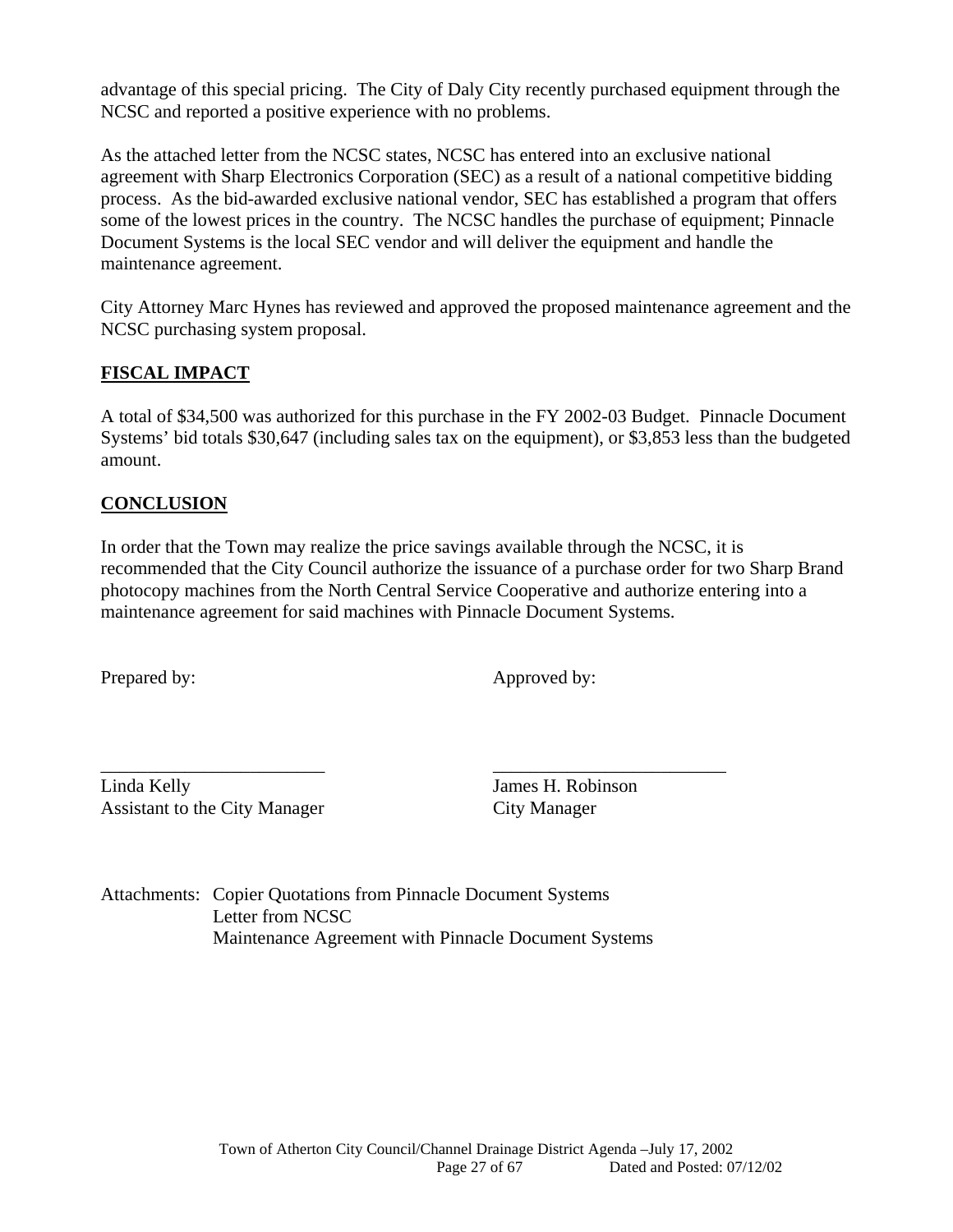

# **CITY COUNCIL STAFF REPORT**

**TO: HONORABLE MAYOR AND CITY COUNCIL** 

**FROM: JAMES H. ROBINSON, CITY MANAGER** 

**DATE: FOR THE MEETING OF JULY 17, 2002** 

# **SUBJECT: ADOPTION OF SIDE LETTER TO THE MEMORANDUM OF UNDERSTANDING BETWEEN THE TOWN OF ATHERTON AND THE ATHERTON POLICE OFFICERS' ASSOCIATION FOR THE PERIOD JULY 1, 2000 THROUGH JUNE 30, 2005 REGARDING HOLIDAY PAY**

# **RECOMMENDATION**

It is recommended that the City Council adopt the attached Side Letter to the Memorandum of Understanding between the Town of Atherton and the Atherton Police Officers' Association for the period of July 1, 2000 through June 30, 2005 regarding a holiday pay issue.

# **DISCUSSION**

In 1996, the Atherton Police Officers' Association and the Town agreed to change the work schedule in from an 8- hour day to a 12-hour work day. At that time, the following was agreed upon: a) employees who did not work on a designated holiday would accrue 8 hours of holiday time; b) employees would accrue vacation and sick time as if they had worked an 8-hour day; and c) employees who worked 12 hours on a designated holiday would receive, in addition to regular pay, either 12 hours of holiday time accrual or 12 hours pay.

On November 20, 2000, the Atherton Police Officers' Association filed a "Holiday Pay Grievance" which contended that those employees who worked 12 hours on a designated holiday were only accruing 8 hours of holiday time.

The City Manager has met with representatives of the Atherton Police Officers' Association, and the following change to the Memorandum of Understanding has been negotiated and agreed upon:

(added language in shaded text and language removed in lined out text)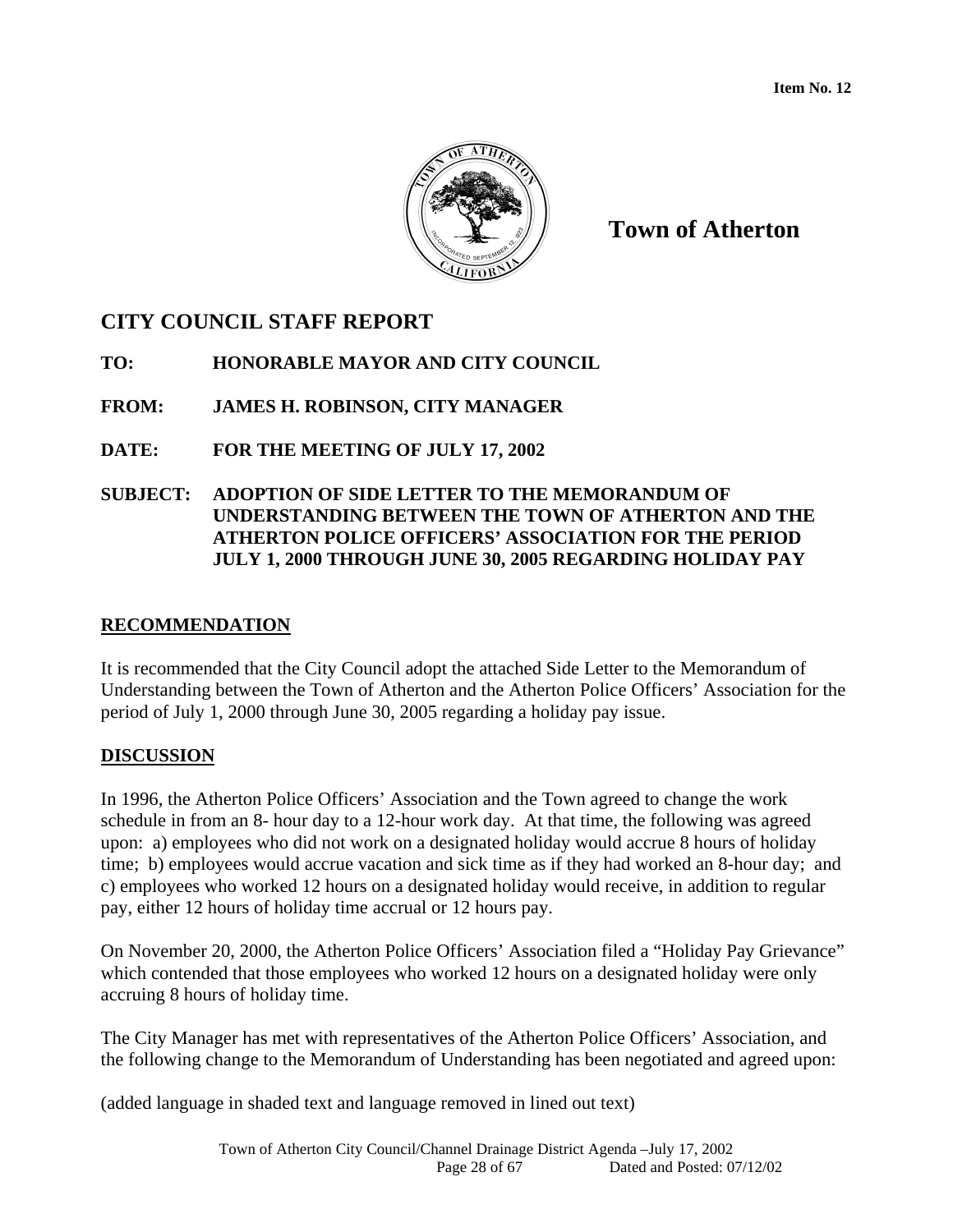"Section 14: Holidays

The Town's designated holidays are as follows: January 1 February 12 Third Monday in February Last Monday of May July 4 First Monday of September Second Monday of October November 11 Thanksgiving Day December 25

A personal holiday as determined by the employee subject to approval of the Chief of Police or his/her designee.

Employees who are required to work on a holiday shall be entitled to a compensatory day off or time and one-half (1.5) pay in lieu of a compensatory day off.

Employees who are required to work eight or more hours on a designated holiday shall be entitled to either 12 hours credit to their holiday time accrual, or 12 hours pay, in addition to regular pay. Employees who are required to work on a designated holiday for less than eight hours shall be entitled to the number of holiday hours worked in the form of either a credit to their holiday time accrued for the number of holiday hours worked or as holiday pay for the number of hours worked. Employees who do not work on a holiday, shall be entitled to 8 hours of holiday pay only."

In June 2002, the Atherton Police Officers Association (APOA) informed the City Manager that the attached proposed Side Letter on Holiday Pay had received enough votes from the APOA members to consider the proposal accepted by the APOA.

# **FISCAL IMPACT**

The estimated cost of the retroactive pay from January 1, 2000 for the employees who would be covered by this side letter agreement is \$27,666. This amount represents the maximum liability if all covered employees subsequently "cashed out" the amount of hours added to their holiday pay pool as a result of the side letter agreement.

The estimated ongoing cost per fiscal year to implement the new holiday pay agreement is up to approximately \$12,000. This amount can be less based on the number of employees who take the holiday pay in salary as opposed to those who opt to take it as credit for holiday time accrual (to be used for time off at a later date).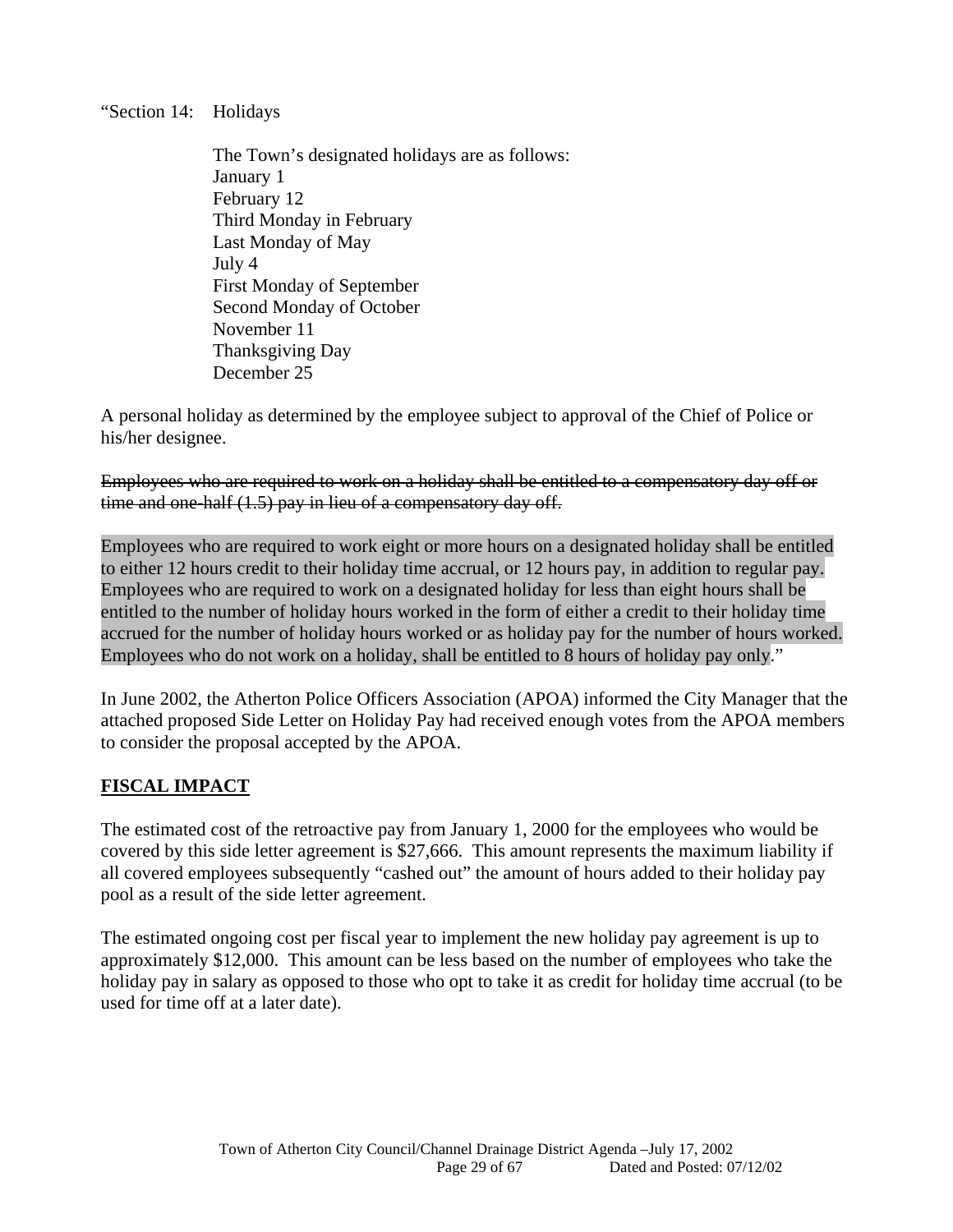# **CONCLUSION**

In order to resolve the grievance, it is recommended that the City Council approve the attached side letter to the MOU and authorize the deposit of outstanding holiday pay hours to the affected employees' payroll accounts.

Attachment: Side Letter to the Memorandum of Understanding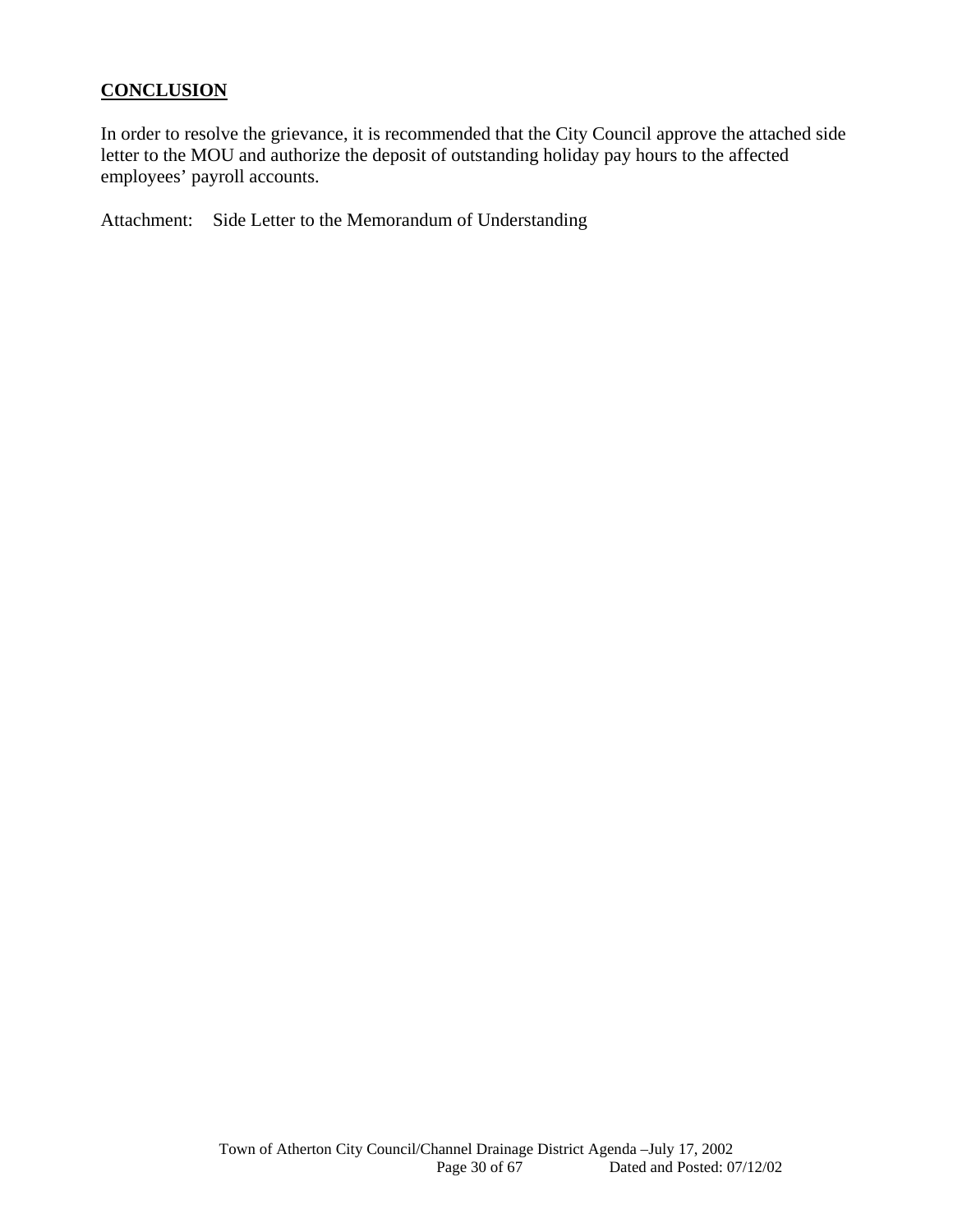# **SIDE LETTER TO THE MEMORANDUM OF UNDERSTANDING BETWEEN THE TOWN OF ATHERTON AND THE ATHERTON POLICE OFFICERS' ASSOCIATION FOR THE PERIOD JULY 1, 2000 THROUGH JUNE 30, 2005**

WHEREAS, the POA and the Town agreed to change the work schedule in 1996 from an 8 hour day to a 12-hour work day, provided that: a) employees who did not work on a designated holiday would accrue 8 hours of holiday time; b) employees would accrue vacation and sick time as if they had worked an 8-hour day; and c) employees who worked 12 hours on a designated holiday would receive, in addition to regular pay, either 12 hours of holiday time accrual or 12 hours pay;

WHEREAS, "Section 14: Holidays" in the July 1, 2000 through June 30, 2005 Memorandum of Understanding (MOU) provides in part that: "Employees who are required to work on a holiday shall be entitled to a compensatory day off or time and one-half (1.5) pay in lieu of a compensatory day off;

WHEREAS, the POA filed a "Holiday Pay Grievance" on November 21, 2000 which contended that those who worked 12 hours on a designated holiday were only accruing 8 hours of holiday time;

WHEREAS, the POA and the Town have negotiated a resolution to the grievance as follows:

A. Retroactive Resolution:

 1. The Town agrees to retroactively make up the difference between holiday hours accrued and received, on the terms described in section B below, for the period between January 1, 2000 and the date that this Side Letter is adopted by the City Council, but only upon the following conditions:

 a. Eligible employee: The employee's classification is one that is represented by the APOA and the employee is still employed with the Atherton Police Department as of the date that the City Council adopts this Side Letter.

 b. The retroactive credit (hours) for holiday pay shall be deposited into each eligible employee's holiday hour pool, and is not offered on a cash-out basis. However, nothing in this Side Letter shall prevent an eligible employee from thereafter applying for a cash-out of accrued compensatory time as provided for in the MOU and applicable Town policies and procedures.

B. Prospective Resolution:

 1. "Section 14: Holidays" in the July 1, 2000 through June 30, 2005 MOU is amended, effective only as of the date this Side Letter is adopted by the City Council and thereafter, as to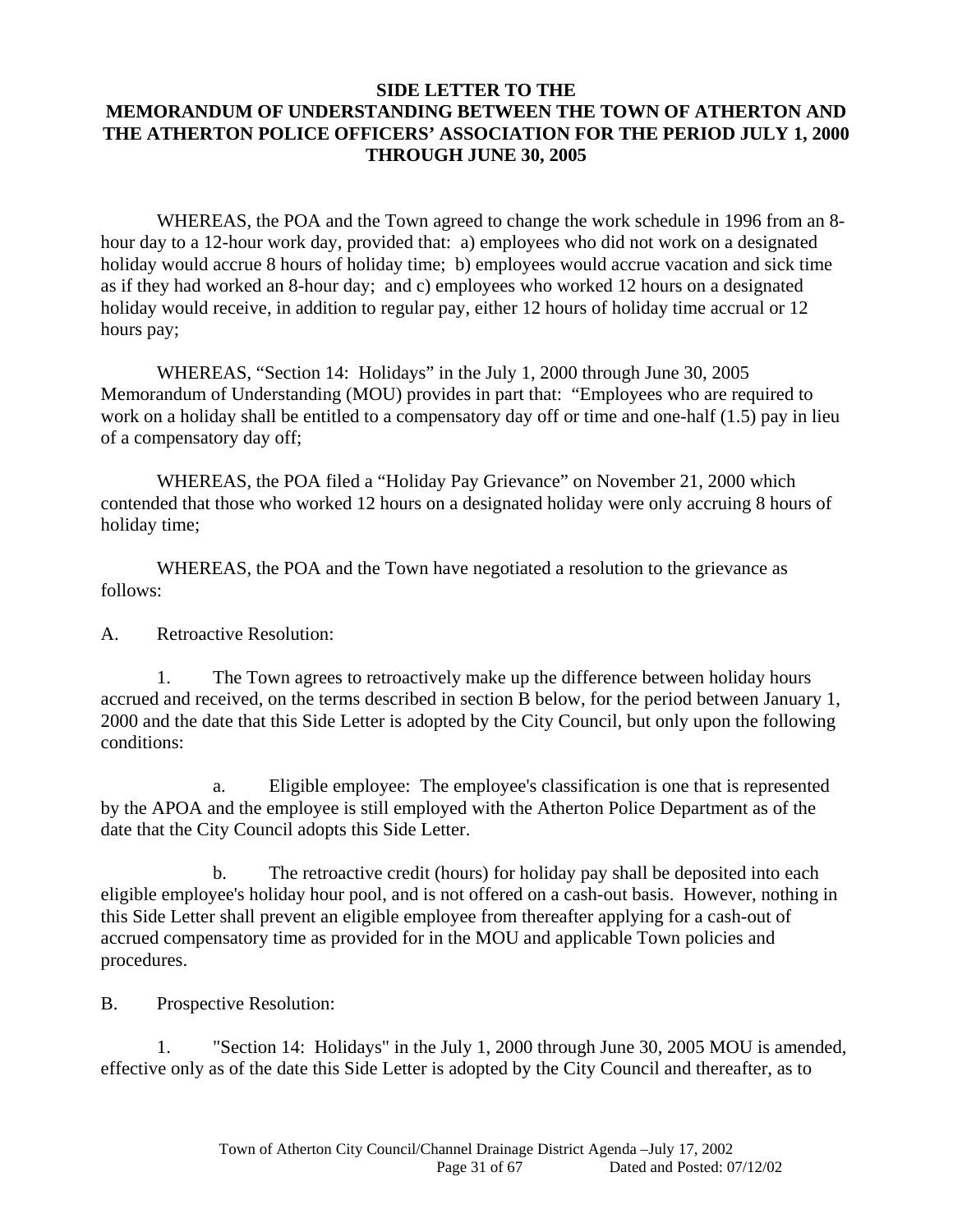those who are employed in the Atherton Police Department on the date that this Side Letter is adopted by the City Council or thereafter:

> The Town's designated holidays are as follows: January 1 February 12 Third Monday in February Last Monday of May July 4 First Monday of September Second Monday of October November 11 Thanksgiving Day December 25

A personal holiday as determined by the employee subject to approval of the Chief of Police or his/her designee.

Employees who are required to work eight or more hours on a designated holiday shall be entitled to either 12 hours credit to their holiday time accrual, or 12 hours pay, in addition to regular pay. Employees who are required to work on a designated holiday for less than eight hours shall be entitled to the number of holiday hours worked in the form of either a credit to their holiday time accrued for the number of holiday hours worked or as holiday pay for the number of hours worked. Employees who do not work on a holiday, shall be entitled to 8 hours of holiday pay only.

APOA Representative Mayor, Town of Atherton

Date Date Date

\_\_\_\_\_\_\_\_\_\_\_\_\_\_\_\_\_\_\_\_\_\_\_\_\_ \_\_\_\_\_\_\_\_\_\_\_\_\_\_\_\_\_\_\_\_\_\_\_

\_\_\_\_\_\_\_\_\_\_\_\_\_\_\_\_\_\_\_\_\_\_\_\_\_ \_\_\_\_\_\_\_\_\_\_\_\_\_\_\_\_\_\_\_\_\_\_\_

Approved as to form:

\_\_\_\_\_\_\_\_\_\_\_\_\_\_\_\_\_\_\_\_\_\_\_\_\_

City Attorney

Approved by the City Council on \_\_\_\_\_\_\_\_\_\_\_\_\_\_\_\_\_\_\_\_\_\_\_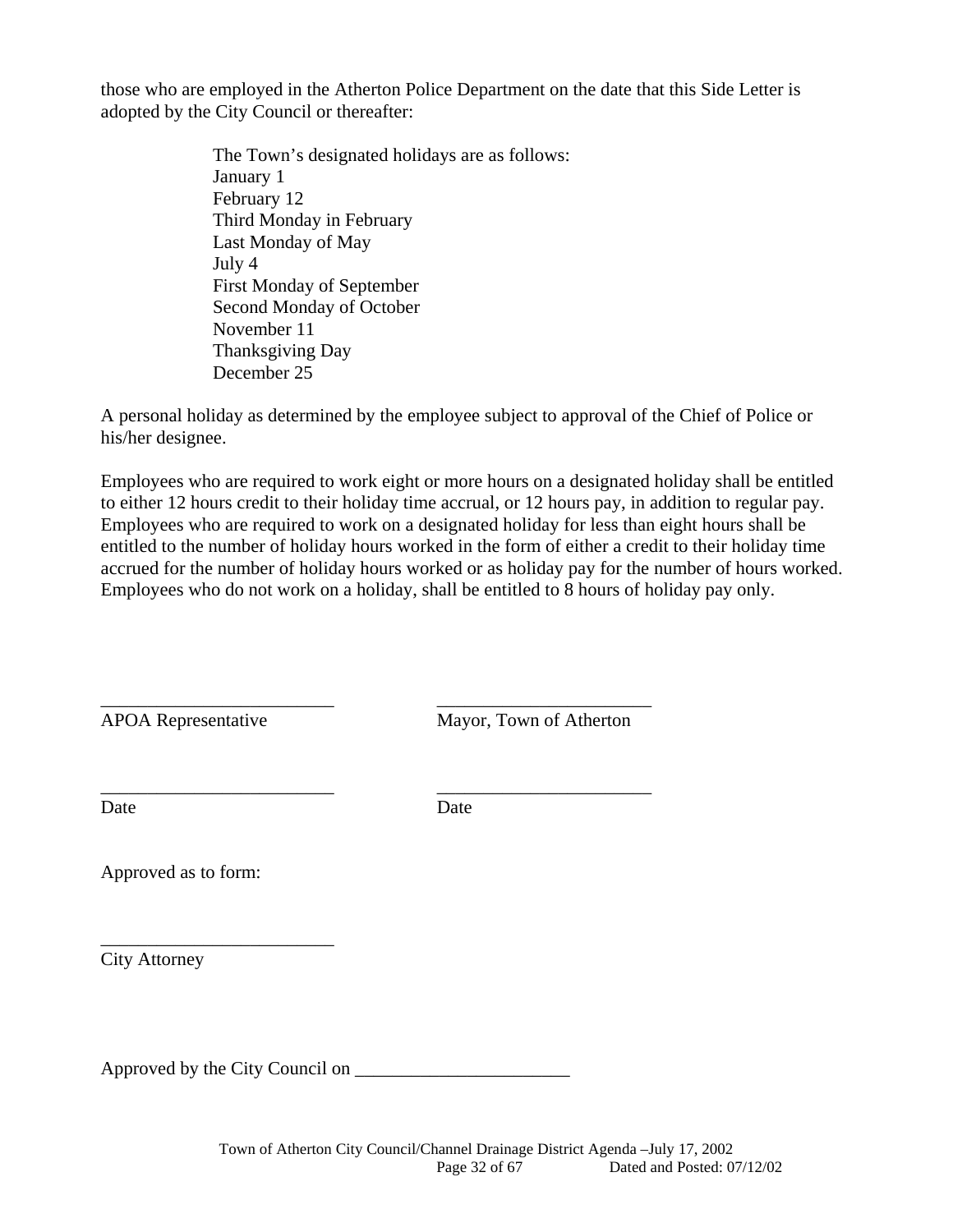

# **CITY COUNCIL STAFF REPORT**

# **TO: HONORABLE MAYOR AND CITY COUNCIL JAMES H. ROBINSON, CITY MANAGER**

# **FROM: LINDA KELLY, ASSISTANT TO THE CITY MANAGER**

**DATE: FOR THE MEETING OF JULY 17, 2002** 

# **SUBJECT: ADOPTION OF RESOLUTION AUTHORIZING HOURLY SALARY RANGES FOR PART-TIME AND TEMPORARY EMPLOYEES FOR FISCAL YEAR 2002-03**

# **RECOMMENDATION**

It is recommended that the City Council adopt the proposed resolution authorizing hourly salary ranges for part-time and temporary employees for Fiscal Year 2002-03, effective for the payroll period beginning July 7, 2002.

# **BACKGROUND**

For many years, the Town has utilized part-time employees in a number of capacities throughout the organization to fill temporary, seasonal or permanent positions that require less than a full-time employee. The salaries for these positions were traditionally set by the City Manager or Department Head and were based on either market conditions or the need of the Town for specific levels of talent. In addition, many existing part-time and temporary positions have not seen a salary increase in several years and thus, it has become more difficult for the Town to attract and retain the best qualified part-time employees.

Proposed is a resolution which would set part-time employee hourly salary ranges for Fiscal Year 2002-03. It is recommended that these rates become effective as of the first payroll period which begins after July 1, 2002, which would be the payroll period beginning July 7, 2002. These hourly rates were set by either utilizing comparator positions in other agencies or setting salaries as a percentage of existing full-time positions. The resolution has been reviewed and approved by the Town's labor relations counsel, Liebert Cassidy Whitmore, and City Attorney Marc Hynes.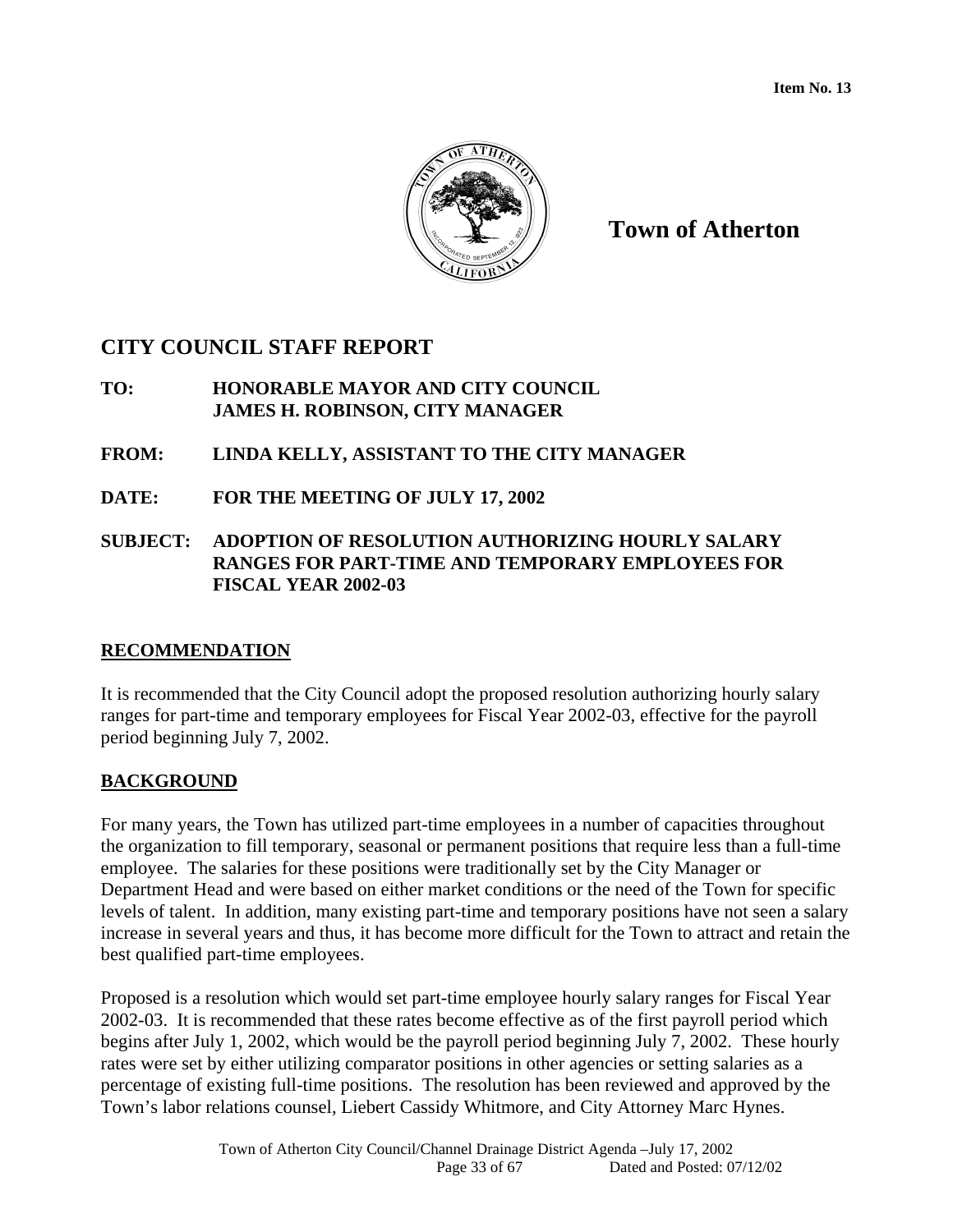The positions covered by this resolution are: Per Diem Police Dispatcher, Reserve Officer – Level 1, Administrative Assistant to the Police Chief, Part-Time Maintenance Worker, Part-Time Recreation Assistant, and Temporary Employee. The "Temporary Employee" class is a new classification that would be used in the infrequent situations when the Town may need to hire a temporary employee to fill a vacancy or for a special project. The range is wide to allow for flexibility in hiring. Typical examples of temporary employees would be a college intern; office support staff to fill a temporary vacancy; a professional-level employee with technical skills to work on a special project or fill a temporary vacancy; or bringing a retired public employee on staff to fill a vacant department head position while a recruitment is ongoing.

The City Manager and Assistant to the City Manager invited the part-time and temporary employees to a meeting in order to "meet and confer" regarding this matter and to answer any questions that the employees may have. This meeting was held on July 10, 2002 and no employees attended the meeting.

# **FISCAL IMPACT**

It has been determined that implementing the proposed increases would cost the Town approximately \$5,500 for FY 2002-03 for the part-time and temporary employees currently employed by the Town. The potential increase was budgeted and sufficient funds exist in departmental budgets to cover the increased cost.

# **CONCLUSION**

In order for the Council to take official action authorizing the new hourly salary ranges, it is recommended that the City Council adopt the attached Resolution.

\_\_\_\_\_\_\_\_\_\_\_\_\_\_\_\_\_\_\_\_\_\_\_\_ \_\_\_\_\_\_\_\_\_\_\_\_\_\_\_\_\_\_\_\_\_\_\_\_\_

Prepared by: Approved by:

Linda Kelly James H. Robinson Assistant to the City Manager City Manager

Attachment: Proposed Resolution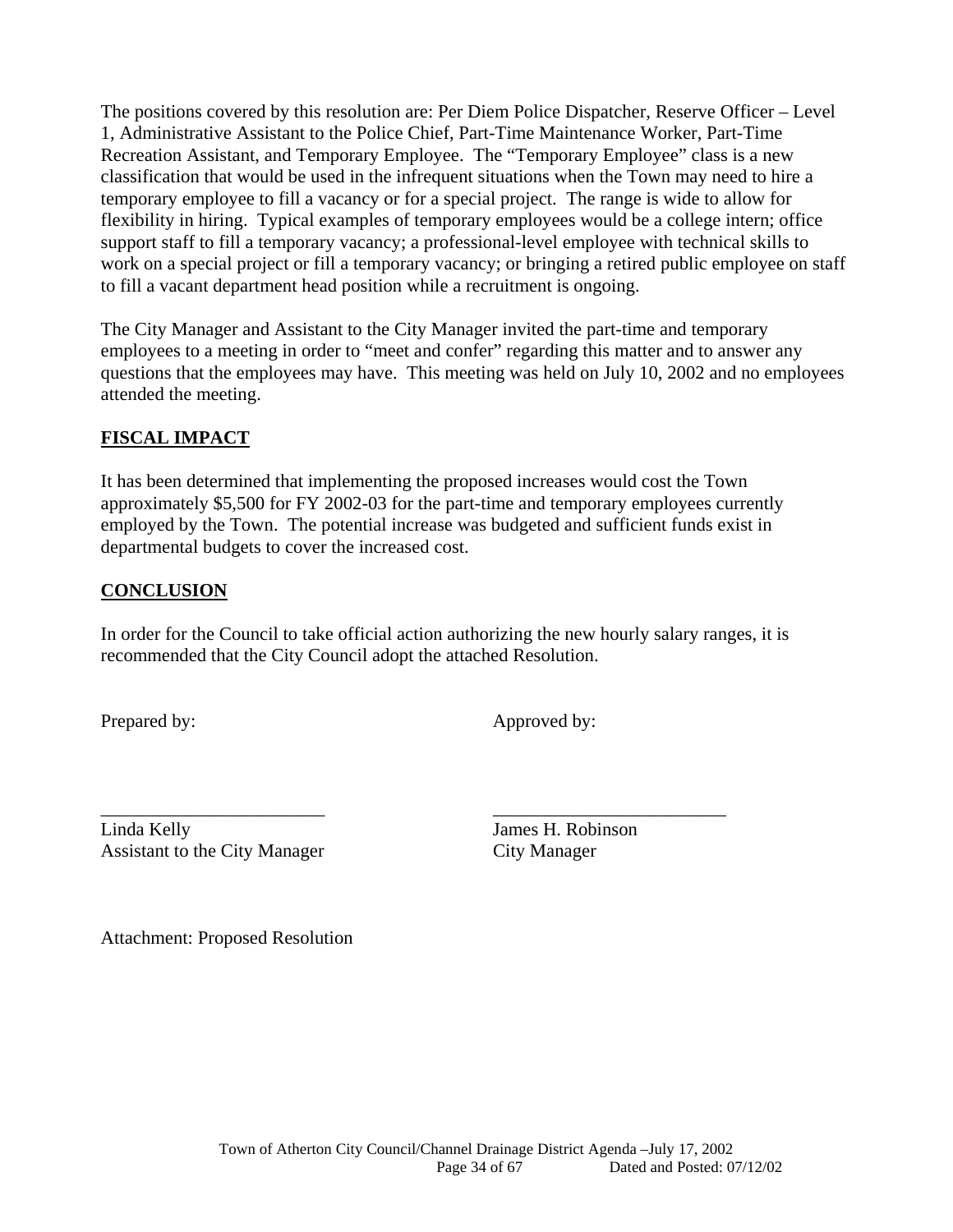#### **RESOLUTION NO. 02-\_\_\_**

### **A RESOLUTION OF THE CITY COUNCIL OF THE TOWN OF ATHERTON ADOPTING HOURLY SALARY RANGES FOR PART-TIME AND TEMPORARY EMPLOYEES FOR FISCAL YEAR 2002-03**

The City Council of the Town of Atherton hereby resolves as follows:

**WHEREAS**, the City Council has determined that it is in the best interests of the Town to bring uniformity to the salaries of Part-time and Temporary employees in the form of a resolution; and

**WHEREAS**, Attachment A to this Resolution specifies the hourly salary ranges for Parttime and Temporary employees for the Fiscal Year 2002-03.

**NOW, THEREFORE, BE IT RESOLVED,** by the City Council of the Town of Atherton that the hourly salary ranges for Part-time and Temporary employees of the Town of Atherton shall be as stated in Attachment A.

\* \* \* \* \* \* \* \* \* \*

*I hereby certify that the foregoing Resolution was duly and regularly passed and adopted by the City Council of the Town of Atherton at a regular meeting thereof held on the \_\_\_ day of \_\_\_\_\_\_\_\_\_, 2002, by the following vote.* 

 $\overline{\phantom{a}}$  , and the contract of the contract of the contract of the contract of the contract of the contract of the contract of the contract of the contract of the contract of the contract of the contract of the contrac

| AYES:           | Councilmembers: |
|-----------------|-----------------|
| NOES:           | Councilmembers: |
| <i>ABSENT:</i>  | Councilmembers: |
| <b>ABSTAIN:</b> | Councilmembers: |

 Alan B. Carlson, Mayor Town of Atherton

ATTEST:

Sharon Barker, City Clerk

APPROVED AS TO FORM:

*\_\_\_\_\_\_\_\_\_\_\_\_\_\_\_\_\_\_\_\_\_\_\_\_\_\_\_\_* 

*\_\_\_\_\_\_\_\_\_\_\_\_\_\_\_\_\_\_\_\_\_\_\_\_\_\_\_\_\_\_* 

Marc Hynes, City Attorney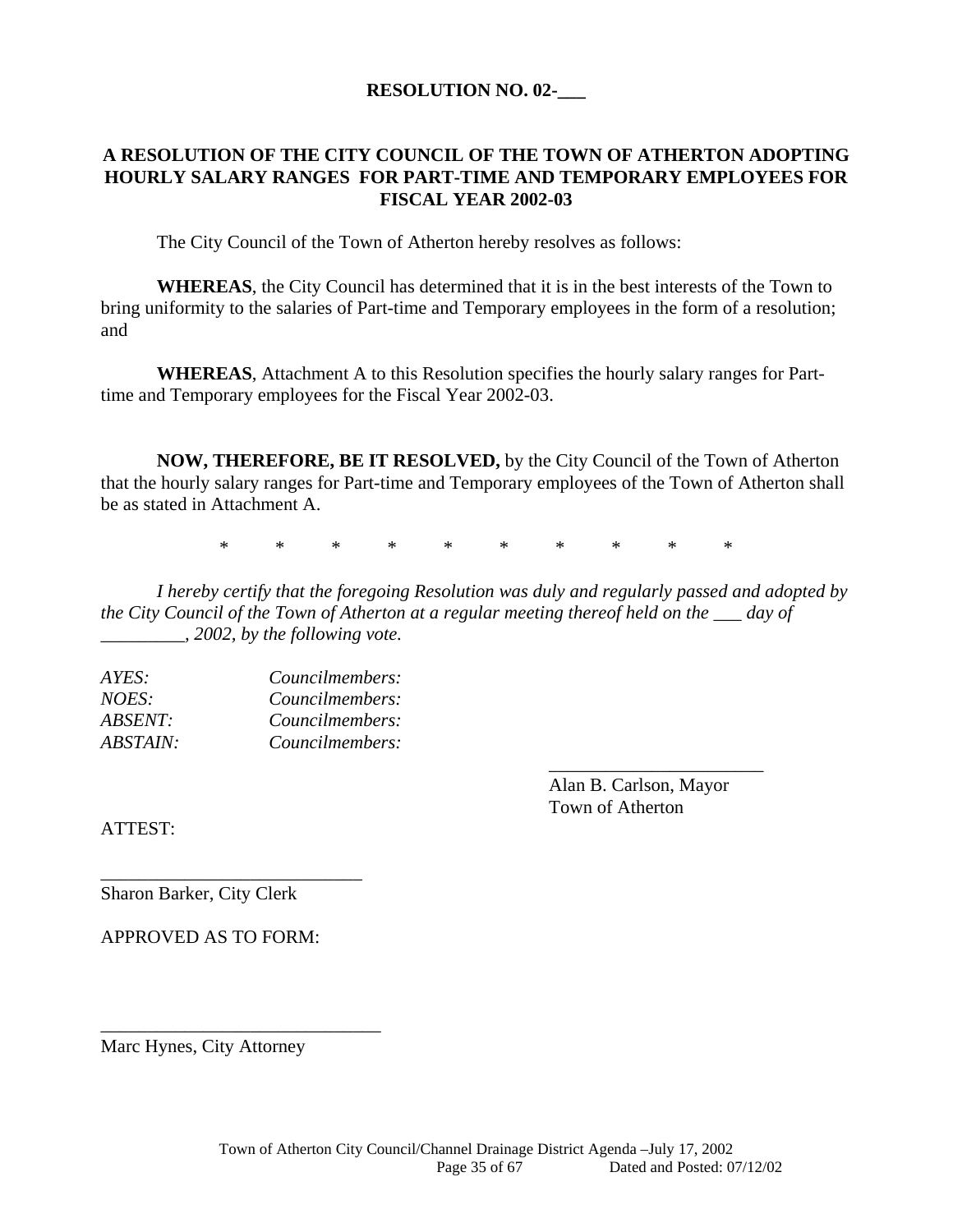# **TOWN OF ATHERTON PART-TIME AND TEMPORARY EMPLOYEES HOURLY SALARY RANGES FISCAL YEAR 2002-03**

| <b>Position</b>                                     | <b>Step A</b> | <b>Step B</b> | <b>Step C</b> | <b>Step D</b> |
|-----------------------------------------------------|---------------|---------------|---------------|---------------|
| Per Diem Police Dispatcher                          | \$27.97       | 29.61         | 31.26         | 32.90         |
| Reserve Police Officer –<br>Level $1*$              | \$24.16       | 25.58         | 27.00         | 28.42         |
| Administrative Assistant to<br>the Police Chief     | \$23.13       | 24.49         | 25.85         | 27.21         |
| <b>Part-Time Maintenance</b><br>Worker              | \$15.35       | 16.25         | 17.16         | 18.06         |
| <b>Part-Time Recreation</b><br>Assistant            | \$13.44       | 14.23         | 15.02         | 15.81         |
| <b>Temporary Employee</b><br>(open range; no steps) | \$10.00       |               |               | \$60.00       |

\*Note: Reserve Police Officer – Level 2 is an unpaid volunteer position.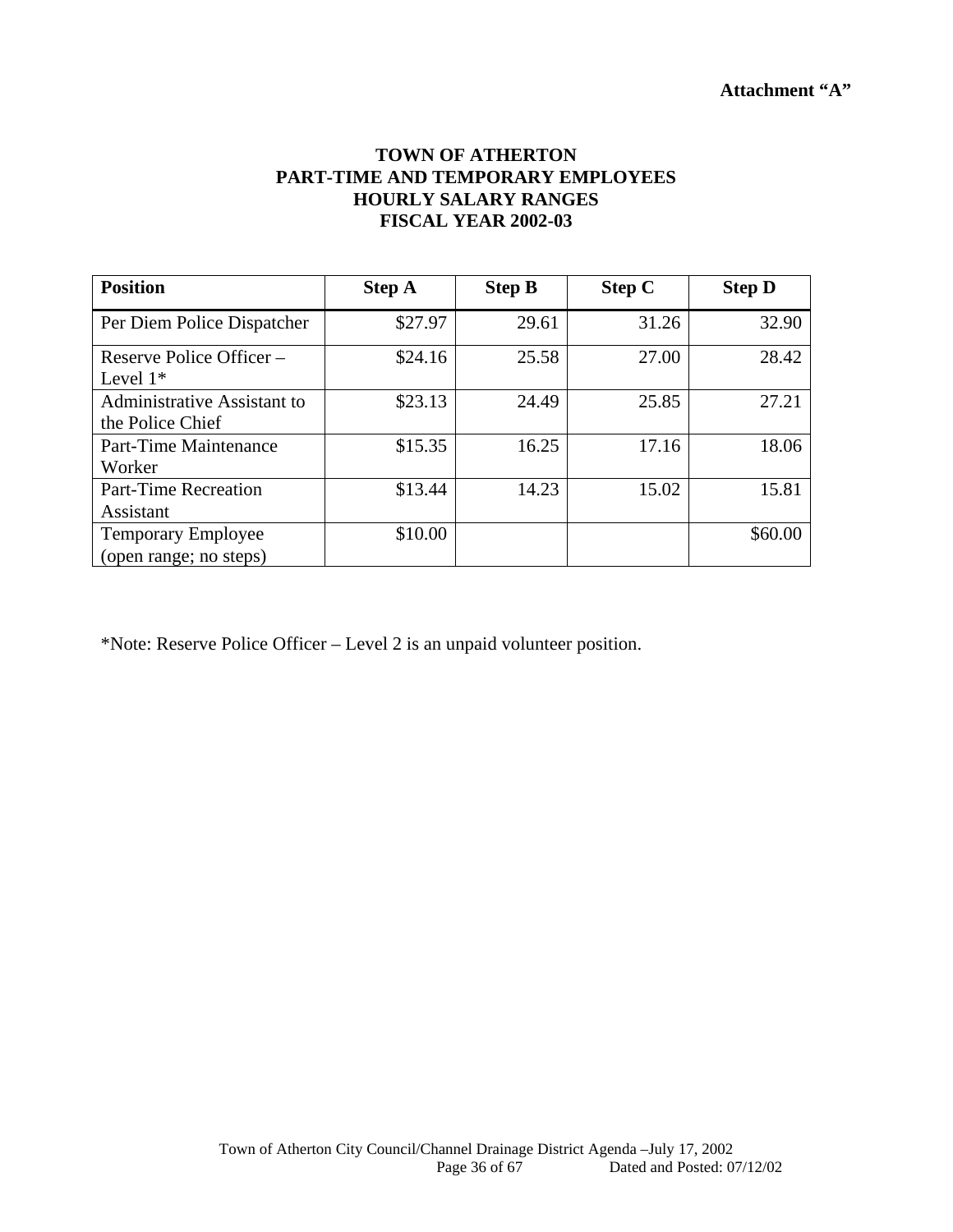**Item No. 14** 



# **Town of Atherton**

# **CITY COUNCIL STAFF REPORT**

# **TO: HONORABLE MAYOR AND CITY COUNCIL MEMBERS**

**FROM: MARC G. HYNES, CITY ATTORNEY** 

# **DATE: CITY COUNCIL MEETING OF JULY 17, 2002**

# **SUBJECT: RESOLUTION AMENDING CONFLICT OF INTEREST CODE**

### **RECOMMENDATION:**

Adopt Resolution Amending the Town's Conflict of Interest Code to add additional positions as described in the Resolution.

# **BACKGROUND:**

In 1991, the Town adopted a standard form of conflict of interest code which has been approved by the State of California. The Political Reform Act requires a bi-annual review of every city's conflict of interest code followed by a report to the Fair Political Practices Commission confirming the review and advising of any changes.

In conducting the review of the Town's Conflict of Interest Code, it was determined that additional positions should be added. These positions are described in the attached Resolution and include:

> Assistant Finance Director Building Official/Planning Administrator Town Planner Deputy Town Planner Associate Engineer Town Arborist/Public Works Specialist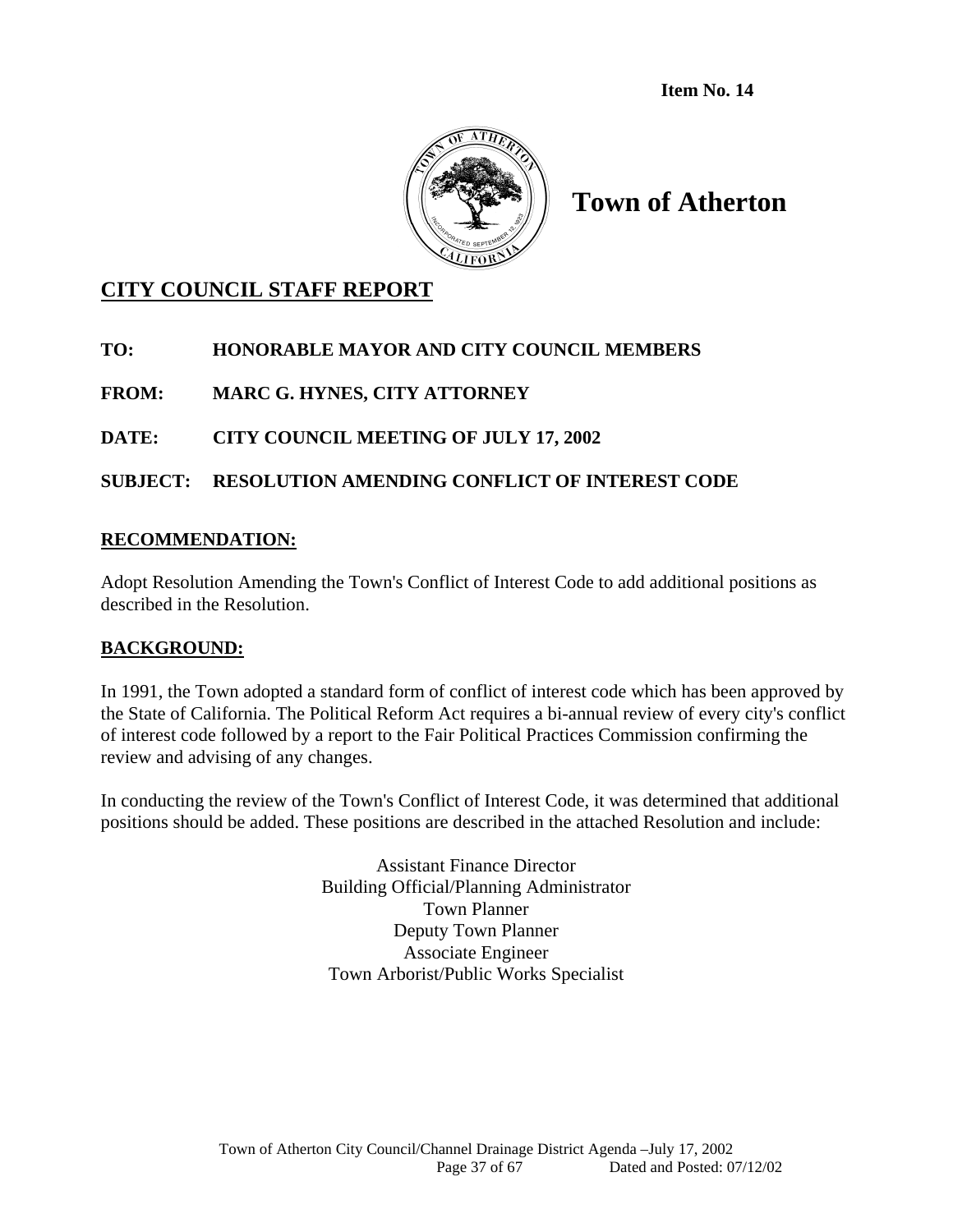The attached Resolution amends the Town's Conflict of Interest Code by changing Exhibit" A ". This is the attachment to the Conflict of Interest Code which designates the positions subject to the code and describes the disclosure categories for those positions.

# **FISCAL IMPACT:**

None.

Respectfully,

*Marc G. Hynes\_\_\_\_\_\_* Marc G. Hynes

Attachment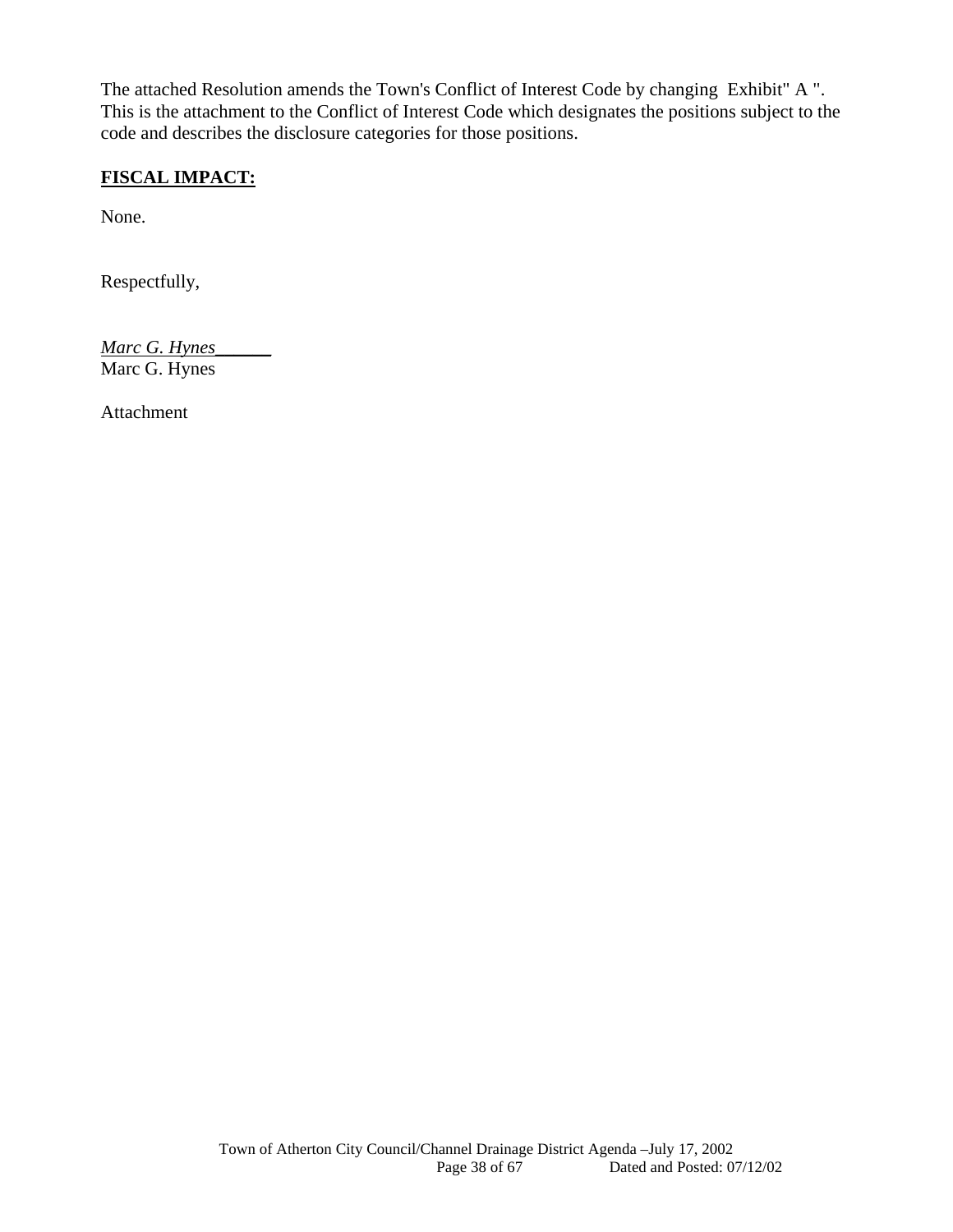#### **RESOLUTION NO. 020-\_\_**

#### **A RESOLUTION OF THE CITY COUNCIL OF THE TOWN OF ATHERTON AMENDING THE CONFLICT OF INTEREST CODE FOR DESIGNATED EMPLOYEES**

**WHEREAS**, the City Council of the Town of Atherton did adopt a Conflict of Interest Code, Resolution 91-6, on the 19th day of June, 1991; and

**WHEREAS**, the City Council has previously amended said Conflict of Interest Code to reflect additional designated positions by Resolution No. 94-8 on the 23rd day of March, 1994; and Resolution No. 00-26 on the  $20<sup>th</sup>$  day of September, 2000; and

 **WHEREAS**, it is now necessary to amend said Conflict of Interest Code to reflect additional designated positions as follows:

> Assistant Finance Director Building Official/Planning Administrator Town Planner Deputy Town Planner Associate Engineer Town Arborist/Public Works Specialist

 **NOW, THERFORE, BE IT RESOLVED** by the City Council of the Town of Atherton that the amendment as described shall appear as Appendix "A" to the Town of Atherton Conflict of Interest Code along with the designated positions previously described and as amended by Resolution No. 94-8 and No. 00-26 and this Resolution. Except as amended, all other terms and provisions of the Conflict of Interest Code shall continue to remain in effect.

\* \* \* \* \* \* \* \* \* \* \* \* \* \* \* \* \*

*I hereby certify that the foregoing Resolution was duly and regularly passed and adopted by the City Council of the Town of Atherton at a regular meeting thereof held on the)\_\_\_ day of \_\_\_\_\_\_\_\_\_\_, 2002, by the following vote:* 

 $\overline{\phantom{a}}$  , and the contract of the contract of the contract of the contract of the contract of the contract of the contract of the contract of the contract of the contract of the contract of the contract of the contrac

| AYES:    | COUNCILMEMBERS: |
|----------|-----------------|
| $NOES^+$ | COUNCILMEMBERS: |
| ABSENT:  | COUNCILMEMBERS: |
| ABSTAIN: | COUNCILMEMBERS: |

 Alan B. Carlson, Mayor TOWN OF ATHERTON

ATTEST:

Sharon Barker, City Clerk

APPROVED AS TO FORM:

\_\_\_\_\_\_\_\_\_\_\_\_\_\_\_\_\_\_\_\_\_\_\_\_

Marc G. Hynes, City Attorney

\_\_\_\_\_\_\_\_\_\_\_\_\_\_\_\_\_\_\_\_\_\_\_\_\_\_\_\_\_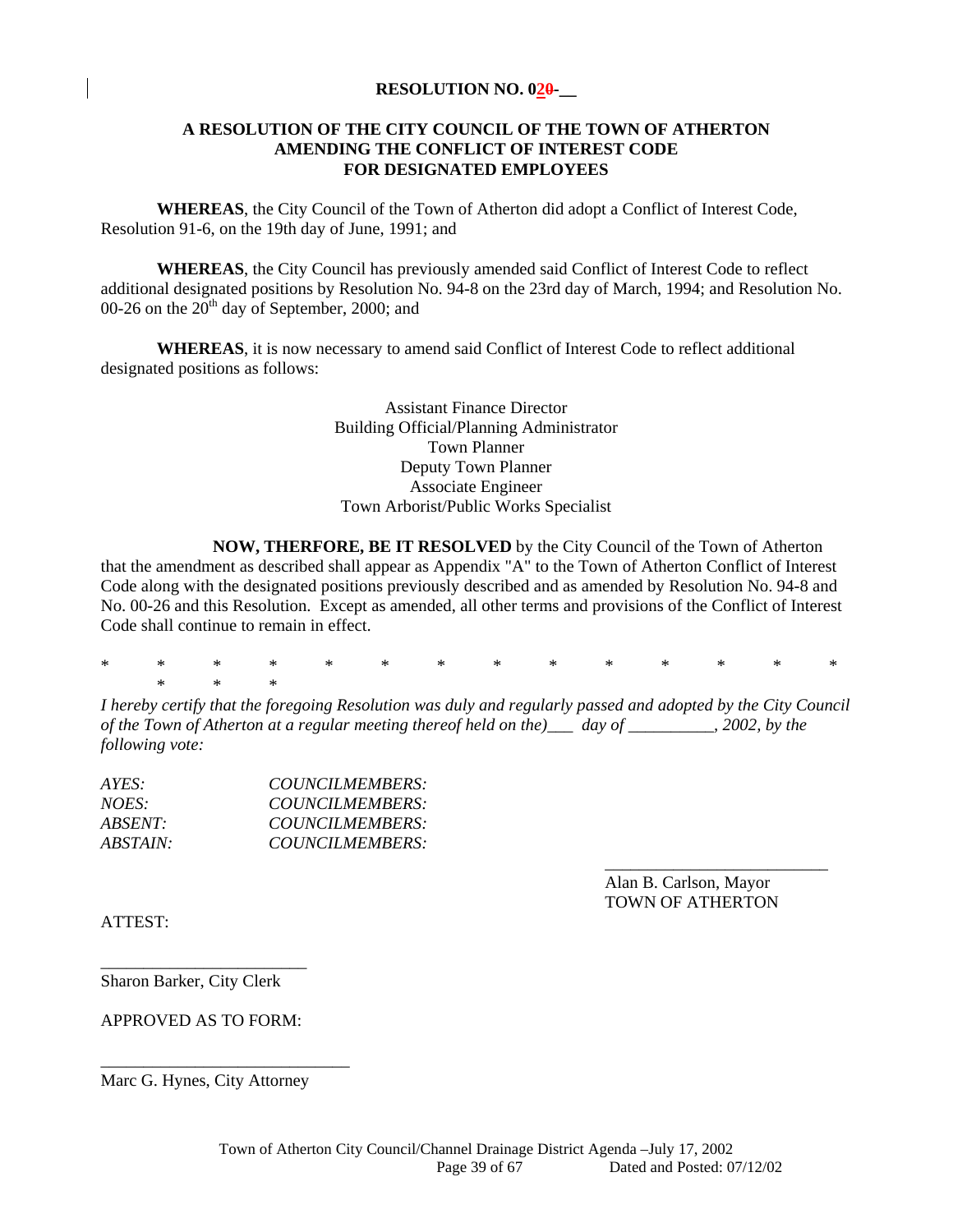#### APPENDIX "A"

#### TOWN OF ATHERTON CONFLICT OF INTEREST CODE

#### LIST OF DESIGNATED POSITIONS

Department: Administration and Police

| Date:<br>2002 <del>September 20, 2000</del>      |                            |
|--------------------------------------------------|----------------------------|
| <b>JOB TITLE</b>                                 | <b>DISCLOSURE CATEGORY</b> |
| Accountant                                       |                            |
| <b>Assistant Finance Director</b>                | 1                          |
| Assistant to the City Manager                    | 1                          |
| Building Official/ <i>Planning Administrator</i> | 1                          |
| <b>Chief of Police</b>                           | 1                          |
| <b>City Clerk</b>                                | 1                          |
| City Town Planner                                |                            |
| <b>Deputy Town Planner</b>                       | 1                          |
| Consultants*                                     | $1*$                       |
| <b>Finance Assistant</b>                         | 1                          |
| Park Program Manager                             | 1                          |
| Police Lieutenant                                | 1                          |
| Public Works Director/City Engineer              | 1                          |
| <b>Associate Engineer</b>                        |                            |
| Public Works Superintendent                      | 1                          |
| Public Works Supervisors (2)                     |                            |
| <b>Town Arborist/Public Works Specialist</b>     |                            |

\*Consultants shall be included in the list of designated employees and shall disclose pursuant to the broadest disclosure category in the code subject to the following limitation:

The City Manager may determine in writing that a particular consultant, although a "designated position," is hired to perform a range of duties that is limited in scope and thus is not required to comply fully with the disclosure requirements described in this section. Such determination shall include a description of the consultant's duties and, based upon that description, a statement of the extent of disclosure requirements. The City Manager's determination is a public record and shall be retained for public inspection in the same manner and location as this conflict of interest code.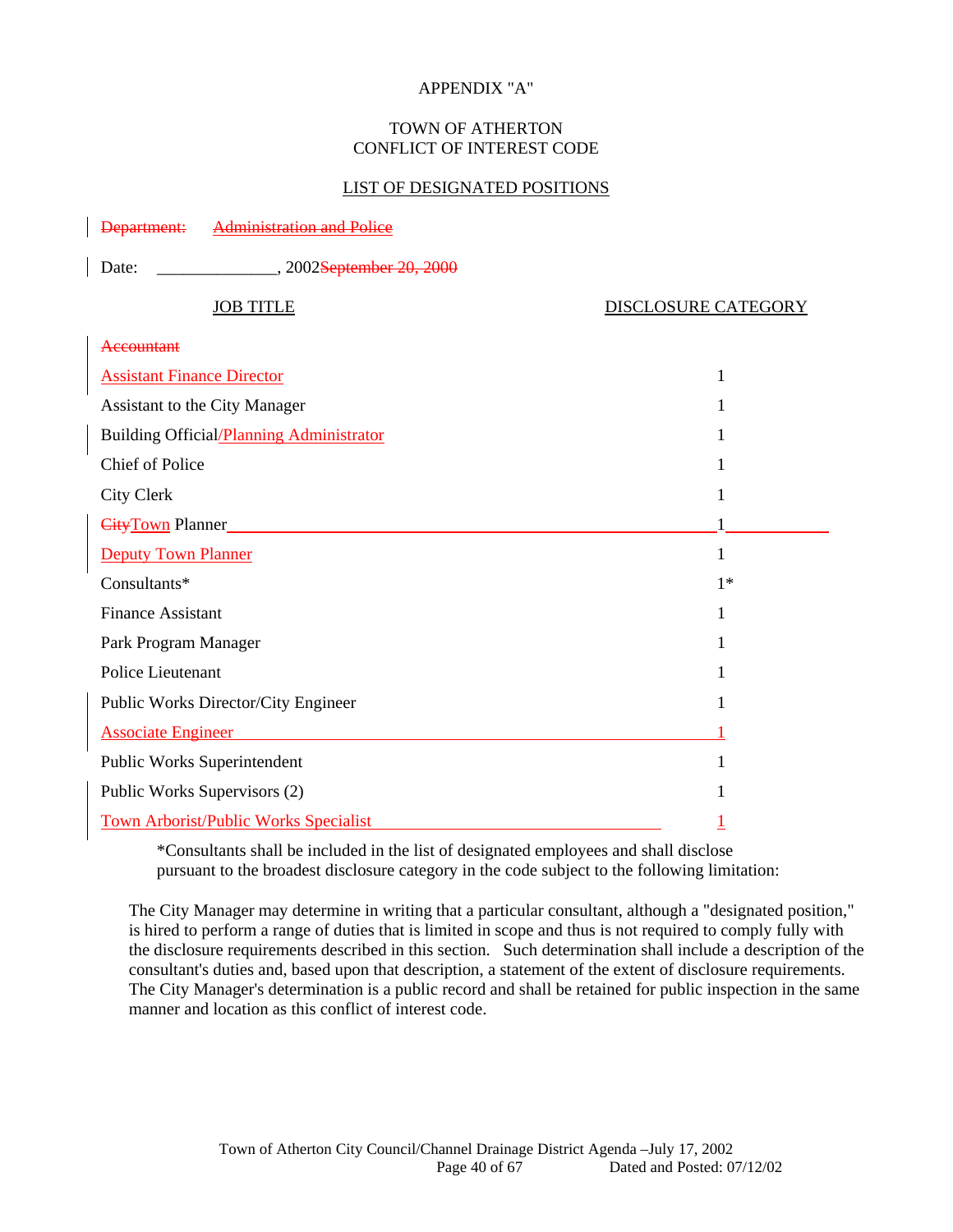

# **CITY COUNCIL STAFF REPORT**

- **TO: HONORABLE MAYOR AND CITY COUNCILMEMBERS**
- **FROM: MARC G. HYNES, CITY ATTORNEY**

**DATE: CITY COUNCIL MEETING OF JULY 17, 2002** 

**SUBJECT: RESOLUTIONS RECOMMENDING THAT SAN MATEO COUNTY FLOOD CONTROL DISTRICT IMPOSE CHARGES FOR FUNDING THE 2002-2003 COUNTY-WIDE NATIONAL POLLUTANT DISCHARGE AND ELIMINATION SYSTEM GENERAL PROGRAM/** 

> **RESOLUTION IMPOSING ADDITIONAL CHARGES/ AGREEMENT FOR SAID PROGRAM REGARDING CHARGES/ RESOLUTION 02-17 TO BE RESCINDED**

# **Recommendation:**

It is recommended that the Council adopt the two resolutions attached to this memorandum and approve the agreement regarding charges for funding the National Pollutant Discharge and Elimination System Program for the County of San Mateo and authorizing the Mayor to sign that agreement on behalf of the Town.

# **Background:**

At its regular meeting on June 19, 2002, the City Council adopted Resolution No. 02-17. That Resolution requested the San Mateo County Board of Supervisors acting as the governing board of the San Mateo County Flood Control District, to impose those charges necessary to fund the county-wide National Pollutant Discharge Elimination System General Program. The Town has previously adopted and committed to implement the San Mateo County Storm Water Management Plan for 1998-2003 and has previously requested the Board of Supervisors to impose charges necessary to fund the program. Resolution No. 02-17 is being rescinded and will be replaced by the two resolutions attached. The purpose for utilizing two resolutions is to recognize the distinction between charges first approved by ordinance of the San Mateo County Flood Control District in 1995. These are basic charges described in the first Resolution. The second Resolution imposes additional annual charges.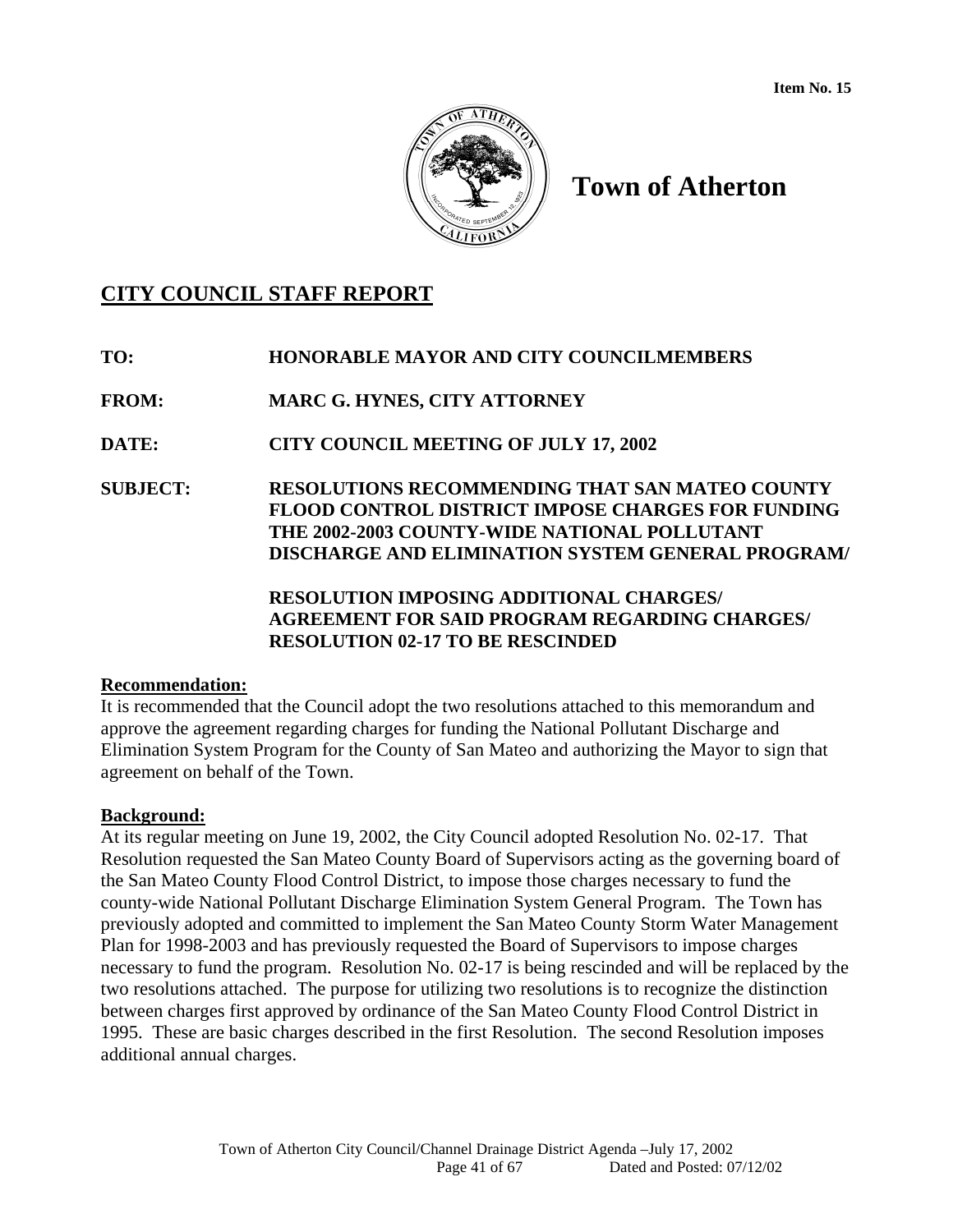Basic charges are in an amount of \$3.44 per single-family residential parcels; \$1.72 for agricultural, vacant, condominium and "miscellaneous" parcels. All other land use parcels are charged a base rate of \$3.44 for the first 11,000 square feet and an additional \$0.3127 for each 1,000 additional square feet of parcel area. The additional charges impose an additional \$2.4842 for a single-family residential parcel; \$1.2421 for agricultural, vacant, condominium and miscellaneous parcels; \$2.4842 for all other land use parcels for the first 11,000 square feet plus an additional \$0.2240 for each additional 1,000 square feet of parcel area.

The agreement proceeds in accordance with the Joint Powers Agreement continuing the establishment of the City/County Association of Governments ("C/CAG."). C/CAG has the responsibility of implementing county-wide, state-mandated plans such as the San Mateo Countywide Storm Water Management Plan. Under the agreement, each member of the JPA contributes its pro-rata share of revenues to the annual budget. This includes amounts needed to obtain required permits under the National Pollutant Discharge and Elimination System and to implement the NPDES program.

In recognition of this pro-rata participation, the agreement confirms that in the event the District is obliged to refund any amounts which it has collected on behalf of the Town, relative to the NPDES program, the Town will indemnify and save the district harmless from all amounts collected by the district on the Town's behalf.

### **Fiscal Impact:**

Approval of the Resolutions will result in the continued collection of funds required to operate the county-wide NPDES General Program. Costs associated with commitments under the agreement are not presently known, but would be determined based upon charges which had been collected and required to be refunded plus the Town's pro-rata share of any attorneys fees related to litigation regarding the refund.

Respectfully,

Marc G. Hynes MARC G. HYNES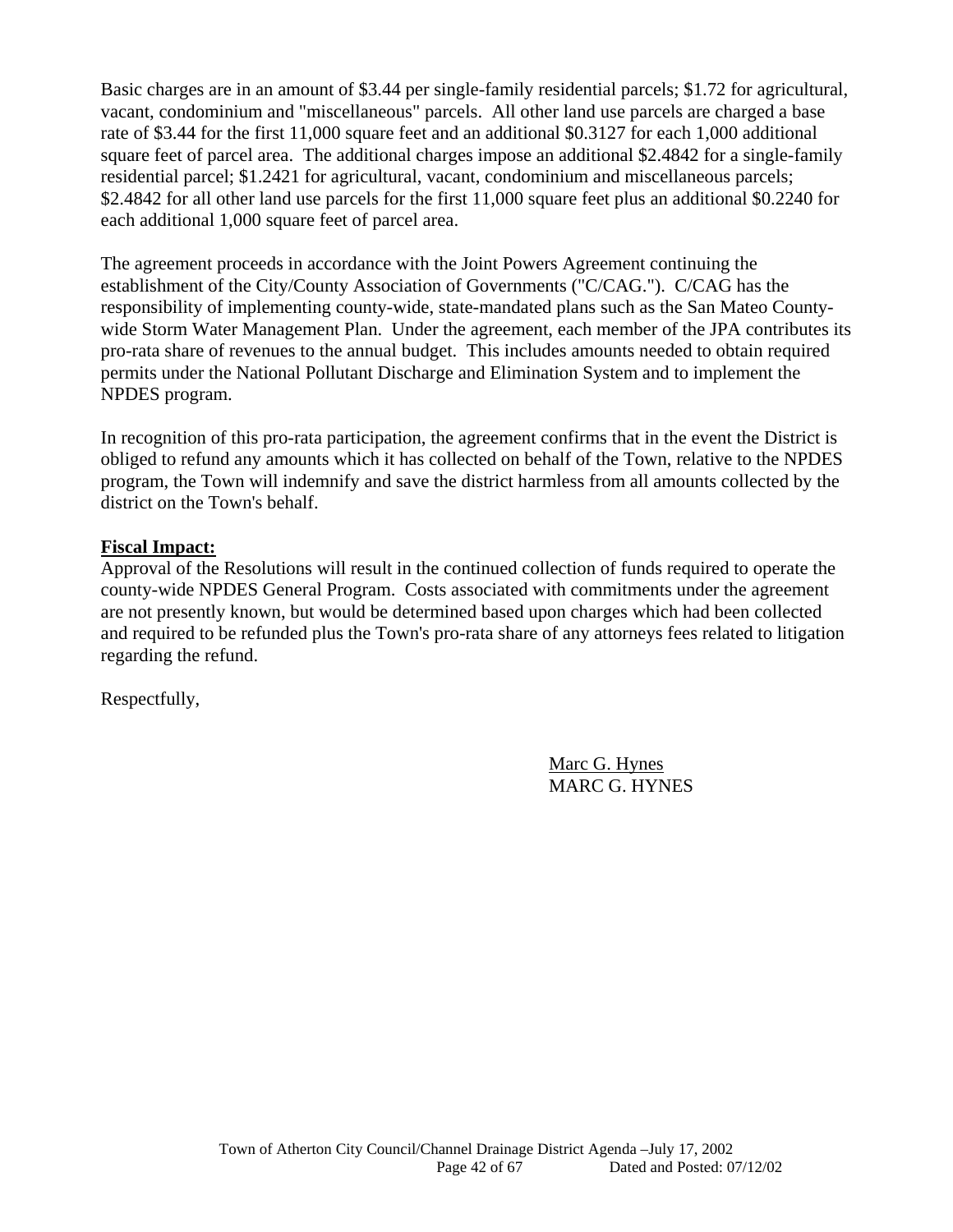### **RESOLUTION NO. 02-\_\_\_**

# **A RESOLUTION OF THE CITY COUNCIL OF THE TOWN OF ATHERTON RECOMMENDING THAT THE SAN MATEO COUNTY FLOOD CONTROL DISTRICT IMPOSE CHARGES FOR FUNDING THE 2002-2003 COUNTYWIDE NATIONAL POLLUTANT DISCHARGE ELIMINATION SYSTEM GENERAL PROGRAM AND RESCINDING RESOLUTION NO. 02-17**

**WHEREAS**, the Environmental Protection Agency, under amendments to the 1987 Federal Clean Water Act, imposed regulations that mandate local governments to control and reduce the amount of storm water pollutant runoff into receiving waters; and

## WHEREAS**, under the authority of the California Porter-Cologne Water Quality Act, the State Water Resources Control Board has delegated authority to its regional boards to invoke permitting requirements upon counties and cities; and**

**WHEREAS**, in July 1991, the San Francisco Bay Regional Water Quality Control Board notified San Mateo County of the requirement to submit a National Pollutant Discharge Elimination System (NPDES) Permit application by November 30, 1992; and

**WHEREAS**, in furtherance of the NPDES Permit process, San Mateo County, in conjunction with all incorporated cities in San Mateo County, has prepared a San Mateo Countywide Stormwater Management Plan which has a General Program as a fundamental component of the Management Plan; and

**WHEREAS**, the San Mateo Countywide Stormwater Management Plan was submitted to the San Francisco Bay Regional Water Quality Control Board and the Management Plan was approved by the Board and made part of the NPDES Waste Discharge Permit CA 0029921, issued September 13, 1993 and remaining in effect through June 30, 1998, and

**WHEREAS**, the San Mateo Countywide Stormwater Management Plan and NPDES Waste Discharge Permit CA 0029921 required that San Mateo County submit a renewal application by March 31, 1998, including a Stormwater Management Plan for 1998 through 2003; and

**WHEREAS**, the San Mateo County NPDES Technical Advisory Committee prepared the San Mateo Countywide Stormwater Management Plan for 1998-2003; and

**WHEREAS**, the Town of Atherton accepted, adopted and committed to implement the San Mateo Countywide Stormwater Management Plan for 1998-2003 and the renewal application and the Plan were submitted to the San Francisco Regional Water Quality Control Board on March 18, 1998; and

**WHEREAS**, the San Francisco Bay Regional Water Quality Control Board, after Public Hearing, approved the Renewed NPDES Permit effective July 21, 1999 and which expires July 20, 2004; and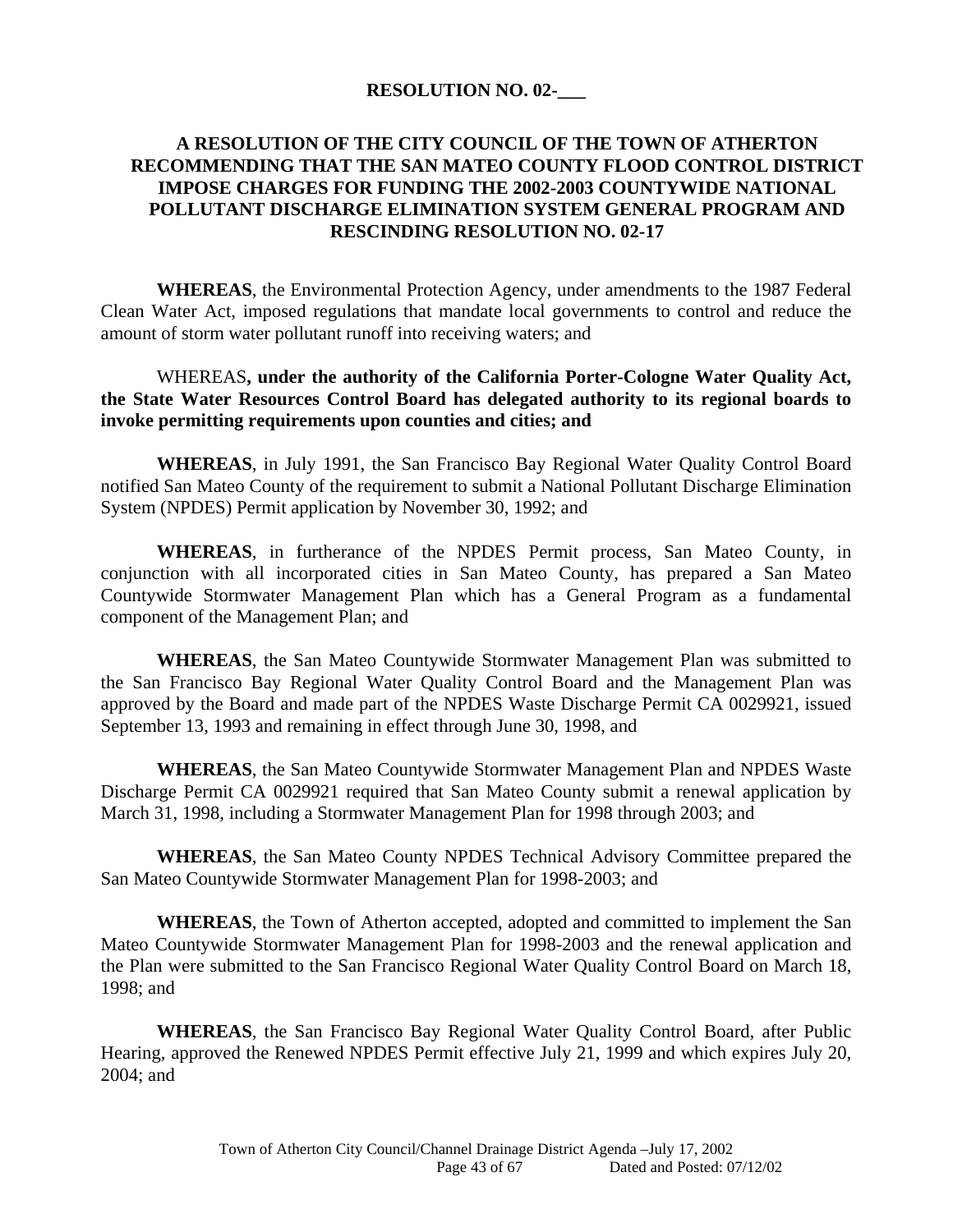**WHEREAS,** the San Mateo County Flood Control District Act, as amended by the State Legislature in 1992 (Assembly Bill 2635), authorized the San Mateo County Flood Control District ("District") to impose charges to fund storm drainage programs such as the NPDES Program; and

 **WHEREAS,** in 1995, District adopted, by ordinance, charges ("Basic Charges") to fund the Countywide General Program at the following rates: Single Family Resident: \$3.44/APN; Miscellaneous, Agriculture, Vacant and Condominium: \$1.72/APN; all other land uses a base rate of \$3.44/APN for the first 11,000 square feet plus \$0.3127 per 1,000 additional square feet of parcel area; and

 **WHEREAS,** District has requested all cities to indicate, by resolution, whether they wish to have District collect the Basic Charges on behalf of the city to fund a portion of the \$1,295,348 Budget for FY 2002-2003; and

 **WHEREAS,** the charges are in the nature of a sewer service charge in that they are intended to fund a federally mandated program the purpose of which is to create waste treatment management planning processes to reduce the amount of pollutants in discharges from property into municipal storm sewer systems which, in turn, discharge into the waters of the United States.

**NOW, THEREFORE, BE IT RESOLVED** by the City Council of the Town of Atherton as follows:

# **1. The Town of Atherton respectfully requests the San Mateo County Board of Supervisors, acting as the governing board of the San Mateo County Flood Control District, to impose those charges necessary to fund the Countywide NPDES General Program.**

 2. The Town of Atherton respectfully requests that all properties within the territorial limits of the City be charged the annual charges in accordance with said charges stated above.

 3. The City Clerk is hereby directed to forward a copy of this Resolution to the San Mateo County Board of Supervisors and to the NPDES Coordinator of C/CAG.

4. Resolution No. 02-17 is hereby rescinded.

\* \* \* \* \* \* \* \* \* \* \* \* \*

 I hereby certify that the foregoing Resolution was duly and regularly adopted at a regular meeting of the City Council held on the \_\_\_\_\_\_\_ day of July, 2002, by the following vote:

| AYES:   | <b>COUNCILMEMBERS:</b> |
|---------|------------------------|
| NOES:   | <b>COUNCILMEMBERS:</b> |
| ABSENT: | <b>COUNCILMEMBERS:</b> |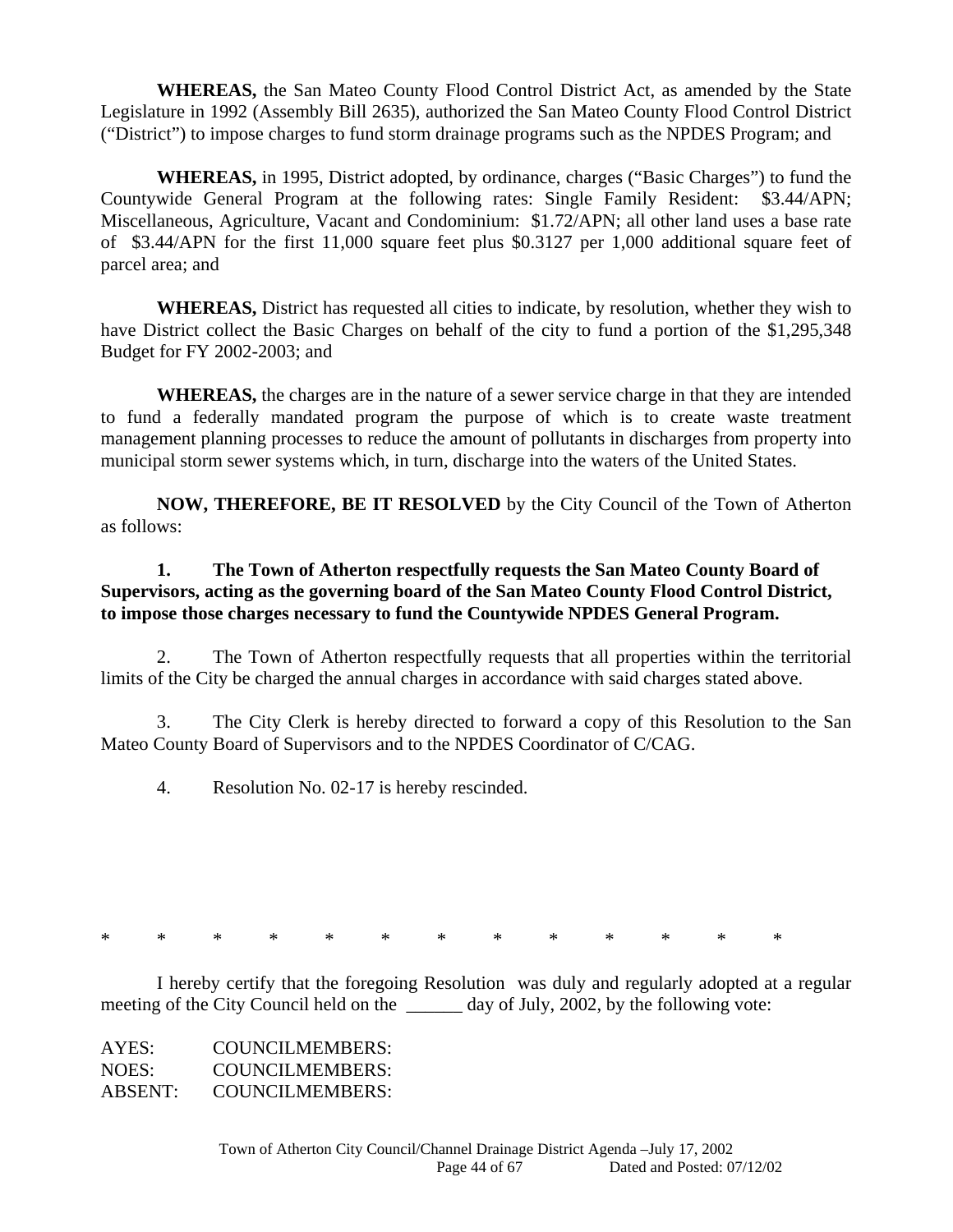ABSTAIN: COUNCILMEMBERS:

 Alan B. Carlson, Mayor TOWN OF ATHERTON

 $\overline{\phantom{a}}$  , and the contract of the contract of the contract of the contract of the contract of the contract of the contract of the contract of the contract of the contract of the contract of the contract of the contrac

ATTEST:

l

Sharon Barker, City Clerk

APPROVED AS TO FORM:

\_\_\_\_\_\_\_\_\_\_\_\_\_\_\_\_\_\_\_\_\_\_\_\_\_ Marc G. Hynes, City Attorney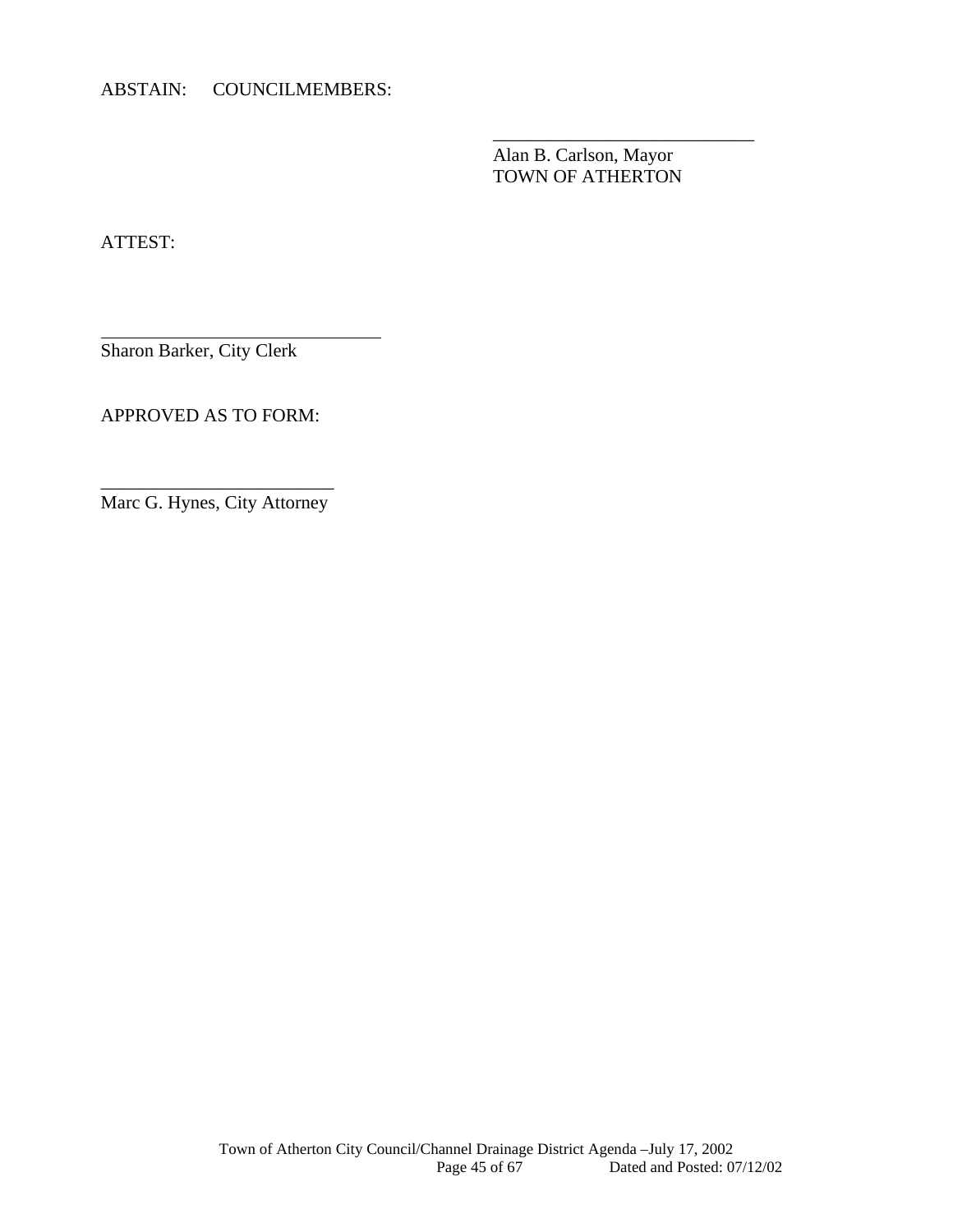#### **RESOLUTION NO. 02-\_\_\_**

# **A RESOLUTION OF THE CITY COUNCIL OF THE TOWN OF ATHERTON RECOMMENDING THAT THE SAN MATEO COUNTY FLOOD CONTROL DISTRICT IMPOSE ADDITIONAL CHARGES FOR FUNDING THE EXPANDED SCOPE OF WORK FOR THE 2002-2003 COUNTYWIDE NATIONAL POLLUTANT DISCHARGE ELIMINATIONSYSTEM GENERAL PROGRAM AND REPEALING RESOLUTION NO. 02-17**

 **WHEREAS,** the Environmental Protection Agency, under amendments to the 1987 Federal Clean Water Act, imposed regulations that mandate local governments to control and reduce the amount of stormwater pollutant runoff into receiving waters; and

 **WHEREAS,** under the authority of the California Porter-Cologne Water Quality Act, the State Water Resources Control Board has delegated authority to its regional boards to invoke permitting requirements upon counties and cities; and

 **WHEREAS,** in July 1991, the San Francisco Bay Regional Water Quality Control Board notified San Mateo County of the requirement to submit a National Pollutant Discharge Elimination System (NPDES) Permit Application by November 30, 1992; and

 **WHEREAS,** in furtherance of the NPDES Permit Process, San Mateo County, in conjunction with all incorporated cities in San Mateo County, has prepared a San Mateo Countywide Stormwater Management Plan, which has a General Program as a fundamental component of the Management Plan; and

 **WHEREAS,** the San Mateo Countywide Stormwater Management Plan was submitted to the San Francisco Bay Regional Water Quality Control Board and the Management Plan was approved by the Board and made part of the NPDES Waste Discharge Permit CA 0029921, issued September 13, 1993 and remaining in effect through June 30, 1998; and

 **WHEREAS,** the San Mateo Countywide Stormwater Management Plan and NPDES Waste Discharge Permit CA 0029921 required that San Mateo County submit a renewal application by March 31, 1998, including a Stormwater Management Plan for 1998 through 2003; and

 **WHEREAS,** The San Mateo County NPDES Technical Advisory Committee prepared the San Mateo Countywide Stormwater Management Plan for 1998-2003; and

 **WHEREAS,** the Town of Atherton accepted, adopted and committed to implement the San Mateo Countywide Stormwater Management Plan for 1998-2003 and the renewal application and the Plan were submitted to the San Francisco Regional Water Quality Control Board on March 18, 1998; and

 **WHEREAS,** the San Francisco Bay Regional Water Quality Control Board, after Public Hearing, approved the Renewed NPDES Permit effective July 21, 1999 and which expires July 20, 2004; and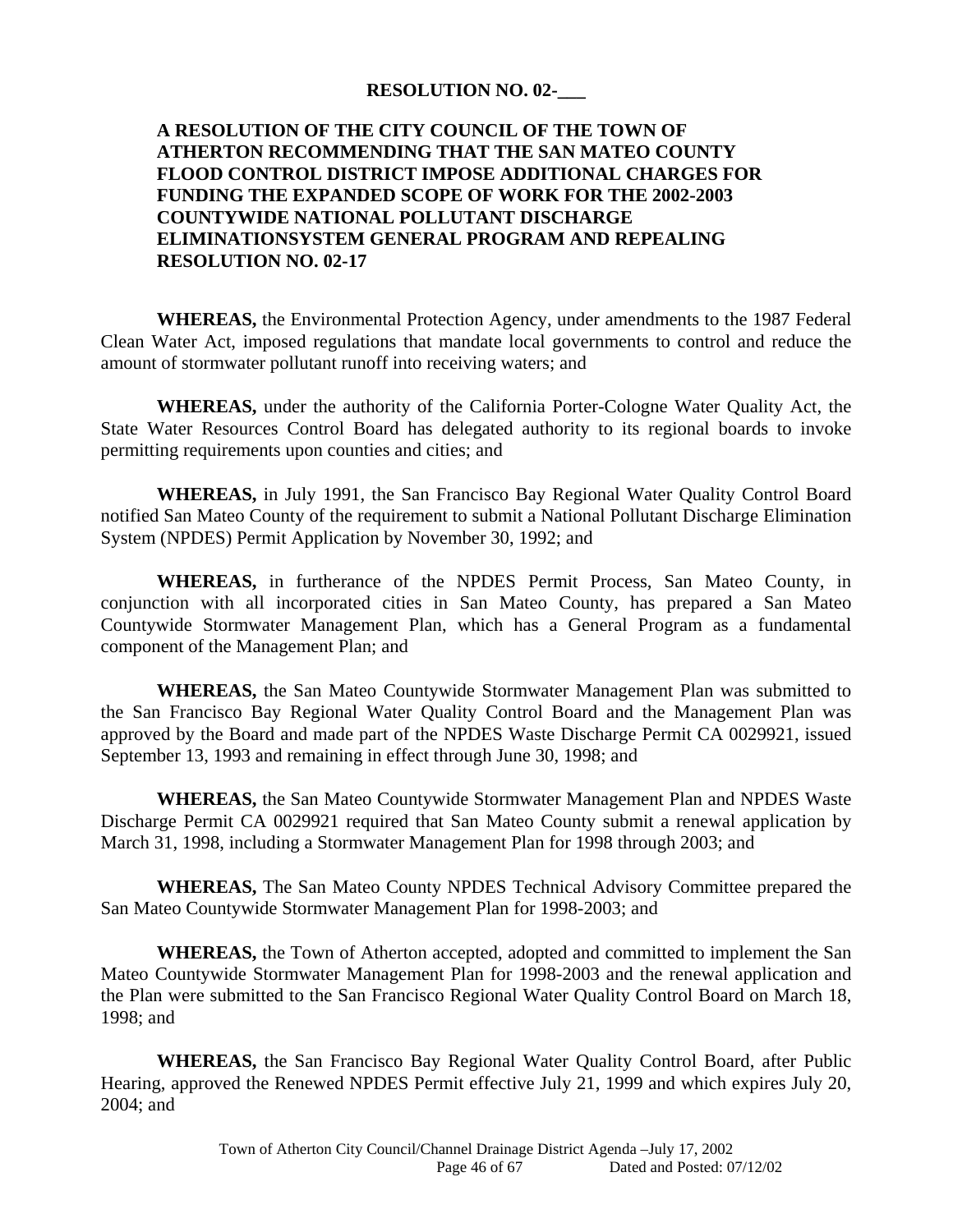**WHEREAS,** the San Francisco Bay Regional Water Quality Control Board (RWQCB) has imposed additional requirements on the NPDES General Program beyond those required in the current Renewed NPDES Permit; and

 **WHEREAS,** the San Mateo County Flood Control District Act, as amended by the State Legislature in 1992 (Assembly Bill 2635), authorized the San Mateo County Flood Control District ("District") to impose charges to fund storm drainage programs such as the NPDES Program; and

 **WHEREAS,** in 1995, the District adopted a basic NPDES charge to fund the Countywide General Program; and

 **WHEREAS,** in order to meet expanded requirements of the NPDES General Program, the District adopted and imposed additional annual charges that, when added to the previously adopted Basic Charges, will be necessary to fund the Program; and

 **WHEREAS,** District has requested all cities to indicate, by resolution, whether they wish to have District collect the additional charges on behalf of the city to fund a portion of the \$1,295,348 Budget for Fiscal Year 2002-2003 at the following rates: Single Family Resident: \$2.4842/APN; Miscellaneous, Agriculture, Vacant and Condominium: \$1.2421/APN; all other land uses a base rate of \$2.4842/APN for the first 11,000 square feet plus \$0.2240 per 1,000 additional square feet of parcel area; and

 **WHEREAS,** the charges are in the nature of a sewer service charge in that they are intended to fund a federally mandated program the purpose of which is to create waste treatment management planning processes to reduce the amount of pollutants in discharges from property into municipal storm sewer systems which, in turn, discharge into the waters of the United States.

 **NOW, THEREFORE, BE IT RESOLVED** by the City Council of the Town of Atherton as follows:

 1. The Town of Atherton approves the expanded Scope of Work imposed on the NPDES General Program and respectfully requests the San Mateo County Board of Supervisors, acting as the governing board of the San Mateo County Flood Control District, to impose those additional charges necessary to fund the County-wide NPDES General Program; and

 2. The Town of Atherton requests that all properties within the territorial limits of said City be charged the additional annual charges in accordance with said additional charges stated above; and

 3. The City Clerk is hereby directed to forward a copy of this Resolution to the San Mateo County Board of Supervisors and to the NPDES Coordinator of C/CAG.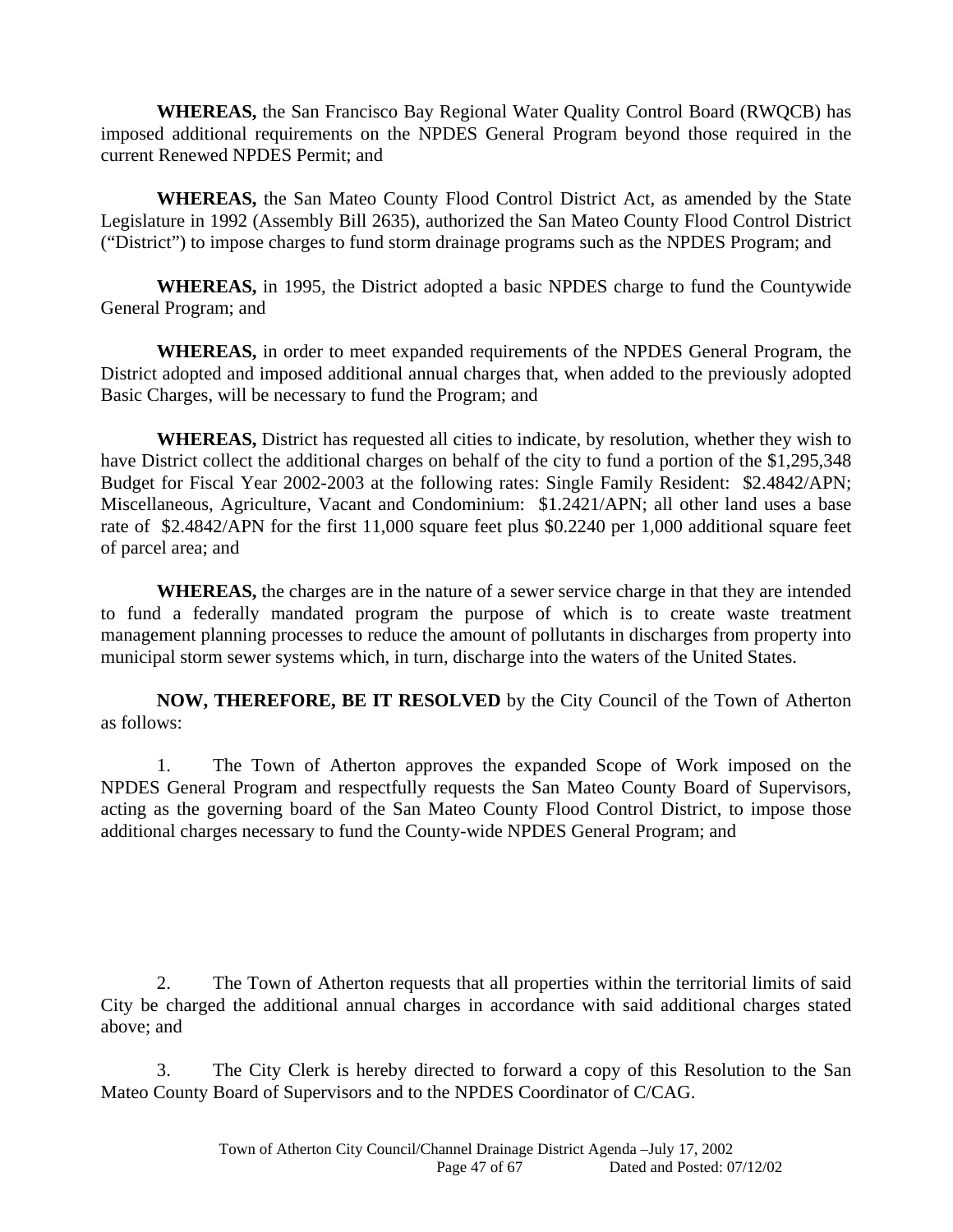4. Resolution No. 02-17 is hereby rescinded and declared to be of no further force or effect.

\* \* \* \* \* \* \* \* \* \* \* \* \*

 $\overline{\phantom{a}}$  , and the contract of the contract of the contract of the contract of the contract of the contract of the contract of the contract of the contract of the contract of the contract of the contract of the contrac

 I hereby certify that the foregoing Resolution was duly and regularly adopted at a regular meeting of the City Council held on the \_\_\_\_\_\_ day of July, 2002, by the following vote:

| AYES:    | COUNCILMEMBERS: |
|----------|-----------------|
| NOES:    | COUNCILMEMBERS: |
| ABSENT:  | COUNCILMEMBERS: |
| ABSTAIN: | COUNCILMEMBERS: |

 Alan B. Carlson, Mayor TOWN OF ATHERTON

ATTEST:

l

Sharon Barker, City Clerk

APPROVED AS TO FORM:

\_\_\_\_\_\_\_\_\_\_\_\_\_\_\_\_\_\_\_\_\_\_\_\_ Marc G. Hynes, City Attorney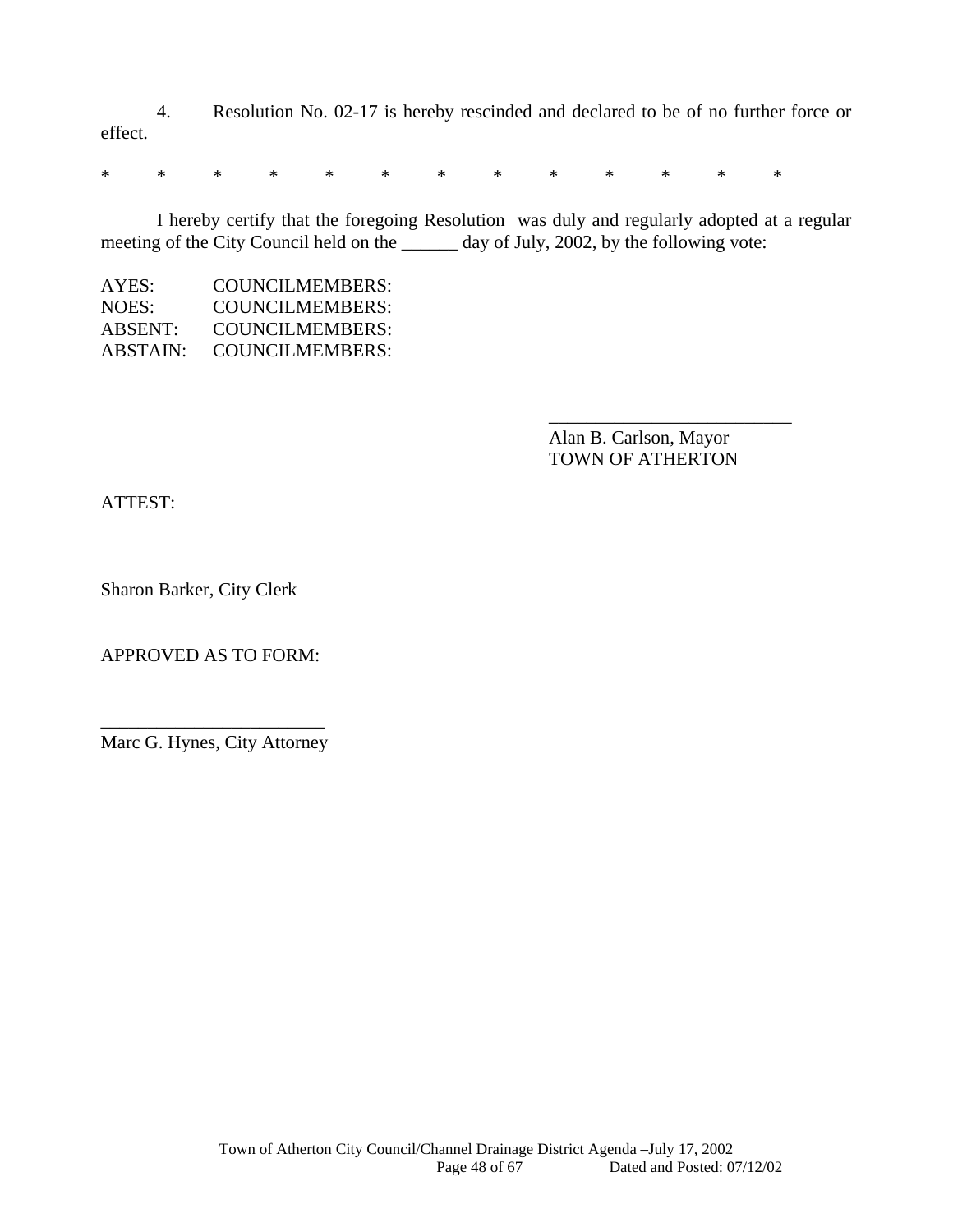**Item No. 16** 



# **Town of Atherton**

# **CITY COUNCIL STAFF REPORT**

# **TO: HONORABLE MAYOR AND CITY COUNCIL CITY MANAGER, JAMES ROBINSON**

# **FROM: CLIFF TEMPS, PUBLIC WORKS DIRECTOR**

# **DATE: FOR THE MEETING OF JULY 17, 2002**

# **SUBJECT: ACCEPTANCE OF WORK AND AUTHORIZATION TO RECORD NOTICE OF COMPLETION – MIDDLEFIELD ROAD PATCHING PROJECT 02-001**

### **RECOMMENDATION**

Accept the work and authorize recording a notice of completion for Middlefield Road Patching Project No 02.001.

# **INTRODUCTION**

The Council awarded a contract to G Bartolotto Company for Middlefield Road pavement patching, between Fair Oaks and the northwest city limit line. Work under the contract has been completed.

#### **ANALYSIS**

The final contract amount for the work is \$48,417.76. Patching will be followed by an asphalt concrete overlay, tapering shoulder slopes with base rock and drainage improvements, under a separate contract.

#### **FISCAL IMPACT**

Funding for the project was provided from parcel tax under the FY 01-02 budget.

# **CONCLUSION:**

It is appropriate for the Council to accept the work and authorize recording a Notice of Completion at this time.

Respectfully submitted: The Contract Reviewed/Approved: Reviewed/Approved: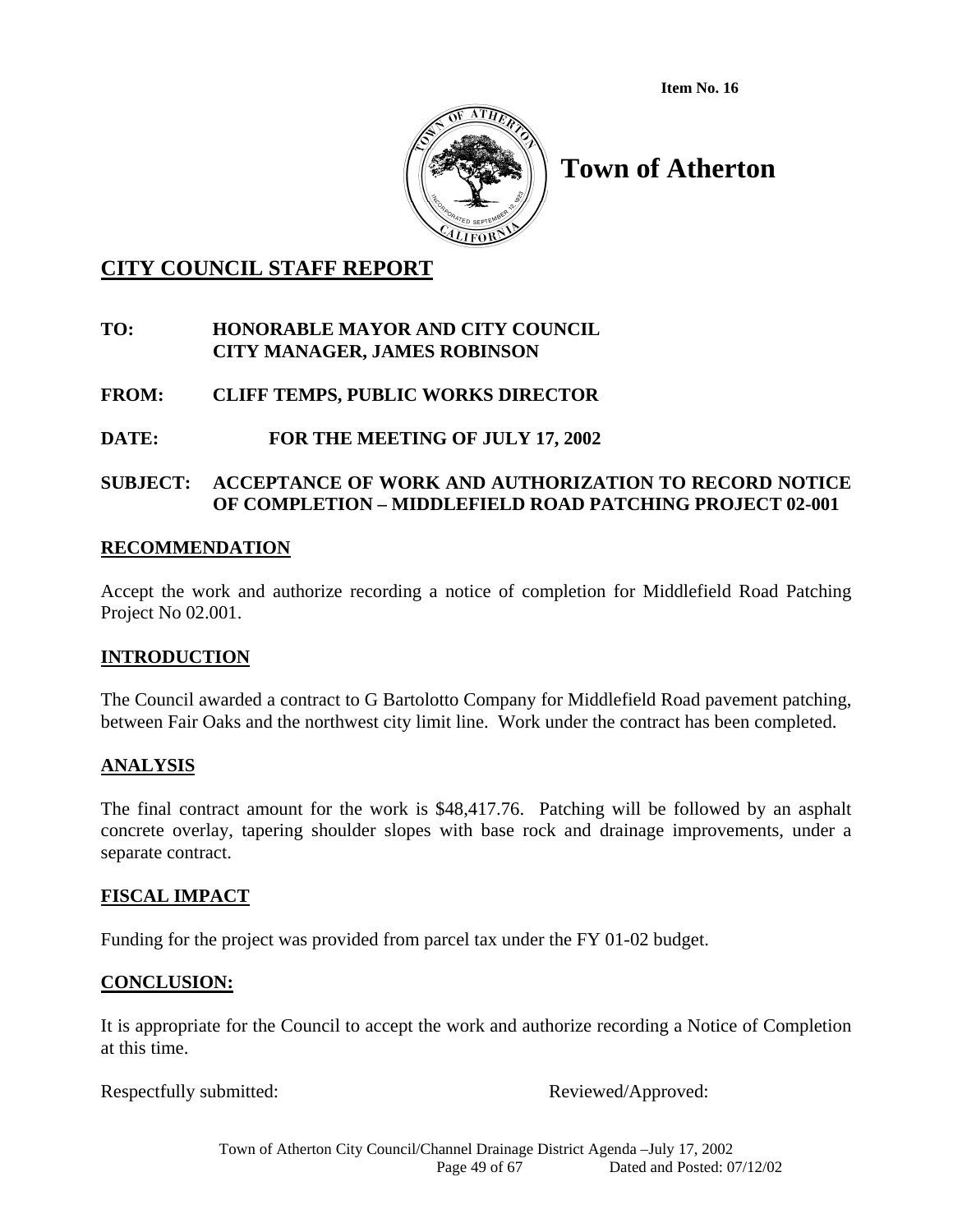Cliff Temps<br>
Public Works Director<br>
City Manager<br>
City Manager Public Works Director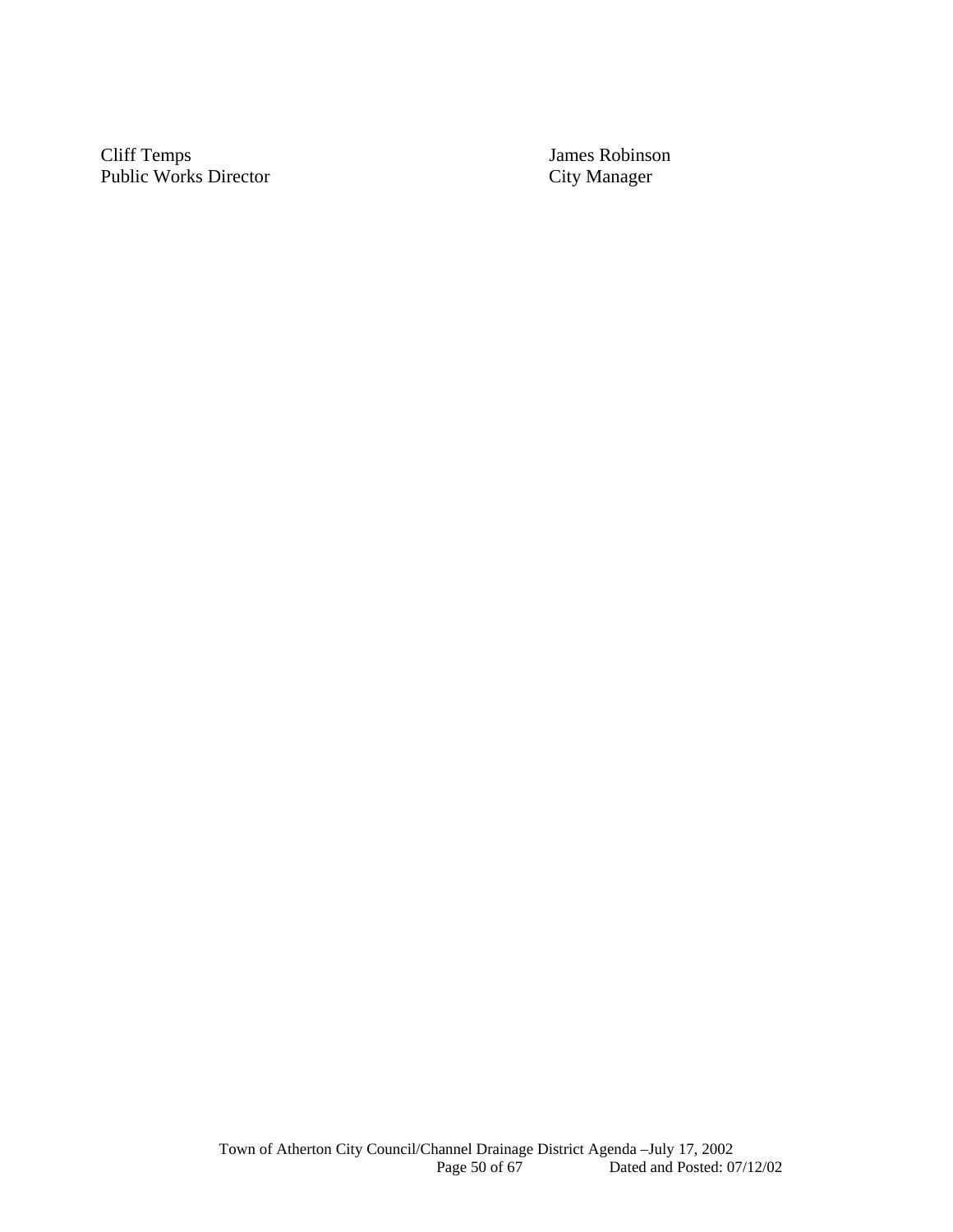**Item No. 17** 



# **Town of Atherton**

# **CITY COUNCIL STAFF REPORT**

# **TO: HONORABLE MAYOR AND CITY COUNCIL CITY MANAGER, JAMES ROBINSON**

# **FROM: CLIFF TEMPS, PUBLIC WORKS DIRECTOR**

# **DATE: FOR THE MEETING OF JULY 17, 2002**

# SUBJECT: APPROVAL OF PLANS AND SPECIFICATIONS FOR WEST MIDDLEFIELD ROAD OVERLAY PROJECT 02-003

# **RECOMMENDATION**

Approve the plans and specifications for West Middlefield Road Overlay Project No. 02-003.

# **INTRODUCTION**

The Council directed that pavement rehabilitation work on Middlefield Road be extended from the end of the current grant project, 100 feet north of Fair Oaks Lane, to the northwest City limit. This work was not included in the grant project because it wasn't known at the time the grant was applied for that there would be sufficient Town funds to provide 50% in matching money, and because the distress in this area was less severe than in the grant area. Passage of the parcel tax has provided funding to rehabilitate this section of road, and the work is being undertaken in two phases: patching, which was completed last month, and resurfacing, which is covered by this West Middlefield Road Overlay Project.

# **ANALYSIS**

The project consists of overlaying the existing pavement with a 3-inch thick asphalt concrete overlay reinforced with paving fabric, eliminating edge of pavement drop-offs by filling shoulders with base rock tapers, replacing the deep valley gutter at Jennings Lane with twin 6-inch diameter, shallow drain pipes, and restriping the new pavement surface with centerlines and bicycle stripes that will match the striping in the grant project. Bids will be opened on August 6, and contract award is expected on August 21, 2002. A copy of the plans and specifications is available at the Town Hall reception area for Council review.

# **FISCAL IMPACT**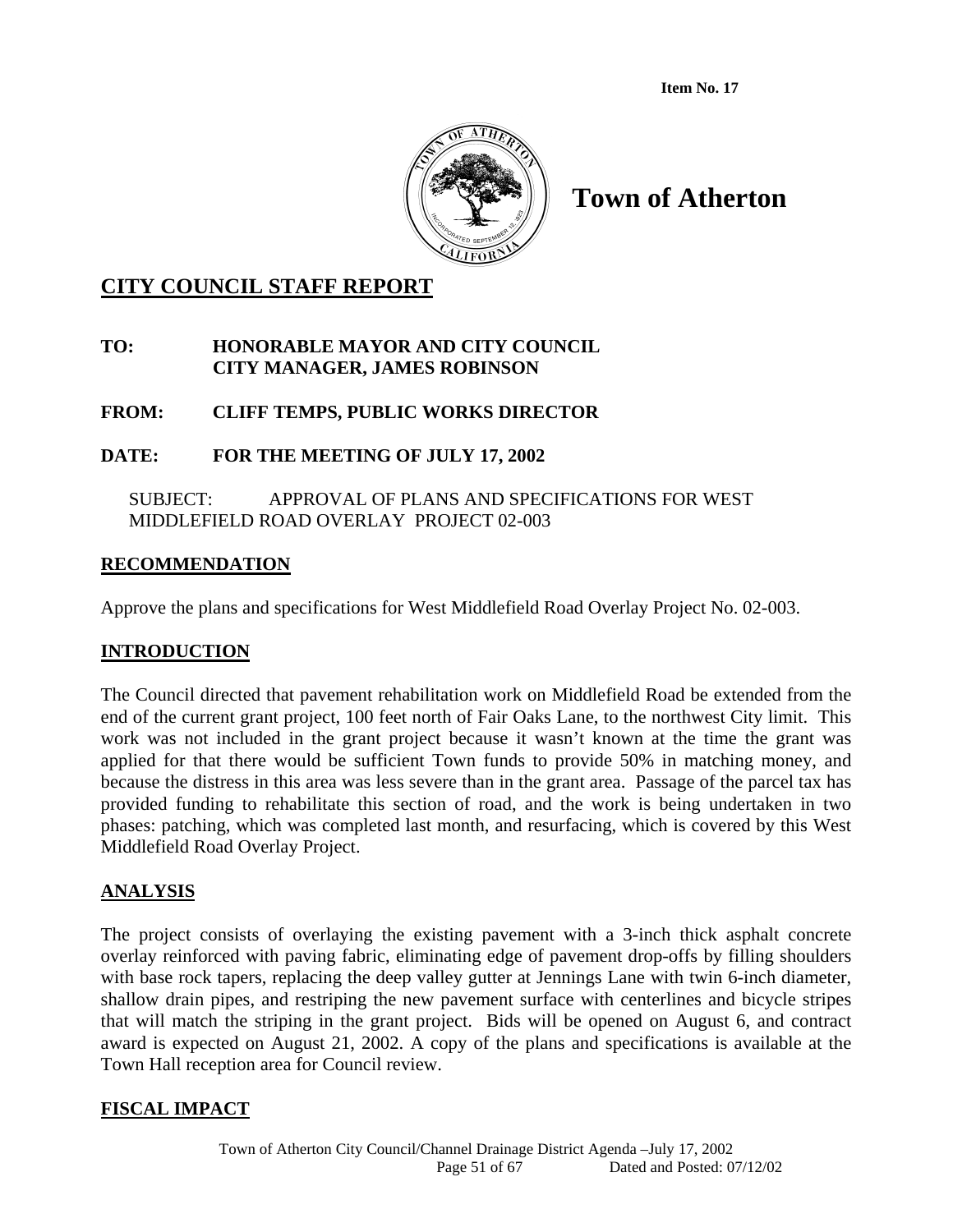The project, which is estimated to cost between \$75,000 and \$85,000, will be funded with parcel tax and gas tax funds.

# **CONCLUSION:**

It is appropriate for the Council to approve plans and specifications for the work.

Respectfully submitted: Reviewed/Approved:

Cliff Temps James Robinson Public Works Director City Manager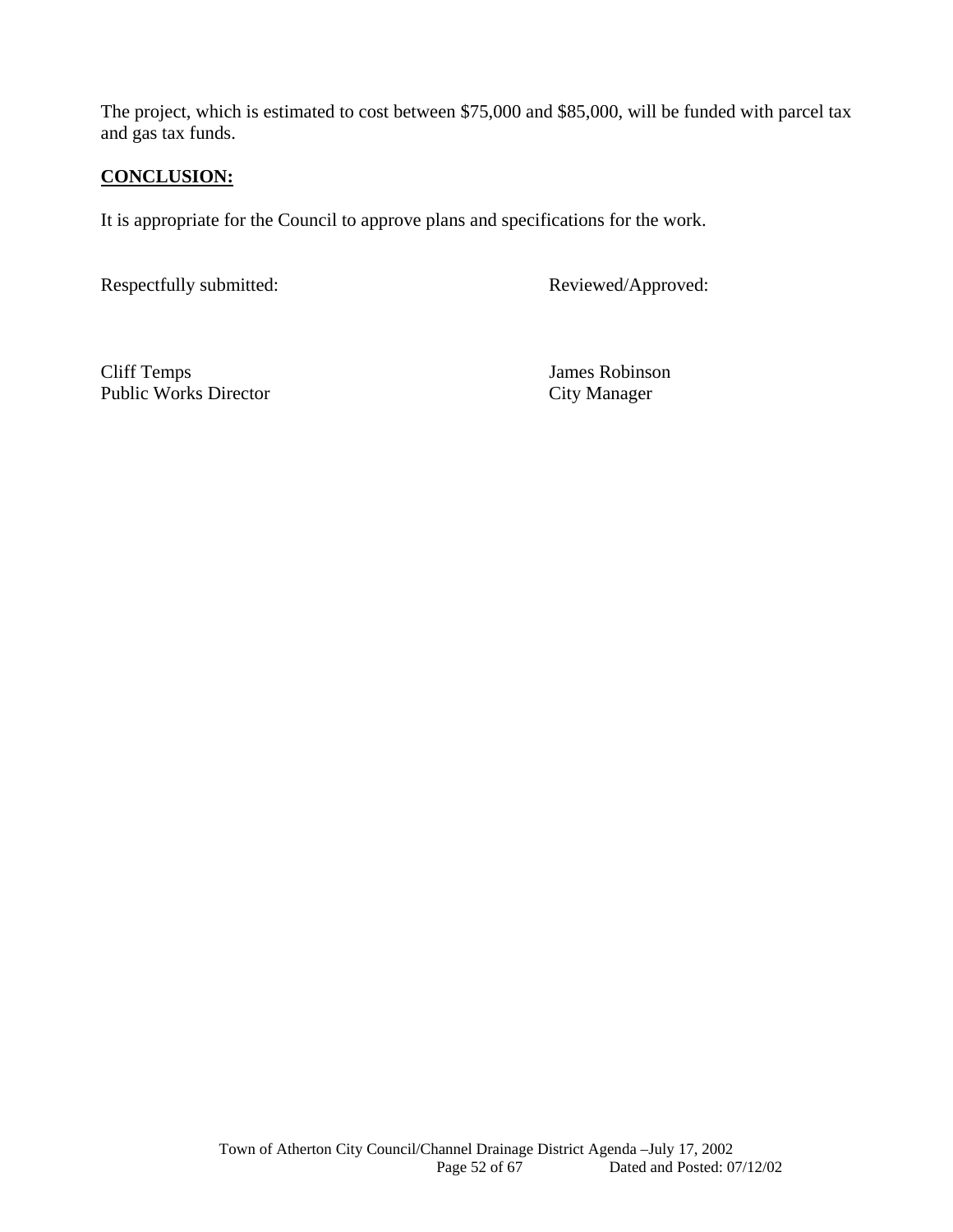

# **CITY COUNCIL STAFF REPORT**

### **TO: HONORABLE MAYOR AND CITY COUNCIL CITY MANAGER, JAMES ROBINSON**

# **FROM: CLIFF TEMPS, PUBLIC WORKS DIRECTOR**

# **DATE: FOR THE MEETING OF JULY 17, 2002**

# **SUBJECT: APPROVAL OF PLANS AND SPECIFICATIONS FOR POLICE GARAGE STORAGE BUILDING AND FENCE - PROJECT 02-004**

### **RECOMMENDATION**

Approve the plans and specifications for the Police Garage Storage Building, Project No. 02-004.

#### **INTRODUCTION**

The budget provides \$75,000 to construct a garage storage building for the Police Department in the area presently occupied by the metal storage container and DARE car shed. The storage container and shed will be removed as part of the project. The new facility will be used for evidence storage, a home for the DARE car, and as an enclosed shelter for the motorcycle fleet.

# **ANALYSIS**

The building will be single story, 40' x 36', covered with wood siding and a composition shingle roof that matches the roof on the Administration/Police building. Its design has been reviewed and approved by the Planning Commission, and the Planning Commission's approval was reviewed and approved by the Council. At the time of the Council's approval, there were outstanding issues regarding fencing and buffering between the new building and the rear yard of the property at 76 Fair Oaks Lane. After two meetings between staff and the property owner, these issues have been resolved. A new fence will be built on the Town's side of the line between the two properties, and the area between the new fence and new building will be fenced, with access only from the Fair Oaks Lane side. This is to discourage the Town's use of this area for storage. The area will be dug out and filled with drain rock, to the extent possible while avoiding pine tree roots, and used to retain runoff from the new building's roof. A set of the plans is available in the Town Hall reception area for review.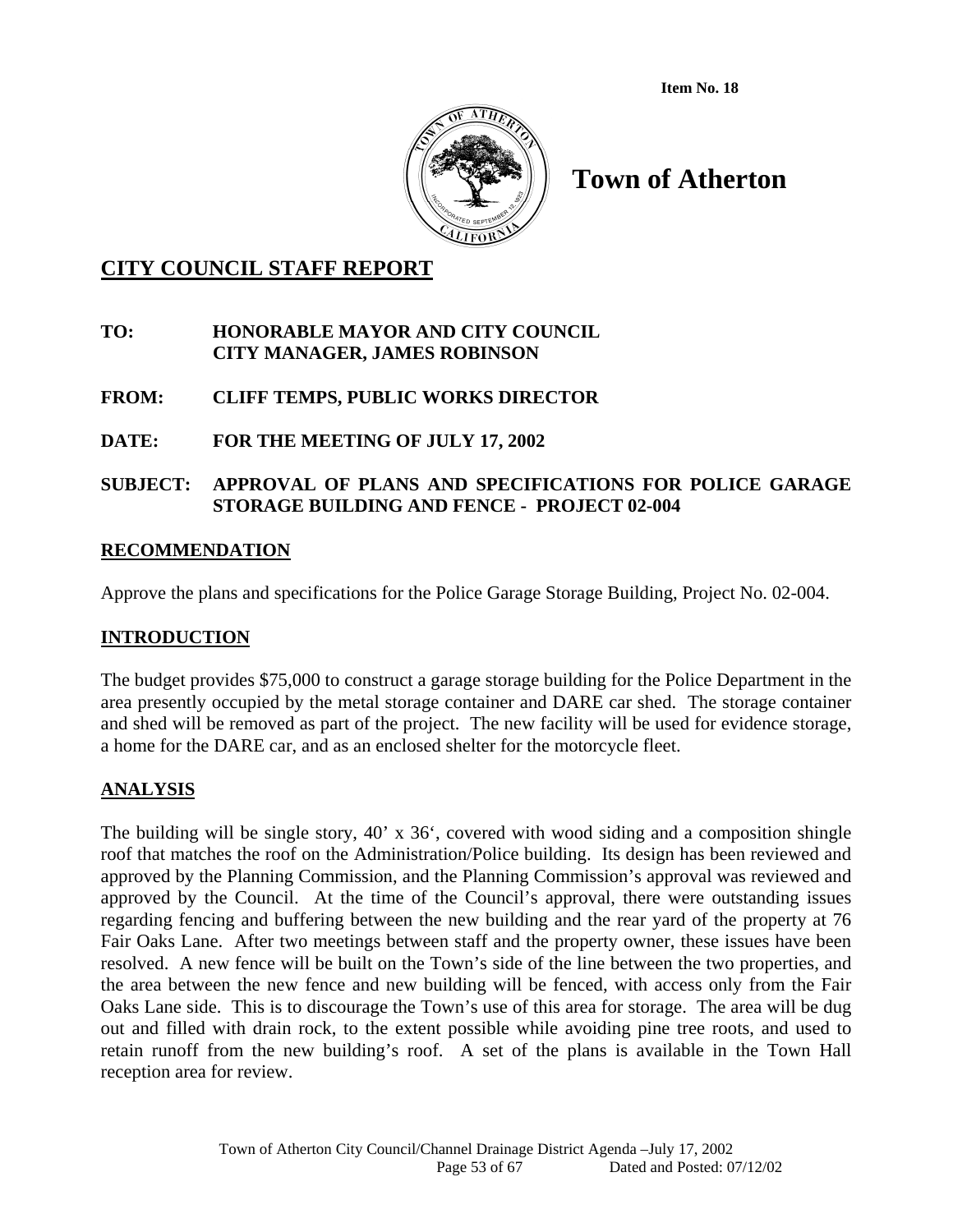# **FISCAL IMPACT**

The project is budgeted to be funded with facility construction funds.

# **CONCLUSION:**

It is appropriate for the Council to approve plans and specifications for the work.

Respectfully submitted: Reviewed/Approved:

Cliff Temps James Robinson Public Works Director City Manager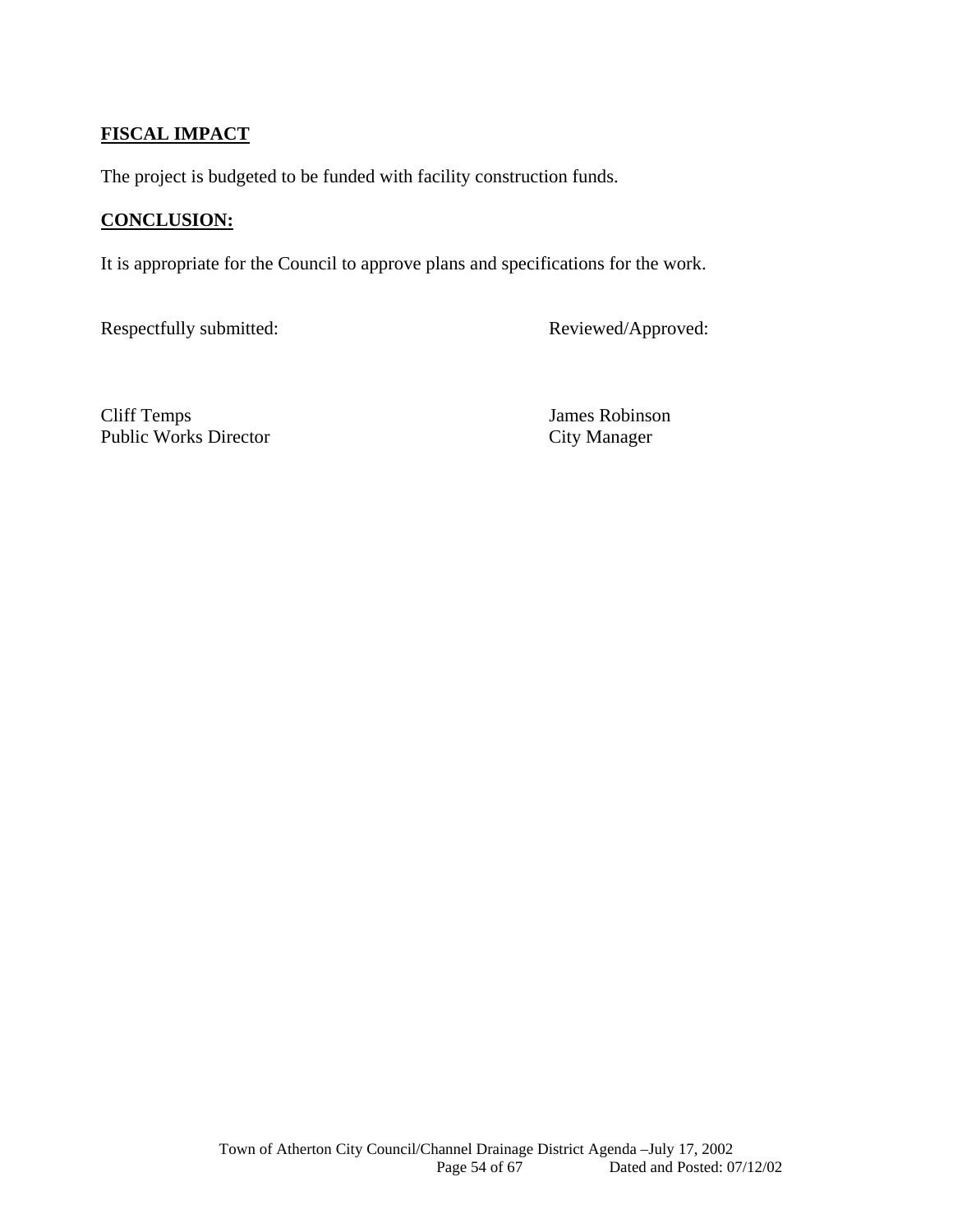

# **CITY COUNCIL STAFF REPORT**

# **TO: HONORABLE MAYOR AND CITY COUNCIL**

# **FROM: JAMES H. ROBINSON, CITY MANAGER**

# **DATE: CITY COUNCIL MEETING JULY 17, 2002**

# **SUBJECT: APPEAL OF BUILDING OFFICIAL DECISION ISSUANCE OF BUILDING PERMIT FOR A RETAINING WALL AT 85 ORCHARD HILLS DRIVE**

# **RECOMMENDATION:**

That the City Council hear the appeal and uphold the decision of the Building Official and determine that the Building Official acted within his authority to interpret and apply the rules of the Atherton Municipal Code regarding building permit matters.

# **ANALYSIS:**

On June 25, 2002 a building permit was issued for a retaining wall to be located at 85 Orchard Hills. The retaining wall was to be eleven feet high with a three foot high guardrail located at the top. The retaining wall was to be approximately 200 feet long and located 10 feet from and parallel to the rear property line.

On June 26, 2002 Mr. Eric Amadei, the owner of the property to the rear, known as 291 Stockbridge Avenue, filed an appeal and paid the appropriate fees. Mr. Amadei alleges that there are heritage trees in the vicinity of the proposed construction and that those trees are not shown on the construction drawings. Further, Mr. Amadei alleges that the proposed retaining wall is subject to Planning Commission review.

On June 26, 2002, Building Official Mike Hood met with the contractor on the site of 85 Orchard Hills and measured all large trees in the vicinity of the proposed construction. The largest tree was 45 inches in circumference when measured 48 inches above the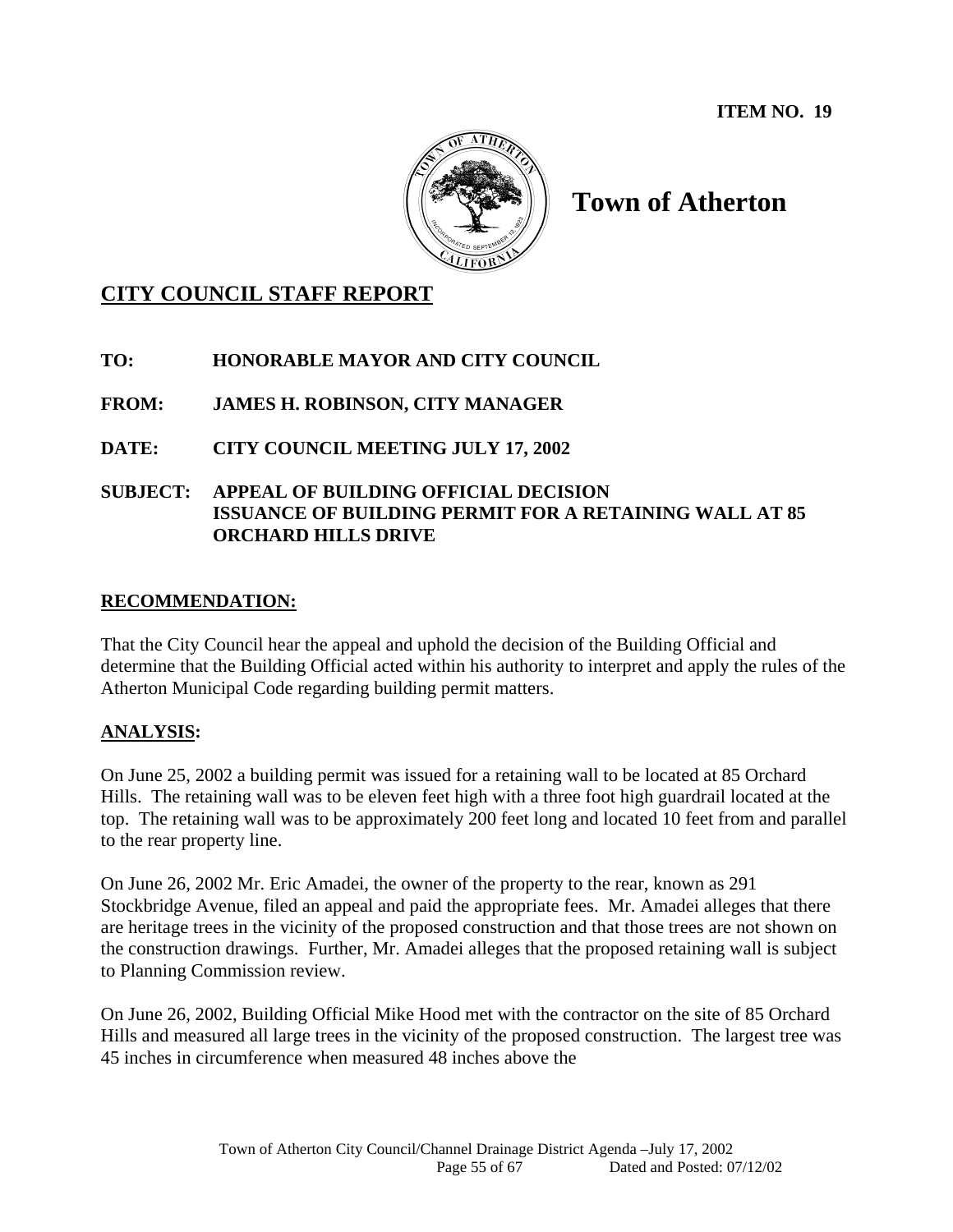ground. The next largest tree was 42 inches in circumference. The definition of a heritage tree in the Atherton Municipal Code is a tree that is greater than 48 inches in circumference when measured 48 inches above the ground. Therefore, no heritage trees exist within the vicinity of the proposed construction. Regardless, the property owner plans to preserve and maintain these trees.

Although Planning Commission review is not required, the general rules that apply to retaining walls are as follows:

- 1. If located at the property line, a retaining wall is regulated like a fence, that is, limited to 6 feet in height.
- 2. If located 10 feet or more from the property line, a retaining wall is regulated like an accessory structure and limited to 11 feet in height with a maximum of a 4 foot high guard railing at the top.

Landscape screening requirements have been discussed with the retaining wall applicant and a landscape screening plan will be required prior to the pouring of the retaining wall. Generally, the retaining wall applicant is proposing trees and scrubs at the base of the retaining wall and ivy to cover the wall itself.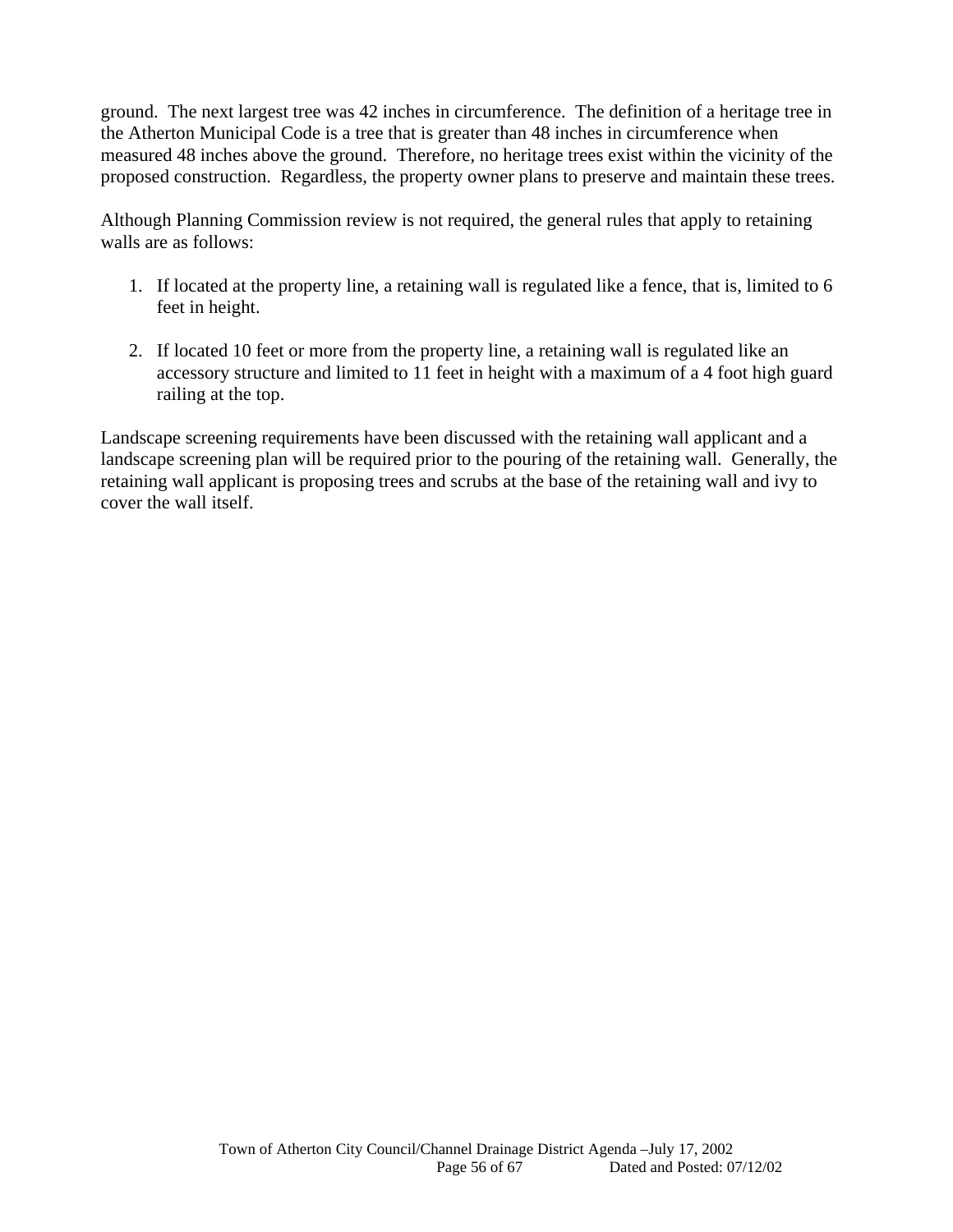

# **CITY COUNCIL STAFF REPORT**

# **TO: HONORABLE MAYOR AND CITY COUNCIL**

# **FROM: JAMES H. ROBINSON, CITY MANAGER**

# **DATE: FOR THE MEETING OF JULY 17, 2002**

# **SUBJECT: CONSIDERATION AND POSSIBLE ACTION OF A REQUEST FOR REIMBURSEMENT OF PERMIT FEE FOR DEAD OR DANGEROUS TREE**

### **RECOMMENDATION**

It is recommended that the City Council consider the request of Douglas M. Heller for reimbursement of a \$250.00 tree removal permit, and give direction to staff.

# **BACKGROUND**

The Town of Atherton received the attached letter from Douglas M. Heller requesting a refund of the \$250.00 permit fee paid for the removal of a "dangerous 200 year old live oak tree." Mr. Heller claims that the fee is an unnecessary expense.

The Town of Atherton previously charged a \$250.00 fee to issue a permit for the removal of a dead or dangerous tree. An amended fee resolution was adopted February 13, 2002 which established a \$100.00 fee to issue a permit for the removal of a dead or dangerous tree. Currently, the adopted Fee Resolution does not provide any discretion to staff to waive or reimburse fees. Mr. Heller is aware of this and has requested that the City Council consider his request for reimbursement.

# **FISCAL IMPACT**

The reimbursement of one \$250.00 fee would obviously have a minimal impact. The question is the precedent set and how the Town of Atherton would respond for other requests for reimbursements of fees previously established by the Town. For the 2001 calendar year the Town of Atherton issued some 161 Tree Removal Permits. At that time the fee was \$250.00 for the first tree and \$150.00 for the second tree. The amended fee currently in place is \$100.00 for the first tree and \$50.00 for the second tree.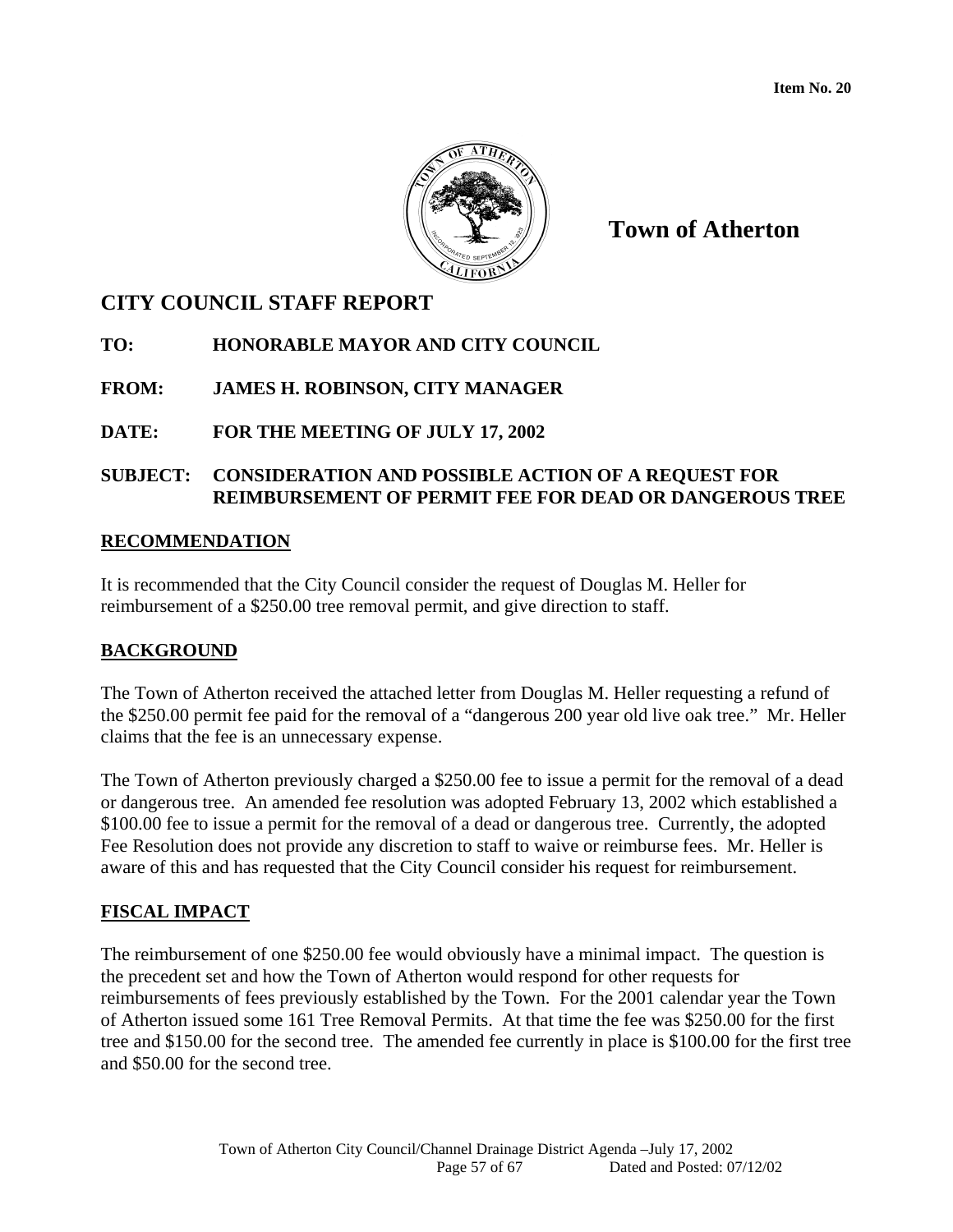

# **CITY COUNCIL STAFF REPORT**

# **TO: HONORABLE MAYOR AND CITY COUNCIL**

# **FROM: JAMES H. ROBINSON, CITY MANAGER**

# **DATE: FOR THE MEETING OF JULY 17, 2002**

# **SUBJECT: DISCUSSION RE: ATHERTON CHANNEL DRAINAGE DISTRICT – LIABILITY INSURANCE, WATER TESTING, EASEMENTS**

# **RECOMMENDATION**

Consider specific issues related to the Atherton Drainage Channel and give direction to staff.

# **BACKGROUND :**

At its meeting held July 1, 2002, the Atherton Drainage Channel Council Subcommittee requested that several issues be referred to the Atherton Drainage Channel District Board for consideration and possible action. Issues included Liability Insurance Coverage, a proposal from EOA to conduct Water Quality Reconnaissance of the Atherton Channel, and issues related to easements along the Atherton Drainage Channel. The following is attached to help facilitate this discussion:

 1. A memo from the City Clerk outlining the existing Liability coverage for the District which is part of the same liability insurance for the Town of Atherton. Both the Town and the District are self insured up to \$5 million with an excess insurance pool coverage of up to \$10 million.

 2. A proposal from EOA to conduct water testing in the amount of \$34,700. This would appear to be a significant expense and any issues related to water quality could be referred to the Regional Water Quality Control Board.

 3. A Creek Practice Survey outlining how other communities are dealing with creek issues including easements, maintenance, inspections, homeowner responsibilities and encroachment permits. In addition, Marc Hynes will be available to discuss issues related to easements along the Atherton Drainage Channel.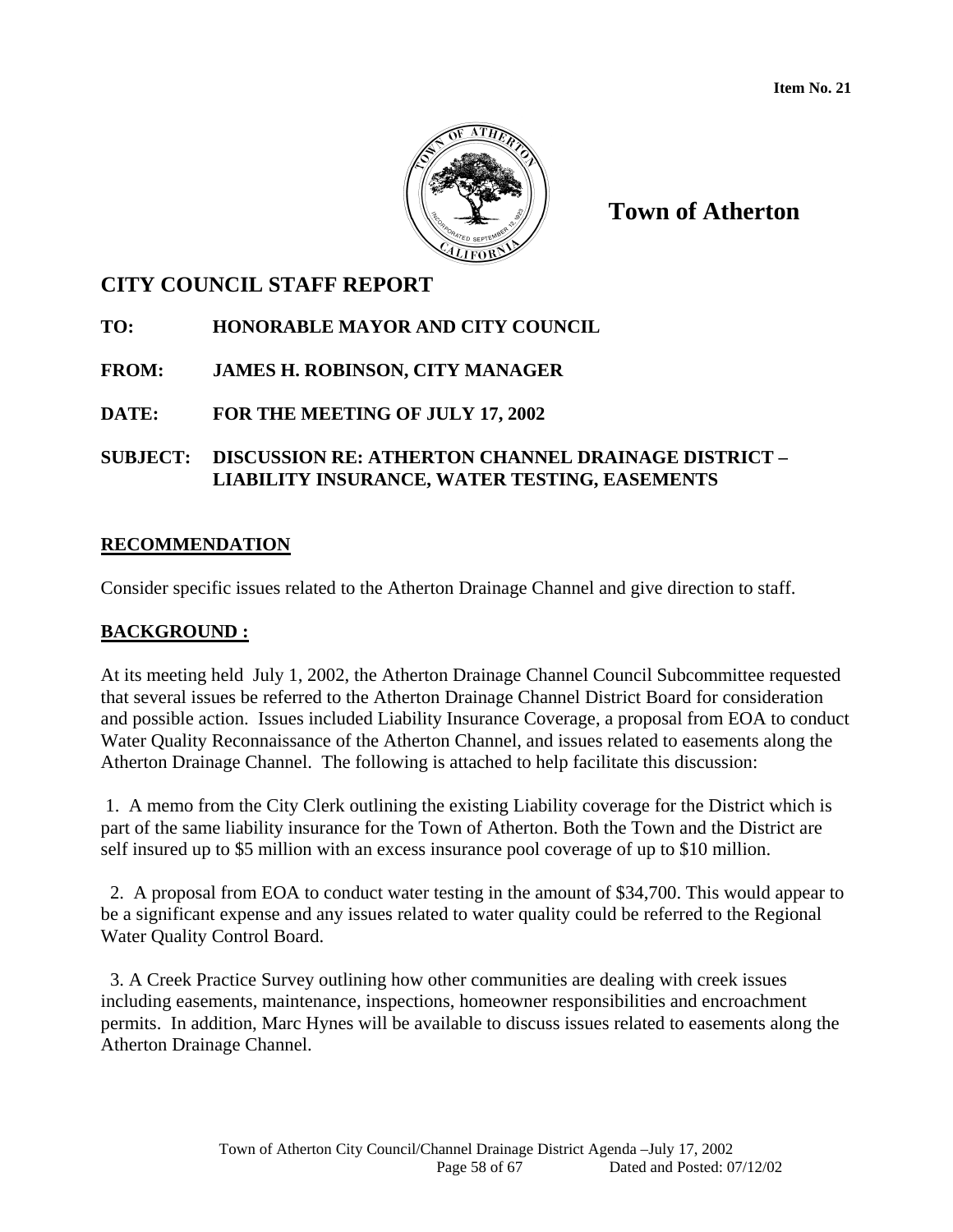

# **CITY COUNCIL STAFF REPORT**

# **TO: HONORABLE MAYOR AND CITY COUNCILMEMBERS FROM: MARC G. HYNES, CITY ATTORNEY DATE: CITY COUNCIL MEETING OF JULY 17, 2002 SUBJECT: AMENDMENT TO CHAPTER 5.20 OF THE ATHERTON MUNICIPAL**

# **Recommendation.**

 It is recommended that the Council consider the attached Ordinance amending regulations pertaining to soliciting activities and introduce the ordinance for first reading.

 **CODE – REVISIONS OF SECTION 5.20.010 REGARDING PERMITS** 

#### **Background.**

 The attached ordinance amends Section 5.20.010 of the Atherton Municipal Code by deleting from Section 5.20.010 certain activities including soliciting information; soliciting donations of clothing, goods, wares, merchandise, or any other thing for charitable organizations or for charitable purposes; and soliciting "for any other purpose or purposes at all." The reason for deletion of this language is to bring Town regulations into compliance with standards which have recently been announced by the United States Supreme Court in the case of Watchtower Bible and Tract Society of New York, Inc., et al. v. Village of Stratton, et al. (June 17, 2002). In that case, the Court held that city ordinances requiring a permit prior to engaging in door-to-door advocacy as it applies to religious proselytizing, anonymous political speech and the distribution of handbills related thereto was invalid on First Amendment grounds. The revision proposed to Section 5.20.010 is intended to ensure conformance of Atherton's regulations with the supreme Court's decision.

Fiscal Impact. None.

Respectfully,

 *Marc G. Hynes* MARC G. HYNES

Attachment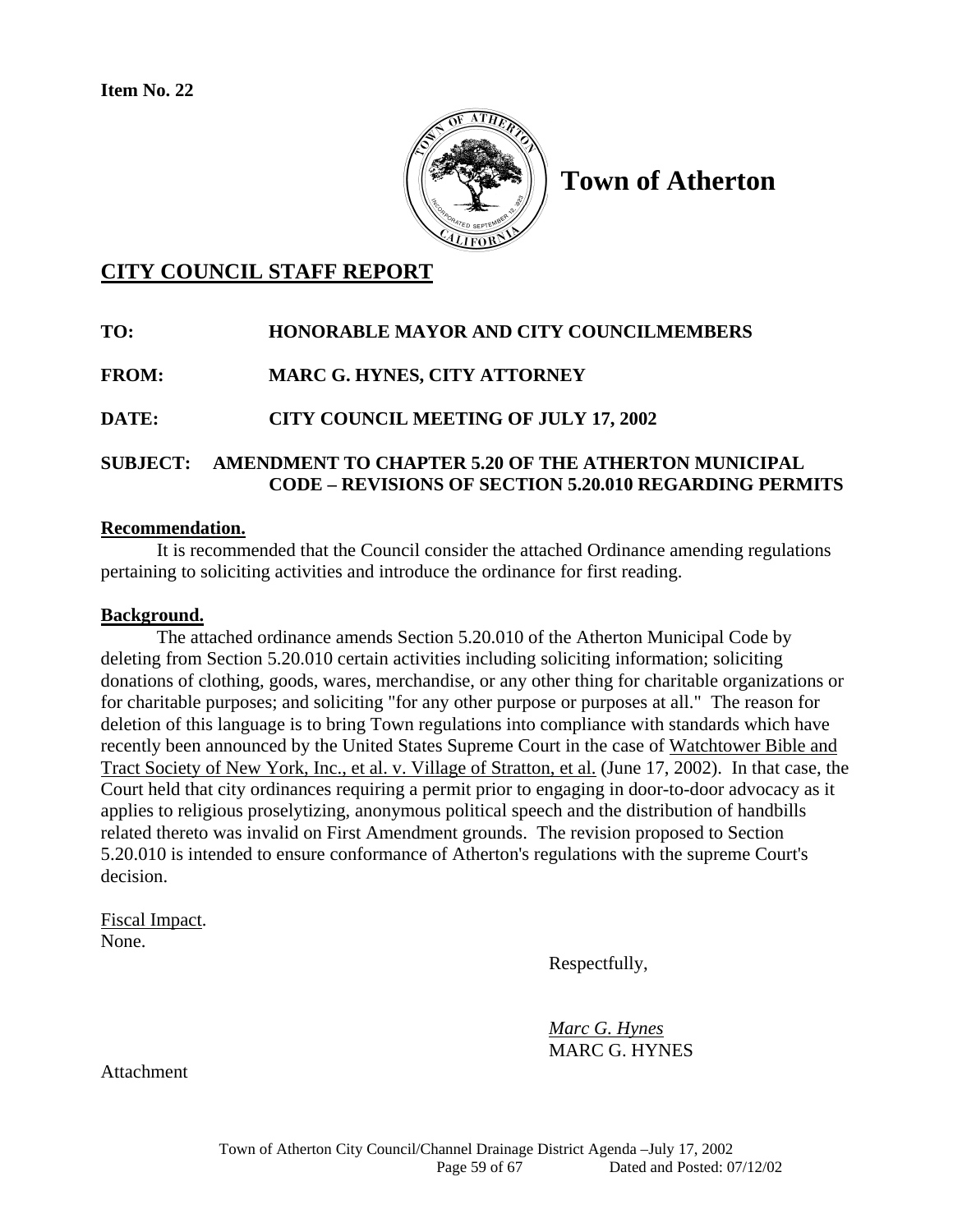#### **ORDINANCE NO.**

### **AN ORDINANCE OF THE TOWN OF ATHERTON AMENDING CHAPTER 5.20 OF THE ATHERTON MUNICIPAL CODE BY REVISING SECTION 5.20.010 PERTAINING TO PERMITS REQUIRED FOR SOLICITING**

**\_\_\_\_\_\_\_\_**\_\_\_\_\_\_\_\_\_\_\_\_\_\_\_\_\_\_\_\_\_\_\_\_\_\_\_\_\_\_\_\_\_\_\_\_\_\_\_\_\_\_\_\_\_\_\_\_\_\_\_\_\_\_\_\_\_\_\_\_\_\_\_\_\_\_\_\_

The City Council of the Town of Atherton, California, does ordain as follows:

#### **SECTION 1. Amendment of Code.**

Section 5.20.010 of the Atherton Municipal Code is hereby amended to read as follows:

#### **"Section 5.20.010 Permit -– Required.**

It is unlawful for any person or persons to enter in or upon any private residence, apartment or premises in the town for the purpose of soliciting or canvassing the owner or occupants thereof for orders for goods, wares, merchandise or services of any character or description, or for the purpose of offering to give or furnish any goods, wares, merchandise or services to any such owner or occupant in order to induce or invite any such order or orders, or for the purpose of soliciting subscriptions for books, newspapers, periodicals, magazines, or any other thing, or donations of money unless such person or persons shall have first applied for and received from the chief of police of the town a permit so to do.

#### **SECTION 2. Continued Effect of Chapter 5.20.**

Except as amended by this ordinance, all other provisions of Chapter 5.20 of the Atherton Municipal Code shall continue to remain in effect.

# **SECTION 3. Validity.**

The City Council hereby declares that it would have passed this Ordinance sentence by sentence, paragraph by paragraph, and section by section, and does hereby declare that any provisions of this Ordinance are severable and, if for any reason any sentence, paragraph or section of this Ordinance shall be held invalid, such decision shall not affect the validity of the remaining parts of this Ordinance.

#### **SECTION 4. Posting.**

This Ordinance shall be posted in at least three public places according to law and shall take effect and be in force from and after 30 days after its passage and adoption.



\* \* \* \* \* \* \* \* \* \* \* \* \* \*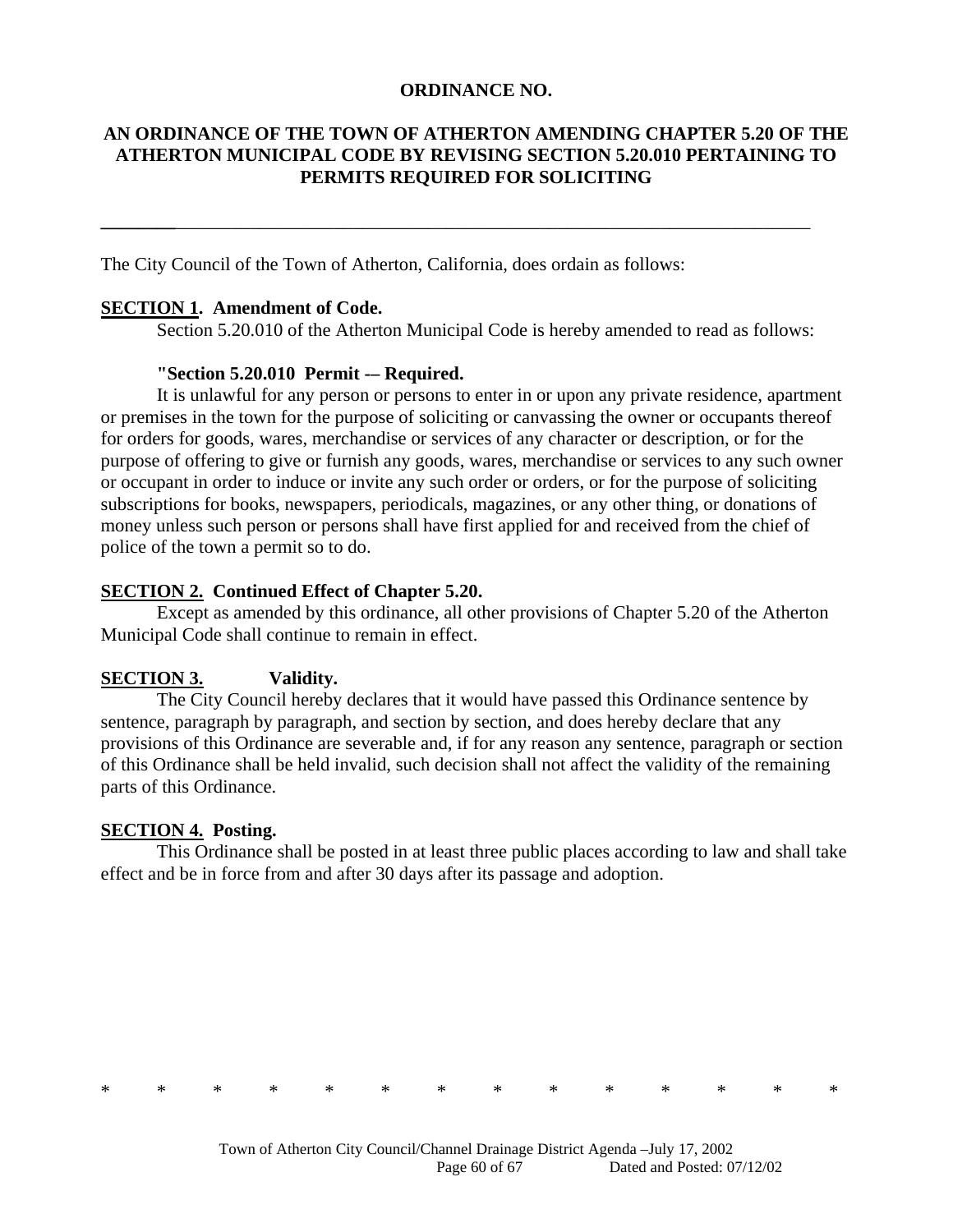Introduced this \_\_\_\_\_\_\_\_ day of \_\_\_\_\_\_\_\_, 2002.

\_\_\_\_\_\_\_\_\_\_\_\_\_\_\_\_\_\_\_\_\_\_\_\_\_\_\_\_\_\_\_\_\_\_\_\_

 Passed and adopted as an Ordinance of the Town of Atherton at a regular meeting thereof held on the \_\_\_\_\_\_\_\_\_\_ day of \_\_\_\_\_\_\_\_\_\_\_\_, 2002, by the following vote:

| AYES:   | <b>COUNCILMEMBERS</b>   |  |
|---------|-------------------------|--|
| NOES:   | <b>COUNCILMEMBERS</b>   |  |
|         | ABSTAIN: COUNCILMEMBERS |  |
| ABSENT: | <b>COUNCILMEMBERS</b>   |  |

ATTEST:

 Alan B. Carlson, Mayor TOWN OF ATHERTON

Sharon Barker, City Clerk

\_\_\_\_\_\_\_\_\_\_\_\_\_\_\_\_\_\_\_\_\_\_\_\_\_\_\_\_\_\_

APPROVED AS TO FORM

Marc G. Hynes, City Attorney

\_\_\_\_\_\_\_\_\_\_\_\_\_\_\_\_\_\_\_\_\_\_\_\_\_\_\_\_\_\_\_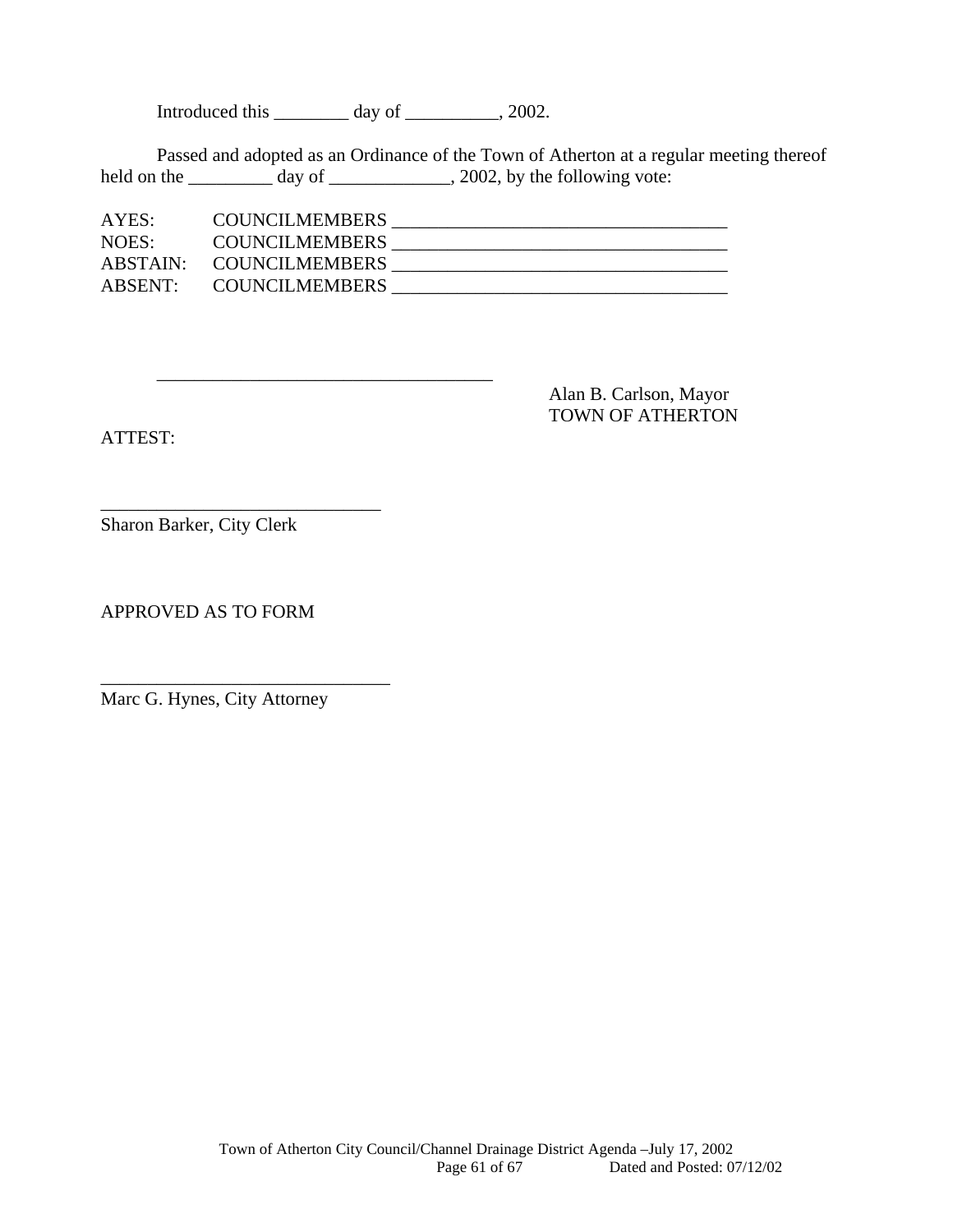**Item No. 23** 



# **Town of Atherton**

# **CITY COUNCIL STAFF REPORT**

| TO:             | <b>HONORABLE MAYOR AND CITY COUNCILMEMBERS</b>                                                |
|-----------------|-----------------------------------------------------------------------------------------------|
| <b>FROM:</b>    | <b>MARC G. HYNES, CITY ATTORNEY</b>                                                           |
| DATE:           | <b>CITY COUNCIL MEETING OF JULY 17, 2002</b>                                                  |
| <b>SUBJECT:</b> | AMENDMENT TO CHAPTER 15.40 OF THE ATHERTON<br><b>MUNICIPAL CODE -CONSTRUCTION REGULATIONS</b> |

#### **Recommendation:**

It is recommended that the ordinance amending Chapter 15.40 regarding demolition sales, operations of vehicles and required signs and penalties for violation be considered and introduced for first reading.

#### **Background:**

 Based upon comments received regarding the operation of the Town's rules regarding construction, revisions to Section 15.40.110 (Definitions); Section 15.40.140 (Operation of Vehicles – Pick-Ups and Deliveries); Section 15.40.160 Violations and a new Section 15.40.155 regarding Posting of Signs have been prepared for consideration by the Council. They are set out in Sections 1 through 4 of the attached ordinance.

#### **Fiscal Impact.**

None.

Respectfully,

 *Marc G. Hynes* MGH:cwb MARC G. HYNES

**Attachment**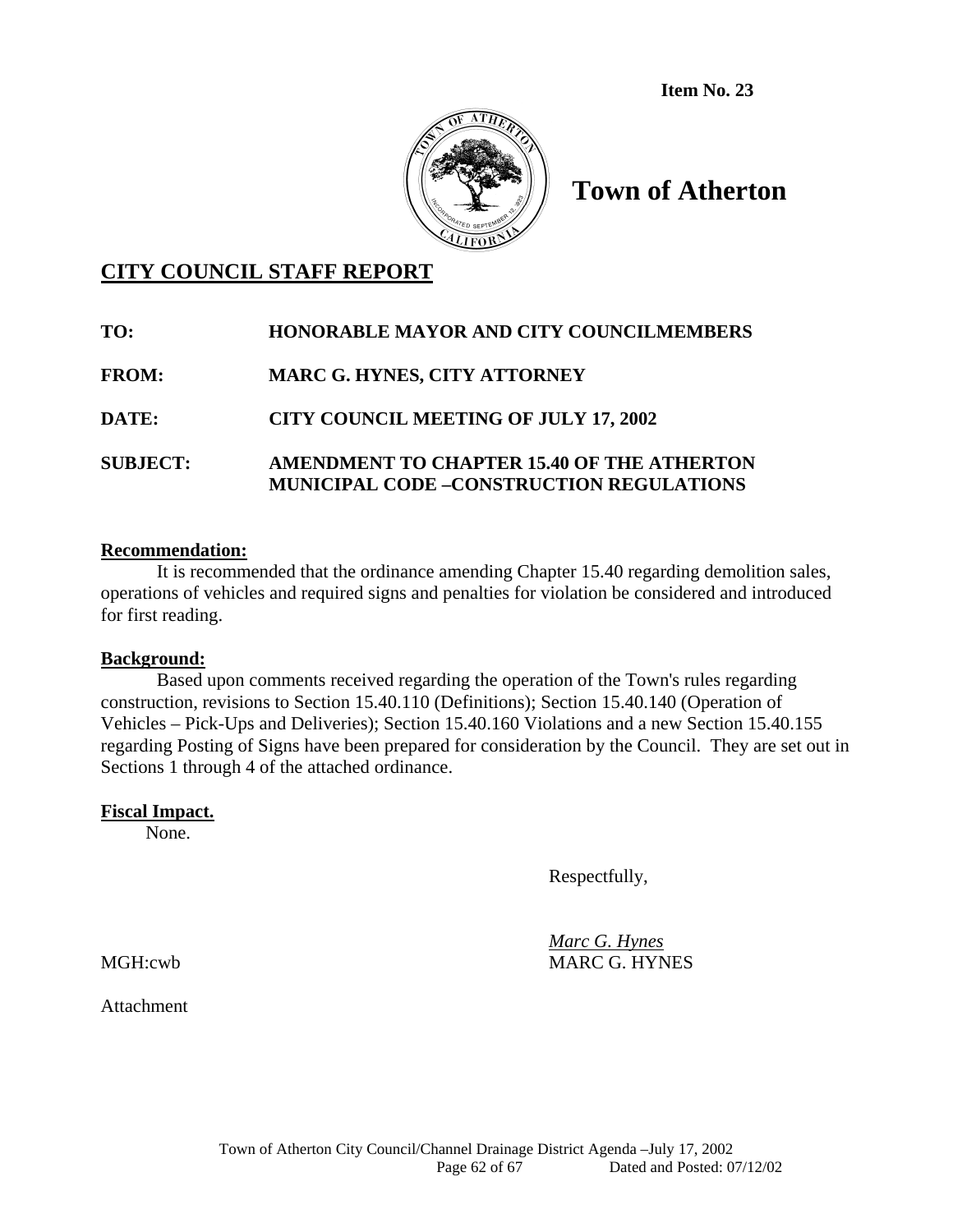#### **ORDINANCE NO.**

# **AN ORDINANCE OF THE CITY COUNCIL OF THE TOWN OF ATHERTON AMENDING CHAPTER 15.40 OF THE ATERHTON MUNICIPAL CODE, CONSTRUCTION REGULATIONS, REGARDING DEMOLITION SALES, OPERATIONS OF VEHICLES, REQUIRED SIGNS AND PENALTIES FOR VIOLATION**

**\_\_\_\_\_\_\_\_\_\_**\_\_\_\_\_\_\_\_\_\_\_\_\_\_\_\_\_\_\_\_\_\_\_\_\_\_\_\_\_\_\_\_\_\_\_\_\_\_\_\_\_\_\_\_\_\_\_\_\_\_\_\_\_\_\_\_\_\_\_\_\_\_\_\_\_\_\_\_

The City Council of the Town of Atherton, California, does ordain as follows:

#### **SECTION 1.**

Section 15.40.110 of the Atherton Municipal Code is amended to revise Subparagraph A to read as follows:

#### "**15.40.110 Definitions.**

As used in this chapter:

A. Except as otherwise provided in this chapter, "Construction" means the act or process of building, including, but not limited to landscape installation, site preparation, alteration, repair, remodeling, assembly, erection, or similar action, of buildings, structures, pavement, flat work and other works including the use of power equipment in connection with activities therewith. Site preparation includes demolition and the removal of materials in connection with the demolition and/or removal of materials including landscape plantings, by any means including "demolition sales" or invitations to the public to retrieve and remove any material from the site."

#### **SECTION 2.**

Section 15.40.140 of the Atherton Municipal Code is hereby amended to read as follows:

#### "**15.40.140 Operation of Vehicles – Pick-Ups and Deliveries.**

Vehicles engaged in the delivery or pick-up of supplies and materials to or from construction projects shall be loaded or unloaded on the construction site whenever possible. Vehicles are not to arrive at the construction site before the hour of 8:00 a.m. and must depart the construction site no later than 5:00 p.m. The engines of delivery and pick-up vehicles shall be shut off upon arriving at the site and shall remain shut off during the time supplies, materials, or equipment are being loaded onto or unloaded from the vehicle unless the operation of the engine is required to load or unload the vehicle."

#### **SECTION 3.**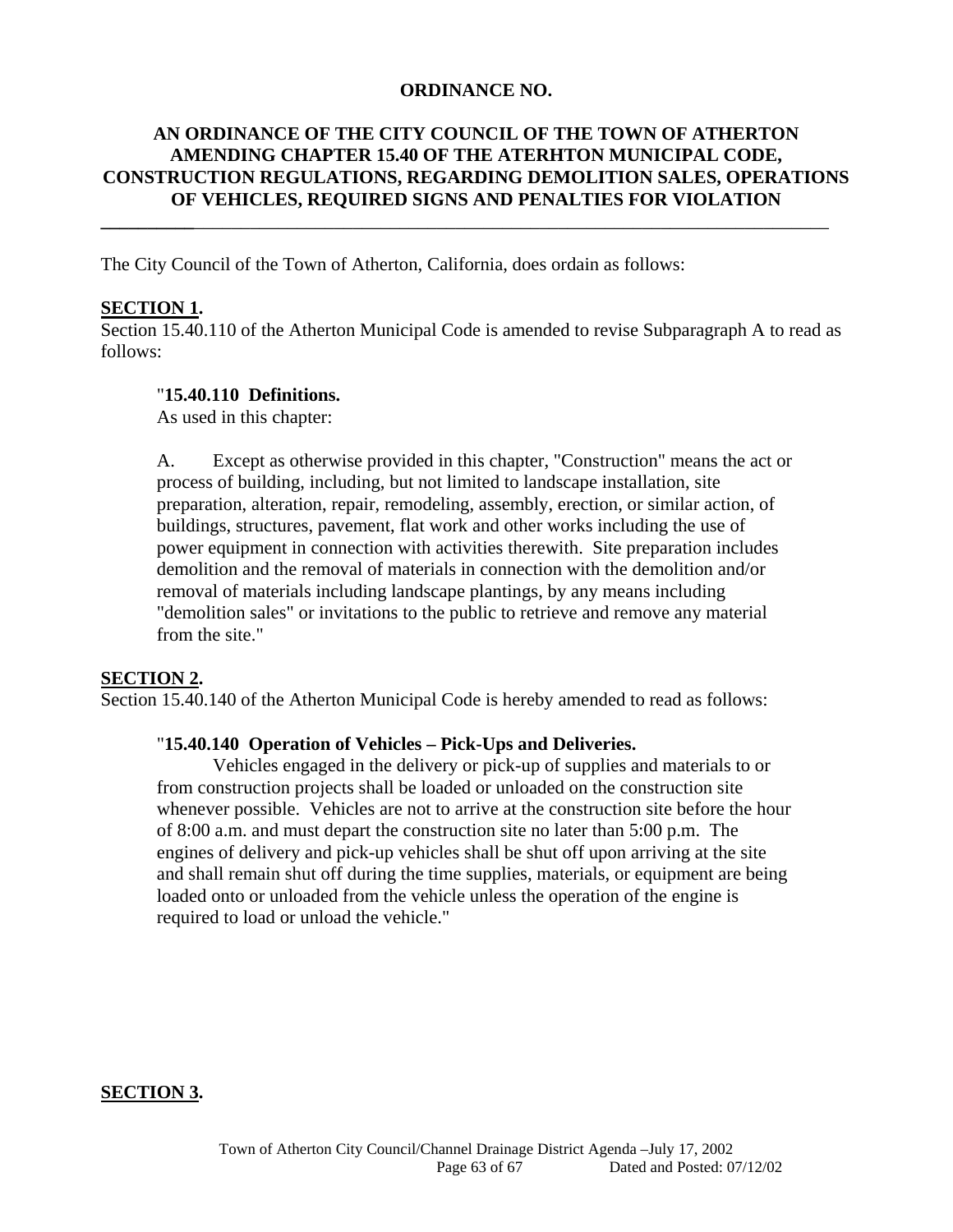Section 15.40.155 is hereby added to the Atherton Municipal Code to read as follows:

### "**15.40.155 Posting of Signs.**

 Signs advising of the provisions of this Chapter and prepared by the Town shall be purchased from the Town by the person acquiring any building permit or engaging in construction as defined above. Signs shall be posted at locations and in the manner prescribed by the City Manager or designee."

#### **SECTION 4.**

Section 15.40.160 of the Atherton Municipal Code is hereby amended to read as follows:

### **"15.40.160 Violations.**

 A. A violation of this ordinance is a misdemeanor and shall be punished as provided in Section 1.20.040. A civil action may be commenced to abate, enjoin, or otherwise compel the cessation of violation of any provision in this Chapter. In a civil action brought pursuant to this Chapter in which the Town prevails, the court may award to the Town all costs of investigation and preparation for trial, the costs of trial, reasonable expenses including overhead and administrative costs incurred in prosecuting the action, and reasonable attorney fees.

 B. As part of a civil action brought by the Town, a court may assess against any person who commits, allows, or maintains a violation of any provision of this Chapter a civil penalty in an amount not to exceed five thousand dollars per violation.

 C. Upon any guilty plea or judgment or conviction, in any criminal proceeding brought for the violation of this ordinance, where the defendant is entitled by law to probation, then the court may require the payment to the Town of the costs and expenses as described above and the code provision incorporated by reference as one of the conditions of such probation."

#### **SECTION 5.**

 Except as added and amended, all other terms and provisions of Chapter 15.40 continue to remain in effect.

# **SECTION 6.**

 The City Council hereby declares it would have passed this ordinance sentence by sentence, paragraph by paragraph, and section by section, and does hereby declare that the provisions are severable and, if for any reason any sentence, paragraph, or section of this ordinance shall be held invalid, such decision shall not affect the validity of the remaining parts of this ordinance.

#### **SECTION 7.**

 This Ordinance shall be posted in at least three public places according to law and shall take effect and be in force from and after 30 days after its passage and adoption.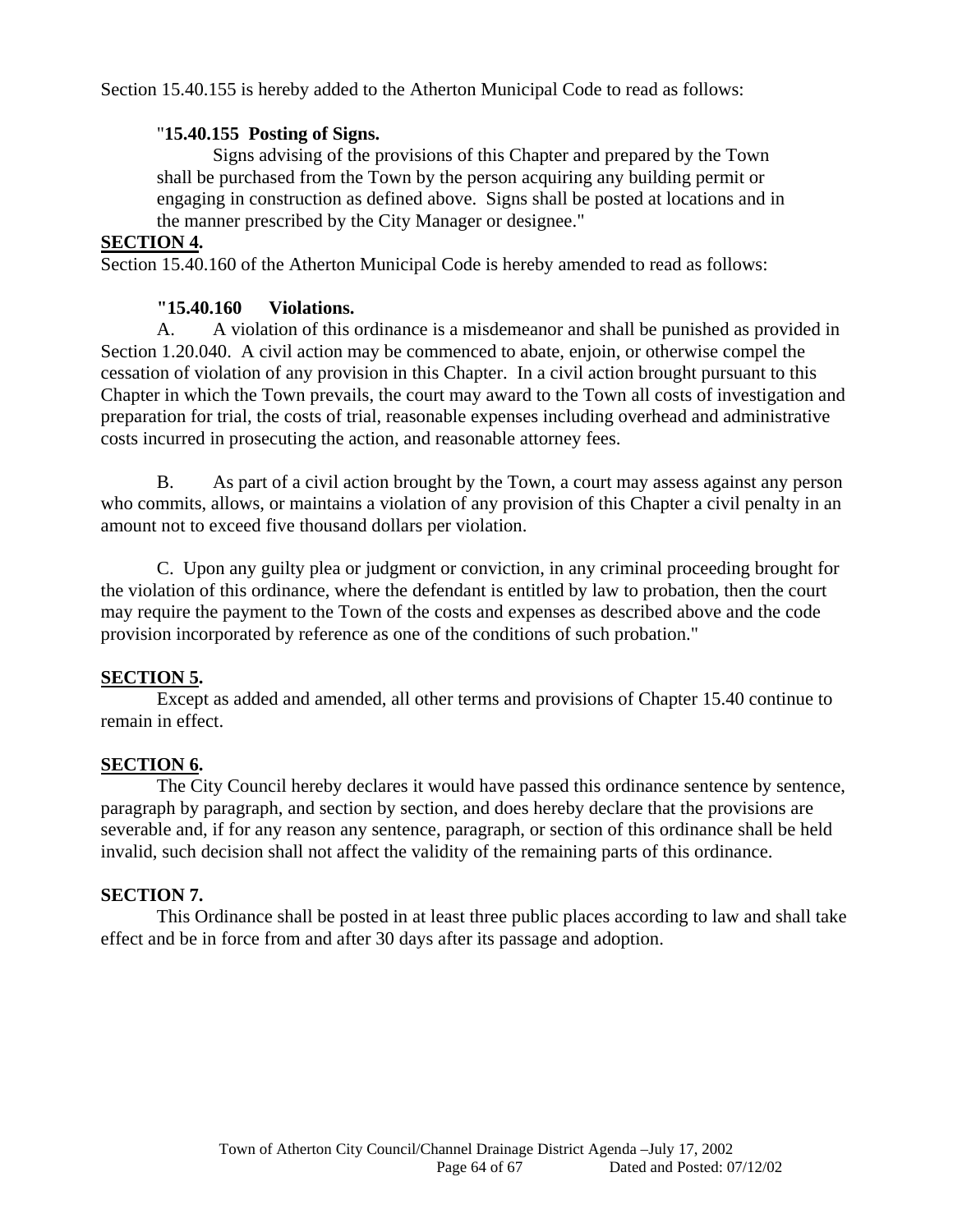\* \* \* \* \* \* \* \* \* \* \* \* \* \*

Introduced this \_\_\_\_\_\_\_\_ day of \_\_\_\_\_\_\_\_, 2002.

 Passed and adopted as an Ordinance of the Town of Atherton at a regular meeting thereof held on the \_\_\_\_ day of \_\_\_\_\_\_\_\_, 2002, by the following vote:

 $\overline{\phantom{a}}$  , and the contract of the contract of the contract of the contract of the contract of the contract of the contract of the contract of the contract of the contract of the contract of the contract of the contrac

| AYES:    | COUNCILMEMBERS        |
|----------|-----------------------|
| NOES:    | <b>COUNCILMEMBERS</b> |
| ABSENT:  | COUNCILMEMBERS        |
| ABSTAIN: | <b>COUNCILMEMBERS</b> |

 Alan B. Carlson, Mayor TOWN OF ATHERTON

ATTEST:

Sharon Barker, City Clerk

\_\_\_\_\_\_\_\_\_\_\_\_\_\_\_\_\_\_\_\_\_\_\_\_\_\_

APPROVED AS TO FORM:

Marc G. Hynes, City Attorney

\_\_\_\_\_\_\_\_\_\_\_\_\_\_\_\_\_\_\_\_\_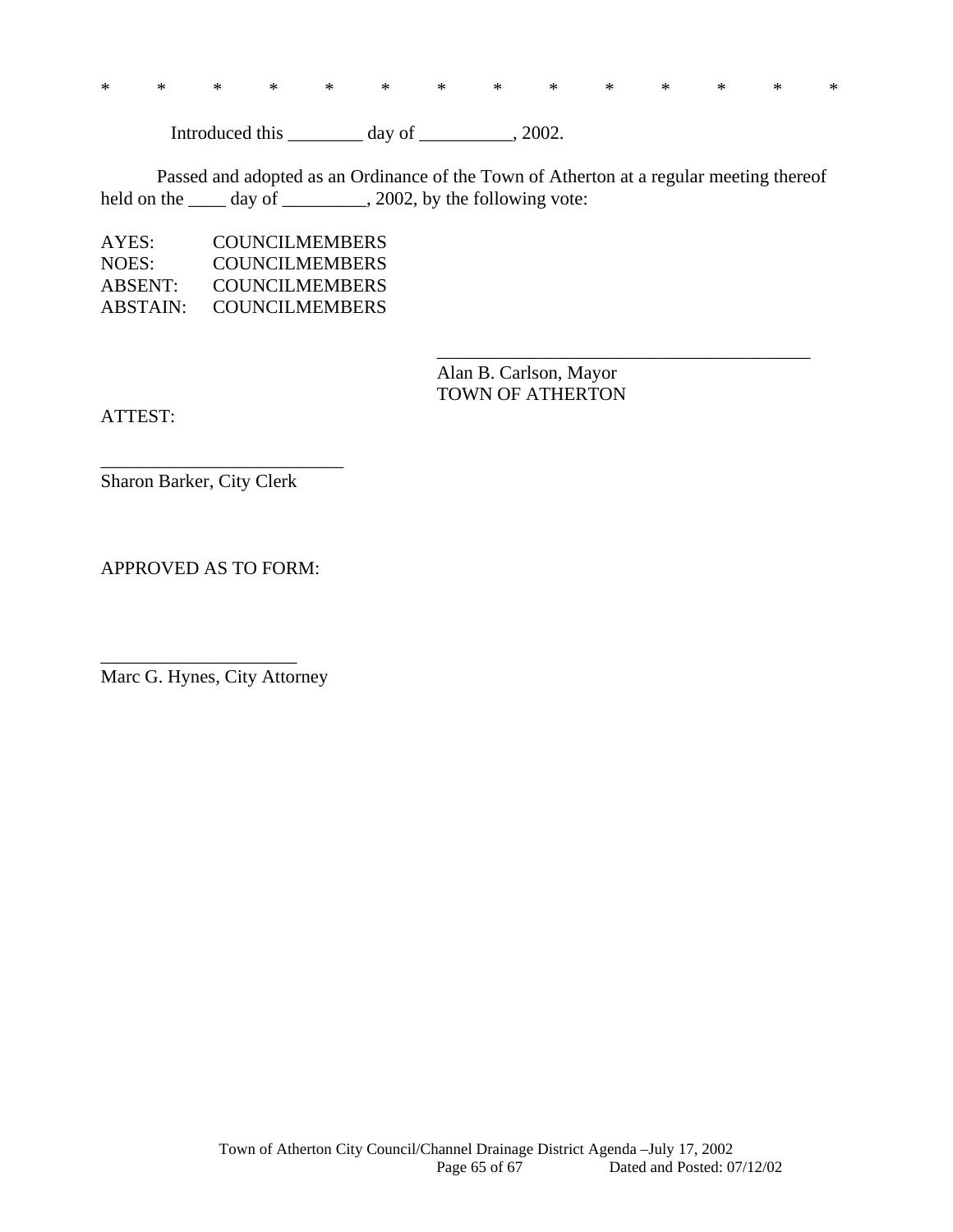**Item No. 24** 



# **Town of Atherton**

# **CITY COUNCIL STAFF REPORT**

- **TO: HONORABLE MAYOR AND CITY COUNCIL**
- **FROM: JAMES H. ROBINSON, CITY MANAGER**

# **DATE: FOR THE CITY COUNCIL MEETING OF JULY 17, 2002**

**SUBJECT: ACCEPTANCE OF STATUS REPORT BY CITY MANAGER OF ANNUAL REVIEW OF LITTLE LEAGUE COMPLIANCE WITH PARK LICENSE AGREEMENT** 

# **RECOMMENDATION:**

1.) Accept status report from the City Manager regarding compliance by the Little League to the terms of the "License Agreement" between the Town of Atherton and the Menlo-Atherton Little League. 2.) Receive input from City Council regarding the Little League's compliance with the agreement and mitigation measures. 3.) Direct the City Manager to meet with the President of the Little League to ensure compliance with the attached agreement and conduct an annual review.

# **BACKGROUND:**

In August of 2000 the Town of Atherton entered into a license agreement with the Menlo-Atherton Little League Inc. The intent of the agreement was to grant a license to the Little League to permit the construction and operation of a Little League ball field on a portion of the Holbrook-Palmer Park during a period of late February through June. The agreement (see attached) also provided for reimbursement of certain maintenance costs, restrictions for hours and days of use, contributions for restroom facilities, and restrictions on outfield fencing and the removal of the backstop fencing and players seating area at the end of the Season.

The agreement also provided that the City Manager and Little League would conduct an annual review of use and operation of the Park improvements to ensure that the Little League was in compliance. It also provided that, prior to this meeting, the City Manager would seek input from both the City Council and Park and Recreation Commission on compliance with the agreement.